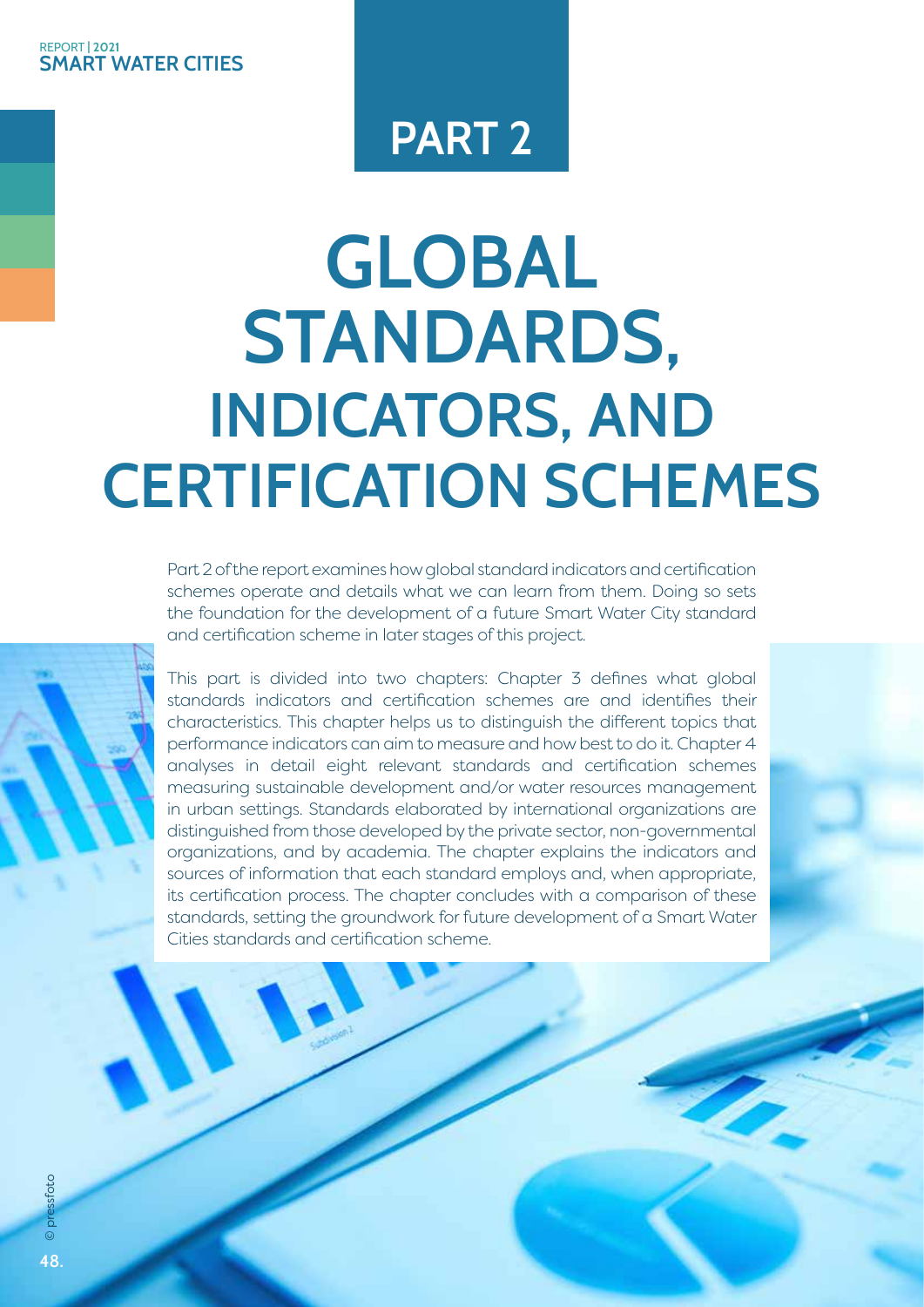# **CHAPTER 3**  DEVELOPING STANDARDS: CONCEPT AND MEASUREMENTS

# **3.1. What are standards and what do they measure?**

Measuring performance has been a longstanding aim of human activity. Evidence exists of the attempts to measure workers and employees' performance as far back as the Middle Ages. With the introduction of modern methods of mass production in the 20th century, such as specialization of labor and the introduction of tools and machinery, organizational management became more complex and structured, and with it, the examination of performance became the subject of a robust discipline (See Kuske & Zander, 2005). From this, we have gained substantial knowledge, experience, and best practices for measuring human activity.

Standards serve to measure performance. They define the characteristics of a product, a process, or a service, including its different constitutive elements, its safety aspects, and performance requirements, etc. Standards may apply to the specific and mechanical functioning of new technologies, but they may also apply to more comprehensive products, services, procedures, etc. They are developed to measure a particular product or service and to establish how those services or products meets certain requirements. These requirements may be legal obligations without which a product or service cannot be offered to the public, or voluntary, serving to establish if a certain product meets specific criteria. By doing so, such standards facilitate the evaluation of how different products and processes work and set benchmarks to compare between alternative products and processes.

In certain cases, a product, service, or system that meets the requirements of a standard is given assurance by an independent certification body.

To issue a certification, the certification body examines whether the applicant (usually a manufacturer or a service provider) meets the established criteria, and depending on the results, decides whether to award the certification. Thus, certifications guarantee that a product or service has certain qualities. Frequently, the certified manufacturer or service provider displays the certification symbol on its product as a mark of distinction or as proof of achievement. This provides users and consumers with extra information on the product's characteristics and helps the certified organization to distinguish itself from its competitors.

To develop standards, it is necessary to define what elements of a product or service are worth measuring. Different approaches exist to doing so. The input-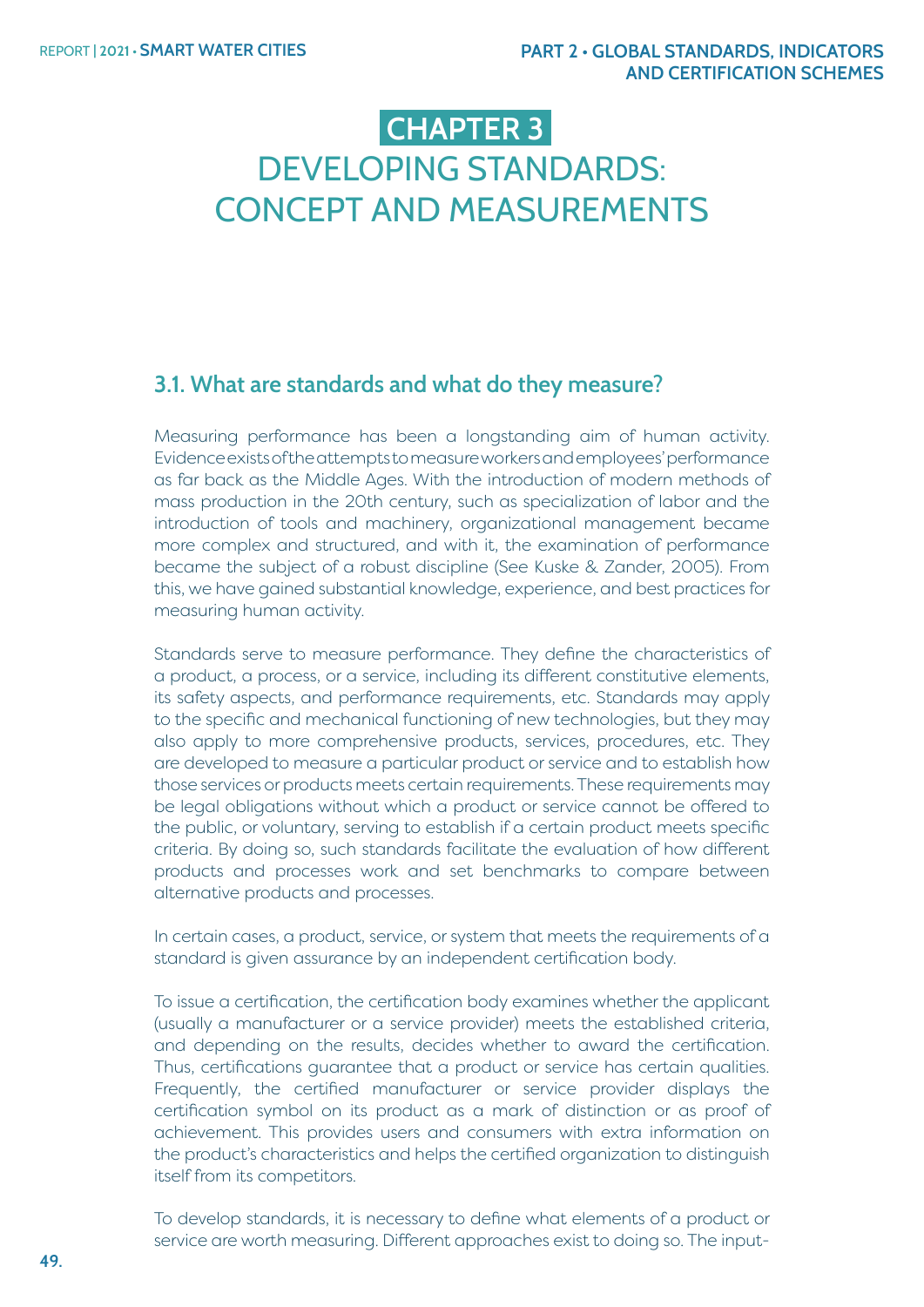

process-output-outcome-impact typology, used by UN bodies, is particularly helpful in defining what different aspects of a program, strategy, or project can be measured (UNISDR, 2015):

# INPUT PROCESS OUTPUT OUTCOME MPACT

*• Input indicators* refer to the resources needed for the implementation of an intervention, a product, or a service. Input indictors measure the quantity, quality, and timeliness of resources employed. Elements such as financial resources, time, staff, expertise, methods employed, materials, etc. are all examples of input indicators.

*• Process indicators* measure whether planned activities and milestones have taken place. Examples of process indicators could include scheduled meetings that have taken place, conducting training courses, launching an information campaign, etc. In the context of a smart city, the distribution of smart meters by a certain deadline could be an example of process indicator.

*• Output indicators* refer to what the system produces, the activity resulting from a program, a strategy, or a policy. For example, in a smart city, an output indicator would measure the area of isolated roofs in the city, or the number of electric busses in the system, or the volume of recycled water used, etc.

*• Outcome indicators* measure intermediate results generated by outputs. Outcome indicators refer more specifically to the objectives of an intervention and concern meaningful changes for the population served, such as anticipated changes in knowledge, skills, attitudes, and behavior. Often, they are coverage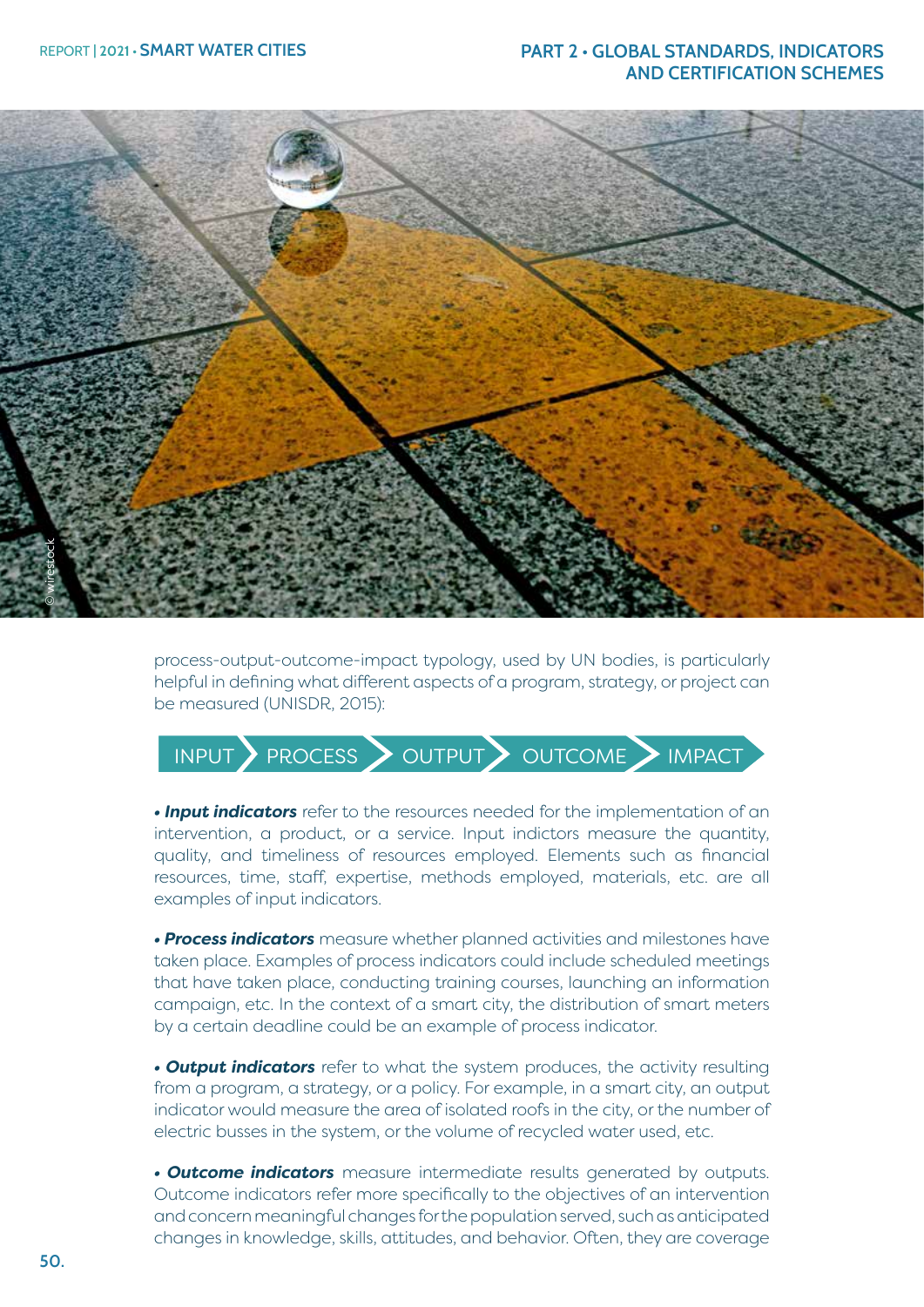indicators measuring the extent to which the target population has been reached. For instance, volume of water saved resulting from the implementation of certain water saving measures would be an outcome indicator.

*• Impact indicators* measure the results that are directly due to the outcomes of a program. They tend to operate on a longer-term basis and often concern the ultimate goals of the policy or program. They are harder to measure; establishing the causal link between the policy outcomes and their impact is not always easy. Indeed, the impact of a policy does not only depend on the measures taken, and the impact might happen or not. For instance, reducing a city's water consumption or increasing water flood protection can be impact indicators of a Smart Water City.

Recognizing the different types of approaches reveals different elements of evaluating the same product, service, or policy. Also, different measures from these different approaches can be used to track performance and have a more rounded account of how a product or service functions. Depending on what is measured, the performance of that product will likely be different in terms of its effectiveness, efficacity, timeliness, etc.

# **3.2. Characteristics of standards**

In addition to deciding what aspect of performance to measure, developing standards involves making decisions on how best to measure performance. This task requires identifying adequate indicators capable of providing information on the performance that we wish to evaluate and monitor.

Understanding the most important characteristics of good indicators and standards can help set adequate, fit-for-purpose standards and certification schemes. These characteristics can work to examine the virtues of existing standards with critical eyes and to propose indicators and measurements that better serve objectives of developing a global standard scheme for Smart Water Cities. A seminal work by George T. Doran (1981) identified the characteristics of successful standards and presented them with the acronym S.M.A.R.T. whereby the letters stand for:

**1. Specific.** They target a specific and precise area of performance. This implies that standards need to be clear and well-define, and that they effectively measure the factors we want to know about. This feature is closely related to that of validity, i.e. the extent to which a measurement or test accurately quantifies what is intended to be assessed.

**2. Measurable.** Performance can be examined and accounted for. Standards can employ quantitative or qualitative indicators. Quantitative indicators measure performance in numbers, such as units, prices, proportions, rates of change, and ratios, etc. Qualitative indicators report performance in words: degree of satisfaction or agreement or opinion. Regardless of the type of indicator employed, all indicators should concern aspects of performance that can be effectively assessed.

**3. Attainable (also Assignable).** The standard measures performance that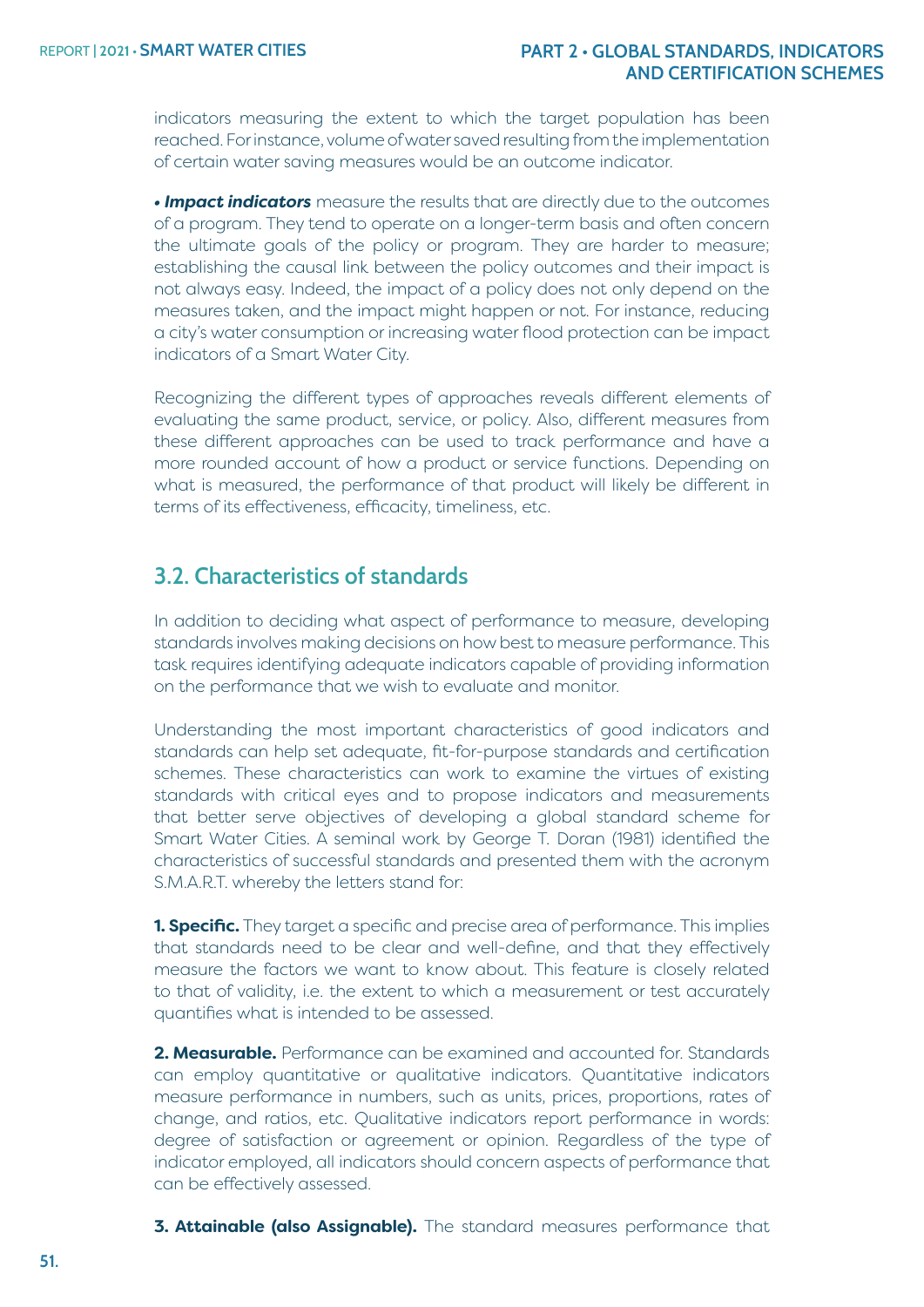can be achieved with a reasonable level of effort under normal operating conditions. A good indicator reports on the activities of a team or cluster of teams that work together. Attainable standards assume the existence of potential accidents and typical losses that can normally happen.

**4. Realistic.** They state what results can realistically be achieved, given available resources. This principle is often linked to the notions of simplicity and applicability, which are key elements for indicators to be successfully employed. Indeed, on many occasions, performance indicators are administered and measured by personnel dealing with many tasks, have limited time and monetary resources. Standards should provide clear and relevant information without much reference to technical or methodological details.

**5. Time-related.** Indicators may employ a different timeframe for evaluation: either short-term progress evaluation or long-term impact assessment. It is important to establish a timeframe because depending on the moment when the evaluation occurs, the observations might be different. Certain effects take longer to be detectable, whereas other indicators may bring about meaningful results even at shorter and more frequent intervals.

In addition, other important characteristics of good standard have been highlighted:

**6. Relevance.** Relevant standards measure performance that matters. Parmenter (2015) distinguishes between simple standard indicators and KPIs. KPIs focus on the "critical performance for the current and future success of the organization". They are measures that link daily activities to the factors that are critical for an organization's success. In this sense, depending on their relevance or centrality, standards employ core indicators, which identify which key elements must be assessed in all cases, supporting indicators, which can be appropriate to measure recommended performance elements, and profile indicators, which provide context for the performance assessment.

**7. Orientation.** Standards can be further classified into "prescriptive" and "performance oriented". The first type provides guidance on the measures and solutions that can be applied. In doing so, they also limit the scope of the solutions that can be implemented. The second type of standard seeks to provide guidance on the final performance, leaving room for innovative solutions in design (Huovila et al., 2019). It has also been argued that that KPIs should "encourage appropriate action" in that they should ensure that they have a positive impact on performance. The objective is to avoid developing poorly thought through measures that unintentionally lead to dysfunctional behavior within organizations.

**8. Revisable.** Good standards need to be revisable as progress is made and certain objectives are attained. Equally, they also need to be revisable when circumstances worsen in order to provide appropriate guidance to policy makers and organizations and to aid in the improvement of deteriorated situations. In this sense, standard setting is a process, not an end result: standards help to set more ambitious targets, constantly adopting new circumstances, technologies, actors, and activities.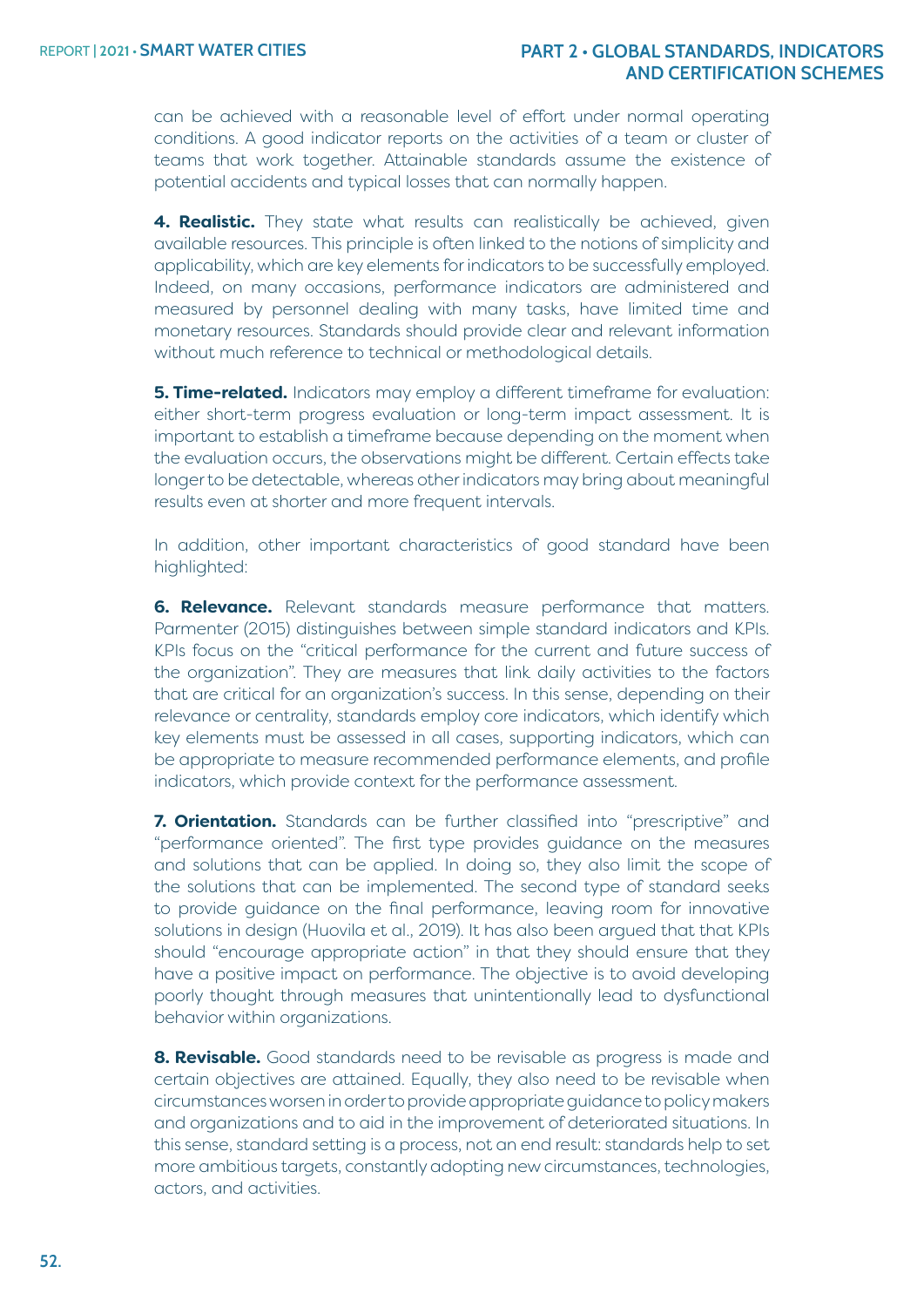# **CHAPTER 4**

# ANALYSIS OF GLOBAL STANDARDS, INDICATORS, AND CERTIFICATION **SCHEMES**



Many standards and certification schemes dealing with urban sustainable growth and local development have been adopted in the last 20 years. The signing of the Local Agenda 21 by the UN in the early 1990s inaugurated a period when monitoring urban activity became a central activity of international agencies and organizations around the world. This chapter examines eight of those global standards and certification schemes. Analyzing the characteristics of these global standards and certification schemes provides frameworks for how the indicators and the procedures are set up, which helps to draw lessons for establishing future global standards and certification schemes for Smart Water Cities.

The eight global standards and certification schemes have been selected for two reasons:

1. The standard's topic, that is, the performance that the standard measures: all the selected standards concern sustainability, smartness, resilience, etc. 2. The standard's unit analysis: all the selected standards concern the local level, mainly understood as the city.

The selected standards have been developed both by international organizations and by non-governmental organizations and the private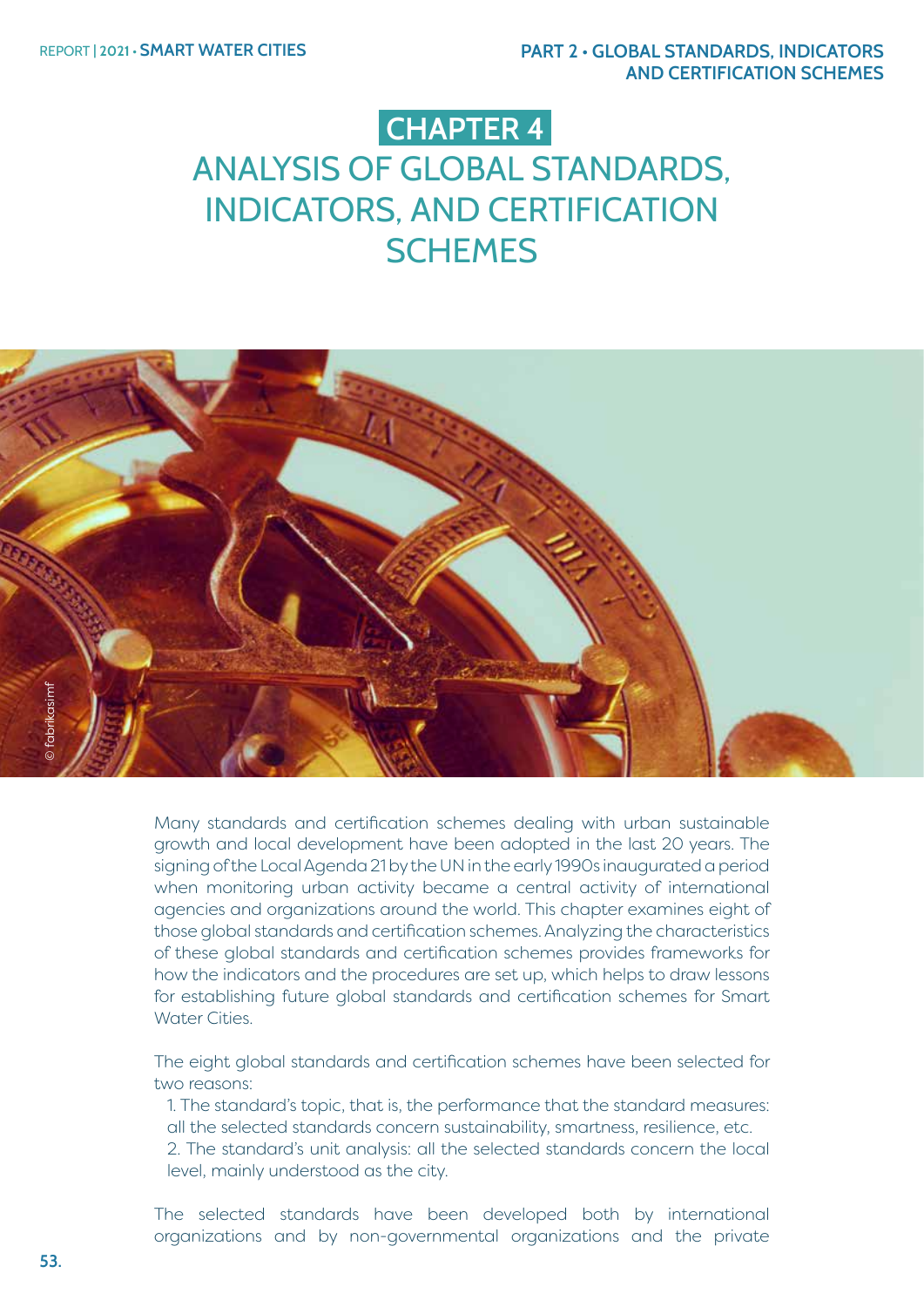sector. Amongst the first are the UN, the International Organization for Standardization (ISO), and the Organization for Economic Co-operation and Development (OECD). UN has led an initiative to evaluate local policies and measures to make cities smarter and more sustainable. This initiative, called the United 4 Smart Sustainable Cities (U4SSC), has been conducted since 2016 with the ITU, United Nations Economic Commission for Europe (UNECE), and UN-Habitat. This instrument focuses on three aspects: the cities' attainment of the SDGs, their degree of smartness, and their sustainability.

ISO brings together 165 national standards official bodies as members. Since its constitution in 1946, ISO has issued over 22,000 standards and currently produces around 100 new standards each month on an array of areas, topics, and technologies. Sustainability and smart development features vary greatly in ISO standards production. ISO 37120 Series on Sustainable Cities and Communities, a set of three standards concerning urban sustainability (ISO 37120), smartness (ISO 37122), and resilience (ISO 37123), is examined.

The OECD is an intergovernmental organization founded in 1961 to stimulate economic progress and world trade. The OECD has undertaken research and analysis for international comparison for its 38 member countries and beyond. Their publications help to define the criteria and indicators used to examine and measure a wide variety of products, services, and policies. The OECD's work on smart cities is examined by focusing on the OECD Smart City Measurement Framework.

Amongst non-governmental organizations and the private sector which has elaborated on standards and certification schemes for smart and sustainable water cities, five standards were selected. The organizations behind the CITYKeys Smart City Index assessment framework and the LEED for Cities and Communities standard have focused on measuring sustainable city practices, including but not limited to water resources management. The other three standards–Arcadis Sustainable Cities Water Index, KWR City Blueprint Approach, and AWS International Water Stewardship Standard–have paid attention to water resources management.

As a research project funded by the European Union's Horizon 2020 program, CITYKeys Smart City Index was developed by a consortium of European universities and research centres. It validated KPIs and data collection procedures for examining and comparing smart city solutions across European cities. Its detailed analysis deserves full attention in this report.

The U.S. Green Building Council (USGBC) and the Green Business Certification, inc. (GBCI) are behind one of the better-known standards and certification schemes for sustainable cities: the LEED for Cities and Communities. The USGBC is a not-for-profit organization advocating for sustainable building practices which has developed the LEED indicators and procedures. The GBCI is an organization that provides third-party credentials and verification for the LEED standard.

Arcadis and the Centre for Economics and Business Research (CEBR) are two private consultancies operating globally from their headquarters in the Netherlands and the UK, respectively. They have developed the Arcadis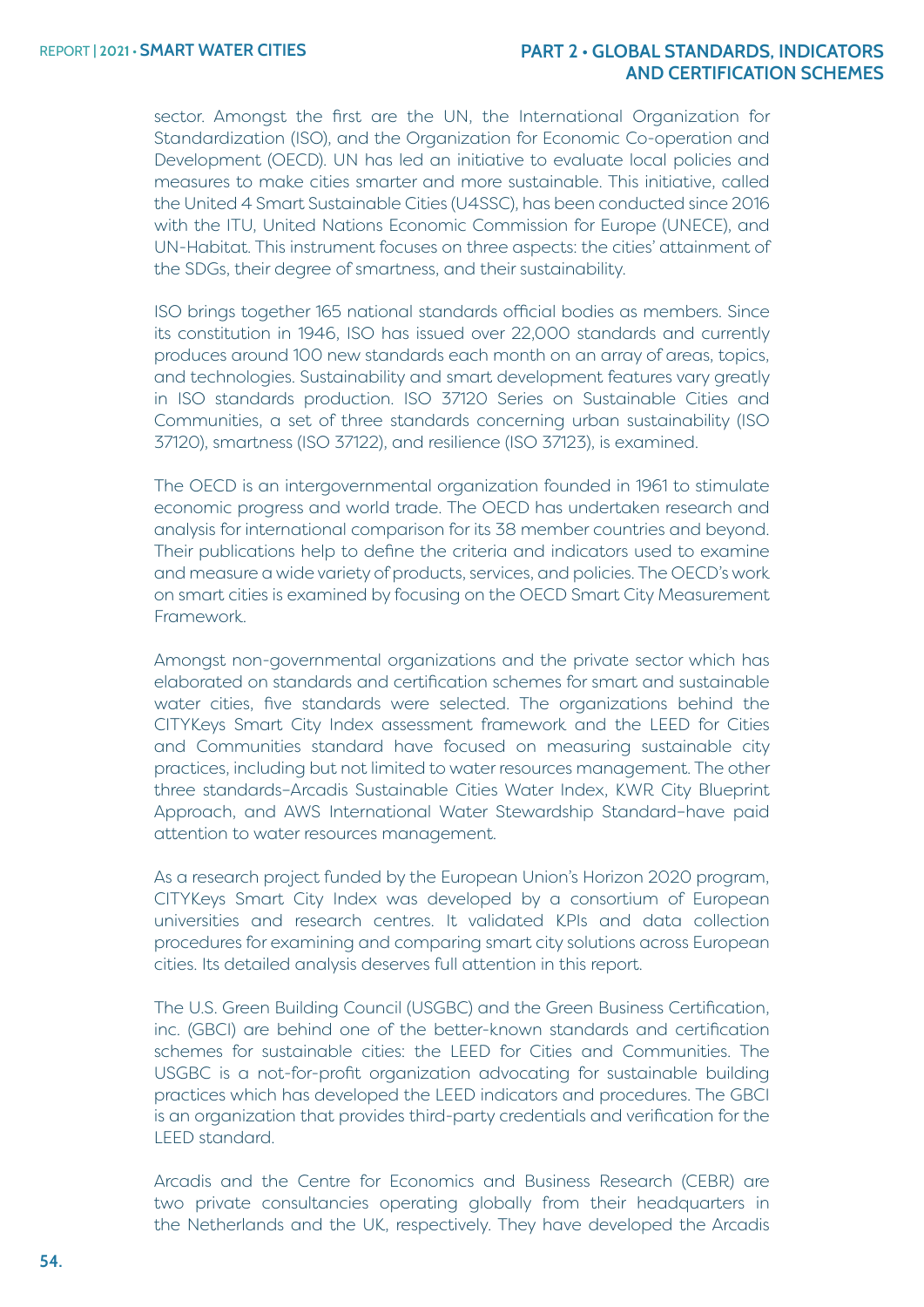Sustainable Cities Water Index, which seeks to assess and rank the urban water management of cities around the world.

KWR City Blueprint Approach is a tool to examine Integrated Water Resources Management (IWRM) in cities. This index has been prepared by KWR Water Research Institute, an independent research center based in the Netherlands. The City Blueprint Approach provides a methodology for diagnosing how cities around the world ensure an integrated management of their urban waters.

The Alliance for Water Stewardship (AWS) is a membership-based association bringing together businesses, NGOs, and the public sector. The AWS seeks to promote local water resources sustainability through the adoption of a standard and certification scheme, the International Water Stewardship Standard, or the AWS Standard.

The following pages examine each of the standards in depth. For each global standard, we analyze its main characteristics, including what they measure and how they do so; and if a certification of the standard exists, we analyze main characteristics and its procedure for certification. In following the Global Standard, the elements analyzed are as follows:

- **1. Standard topic** reflects what performance the standard aims to measure, such as sustainability, smartness, resilience, or other, as well as its scope of application–the city, the community, water basins, or other sites.
- **2. Standard categories** reflect the subject of a standard, broken down into a series of elements for measuring, which may consider sectoral policies, stages of implementation, or other.
- **3. Standard indicators** are the elements that serve to examine and measure performance. They derive from observed facts and phenomena.
- **4. Standard metrics** concern the unit of measurement employed by the standards.

When a certification scheme exists to accredit one of the examined standards, four further aspects are analyzed:

- **1. Certification organisation** refers to the organizations examine and issues the certification.
- **2. Certification applicant** concerns the organization or actor that can apply for the certification. It asks if they are public or private organization, a regional authority, a city, or its neighbourhood.
- **3. Certification process** refers to the procedure that the applicants must follow to receive a certification.
- **4. Type of certification** concerns to how long the validity period of the certification is. It asks if certifications are graded according to the grade achieved and if there is a minimum mark to be awarded a certification.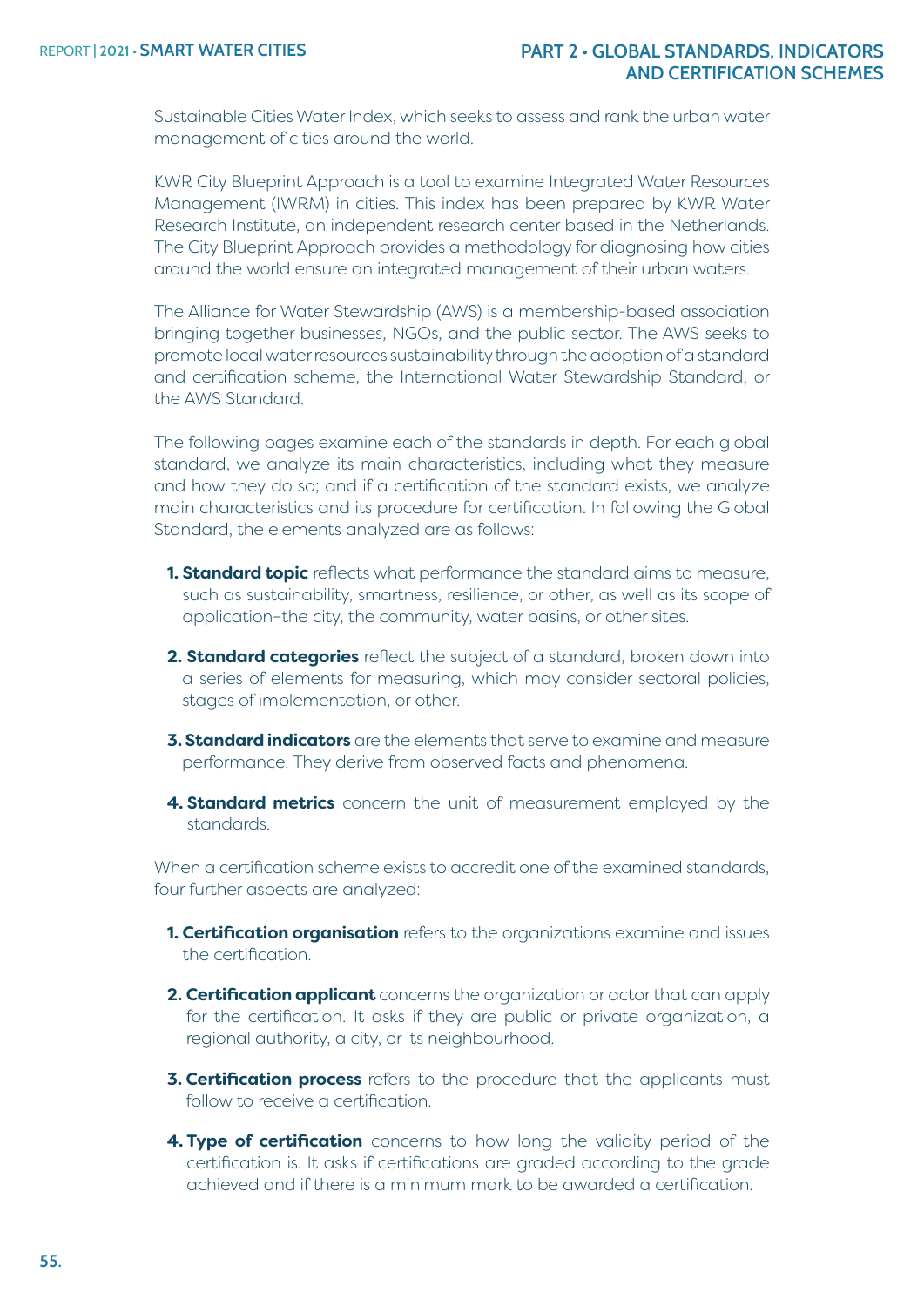

# **4.1. International organizations**

# 4.1.1 United 4 Smart Sustainable Cities

The United 4 Smart Sustainable Cities (U4SSC) is a United Nation initiative coordinated by International Telecommunication Union (ITU), United Nations Economic Commission for Europe (UNECE), and UN-Habitat. Launched in May 2016, this instrument examines the cities' attainment of the Sustainable Development Goals, their degree of smartness, and their sustainability.

#### **1. Standard topic**

The U4SSC seeks to provide a methodology to measure the smartness and sustainability of cities around the world. The initiative aims to enable cities to measure their progress over time, compare their performance to other cities and allow for the dissemination of best practices at the city level.

#### **2. Standard categories.**

The standard establishes three dimensions – Economy; Environmental; and Society and Culture - and seven subdimensions (ICT; Productivity; Infrastructure; Environment; Energy; Education, Health and Culture; Safety, Housing, and Social Inclusion). Each subdimension is broken down into 28 different categories (See Table 8).

"Water and sanitation" is a category that appears in three subdimensions (ICT; Environment; Infrastructure). In each of these subdimensions, different aspects of water and sanitation performance are measured, such as the characteristics of the infrastructure in the sector and its degree of environmental protection. Thus, for instance, the ICT subdivision, which is in the Economy dimension, breaks down into six categories where a city will examine the presence and use of ICTs in different sectors of the economy. These include water and sanitation, drainage sectors, as well as electricity, transport, and public sector.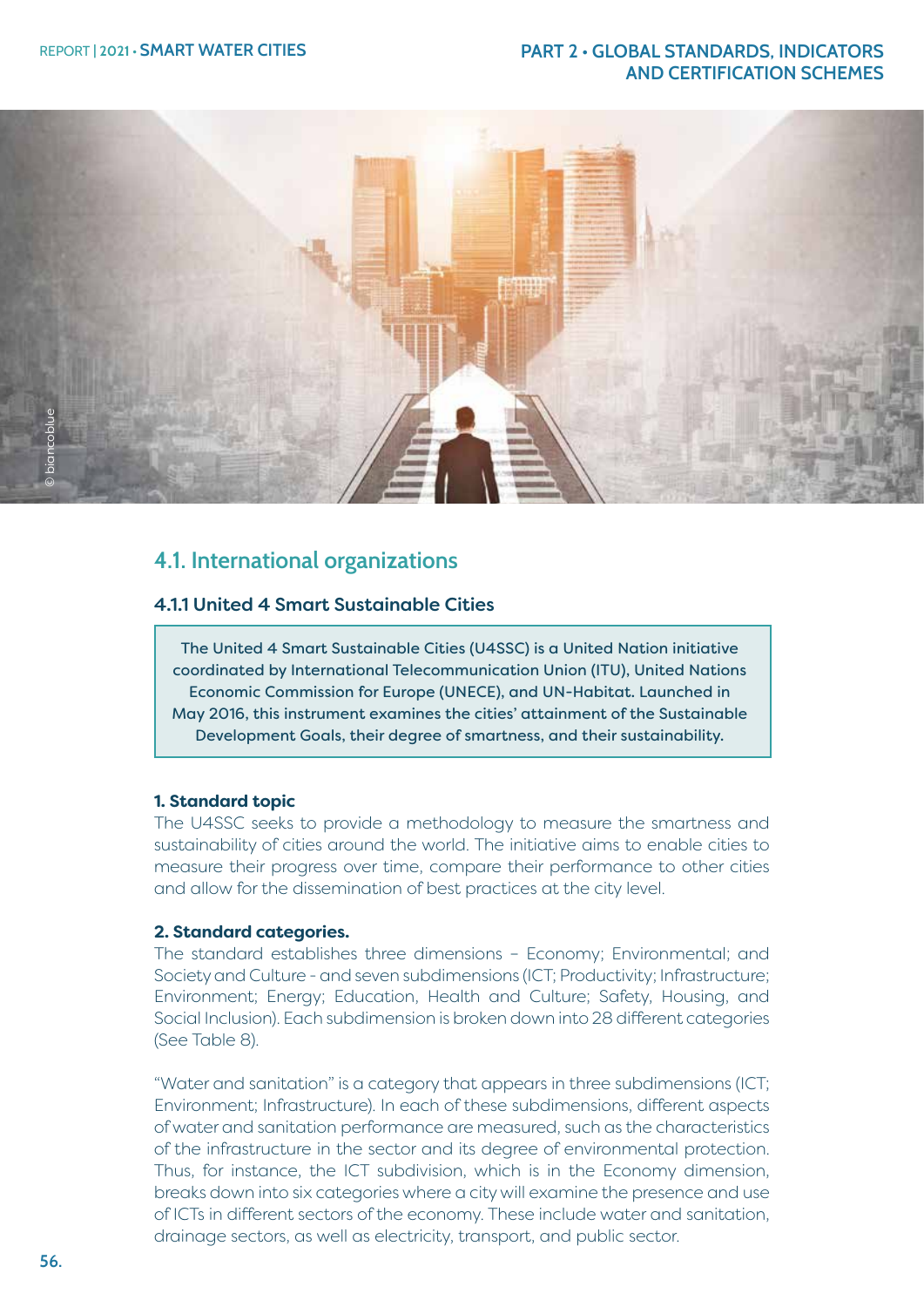| <b>Dimension</b>          | Subdimension                         | Category                        |
|---------------------------|--------------------------------------|---------------------------------|
|                           | <b>ICT</b>                           | <b>ICT</b> Infrastructure       |
|                           |                                      | <b>Water and Sanitation</b>     |
|                           |                                      | <b>Drainage</b>                 |
|                           |                                      | Electricity supply              |
|                           |                                      | Transport                       |
|                           |                                      | Public sector                   |
|                           | Productivity                         | Innovation                      |
| <b>Economy</b>            |                                      | Employment                      |
|                           | Infrastructure                       | <b>Water and Sanitation</b>     |
|                           |                                      | Waste                           |
|                           |                                      | <b>Electricity supply</b>       |
|                           |                                      | Transport                       |
|                           |                                      | <b>Building</b>                 |
|                           |                                      | Urban planning                  |
|                           | Environment                          | Air quality                     |
|                           |                                      | <b>Water and Sanitation</b>     |
| <b>Environment</b>        |                                      | Waste                           |
|                           |                                      | Environmental quality           |
|                           |                                      | <b>Public Spaces and Nature</b> |
|                           | Energy                               | Energy                          |
|                           | <b>Education Health and Culture</b>  | Education                       |
|                           |                                      | <b>Health</b>                   |
|                           |                                      | Culture                         |
| <b>Social and Culture</b> | Safety, Housing and Social Inclusion | Housing                         |
|                           |                                      | Social inclusion                |
|                           |                                      | Citizen participation           |
|                           |                                      | Safety                          |
|                           |                                      | Food security                   |

Table 8. Dimensions, Subdimensions and Categories of the United 4 Smart Sustainable Cities Standard

*Water-related categories are shown in bold.*

#### **3. Standard Indicators**

The U4SSC standard has 91 indicators: 45 in the Economy dimension, 17 in the Environment dimension, and 29 in the Social and Culture dimension. The standard employs output indicators whereby what a city "produces" in terms of economic, social, and environmental "smart" sustainability is measured.

Not all indicators have the same value. Some of them are "core" indicators and others are "advanced" indicators. Core indicators concern the basic elements that a smart and sustainable city should be able to achieve. Advanced indicators provide a more in-depth view of a city and measure progress on more advanced initiatives; however, they may be beyond the current capabilities of some cities to report or implement. 11 indicators are proposed to examine the function of the water and sanitation sector in the economy and the environmental categories. All but one of them are core indicators. They are the following: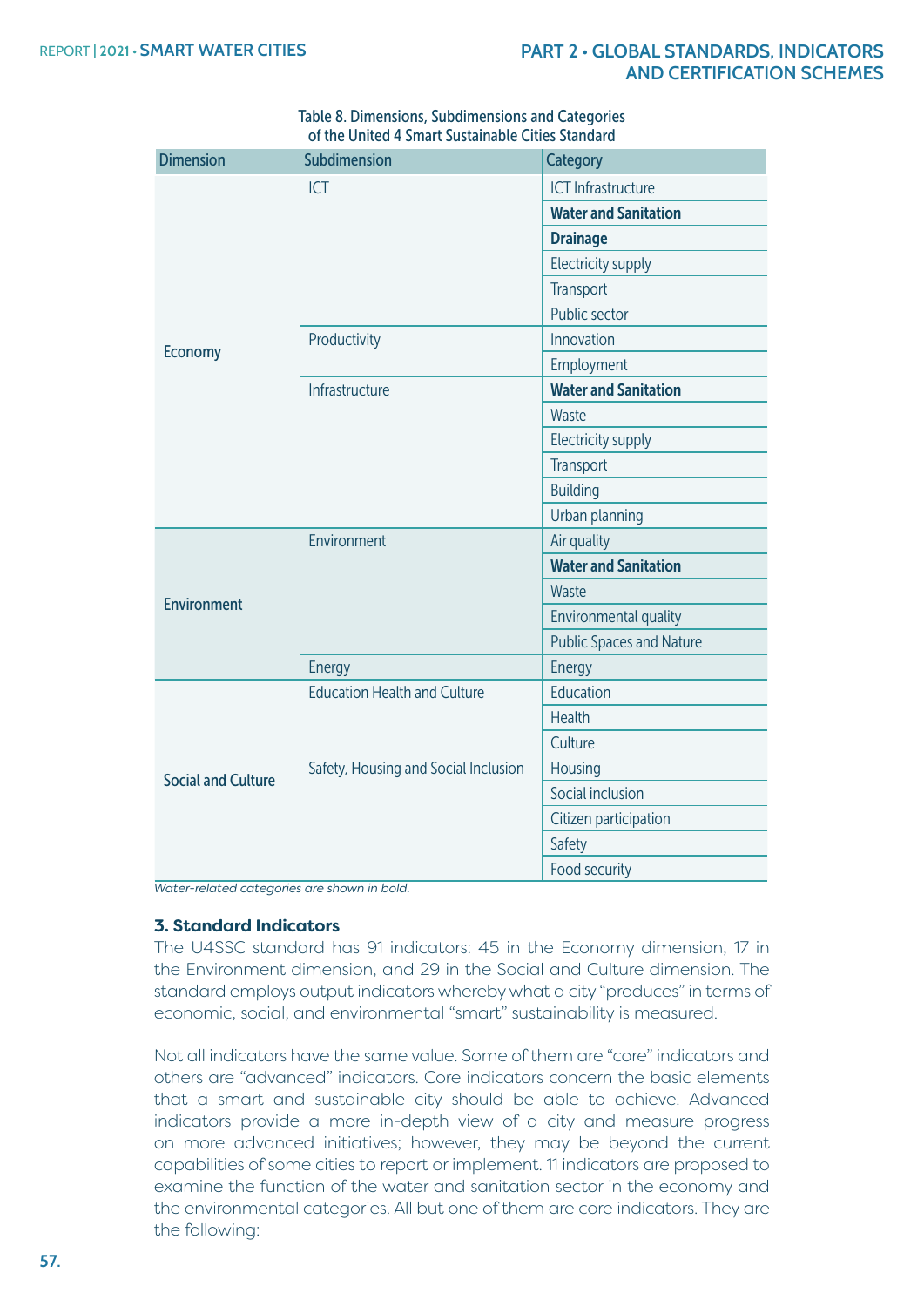| <b>Dimension</b><br>(Subdimension) | <b>Indicator</b>                   | <b>Definition</b>                                                              |
|------------------------------------|------------------------------------|--------------------------------------------------------------------------------|
|                                    | <b>Basic Water Supply</b>          | Percentage of city households with access to a<br>basic water supply           |
|                                    | Potable Water Supply               | Percentage of households with a safely managed<br>drinking water service       |
| <b>Economy</b><br>(Infrastructure) | <b>Water Supply Loss</b>           | Percentage of water loss in the water distribution<br>system                   |
|                                    | <b>Wastewater Collection</b>       | Percentage of households served by wastewater<br>collection                    |
|                                    | <b>Household Sanitation</b>        | Percentage of city households with access to<br>basic sanitation facilities    |
| <b>Economy</b><br>(ICT)            | <b>Smart Water Meters</b>          | Percentage implementation of smart water<br>meters                             |
|                                    | <b>Water Supply ICT Monitoring</b> | Percentage of the water distribution system<br>monitored by ICT (advanced)     |
|                                    | <b>Drinking Water Quality</b>      | Percentage of households covered by an audited<br><b>Water Safety Plan</b>     |
| Environment                        | <b>Water Consumption</b>           | Total water consumption per capita                                             |
| (Environment)                      | Fresh Water Consumption            | Percentage of water consumed from freshwater<br>sources                        |
|                                    | <b>Wastewater Treatment</b>        | Percentage of wastewater receiving treatment<br>(Primary, Secondary, Tertiary) |

#### Table 9. Water Indicators in the United 4 Smart Sustainable Cities Standard

#### **4. Standard metrics.**

The metrics employed for the indicators are all quantitative, and refer to either a percentage of the population, or a ratio per capita of the population. By doing so, the indicators allow comparisons among cities. The standard also indicates the most likely data source or relevant database where this information can be collected, which refers mostly to local water service providers but also from the WHO/UNICEF Joint Monitoring Program for Water Supply and Sanitation.

# 4.1.2 ISO 37120 Series on Sustainable Cities and Communities

The International Organization for Standardization (ISO) is a worldwide federation of national standard bodies dedicated to the preparation and publication of International Standards. ISO technical committees work on developing the standards, with governmental and non-governmental international organizations taking part in the work.

ISO has developed a series on sustainable cities and communities, which includes three ISO standards (ISO 37120, ISO 37122, and ISO 37123) focused on sustainable, smart, and resilient cities. These three ISO standards, known as the ISO 37120 Series on Sustainable Cities and Communities, bring over 276 different indicators to examine local policies and development strategies.

#### **1. Standard topic.**

The ISO 37120 Series on Sustainable Cities and Communities (ISO 37120 Series) consists of three ISO standards designed to assist cities in evaluating and monitoring city performance. They are as follows: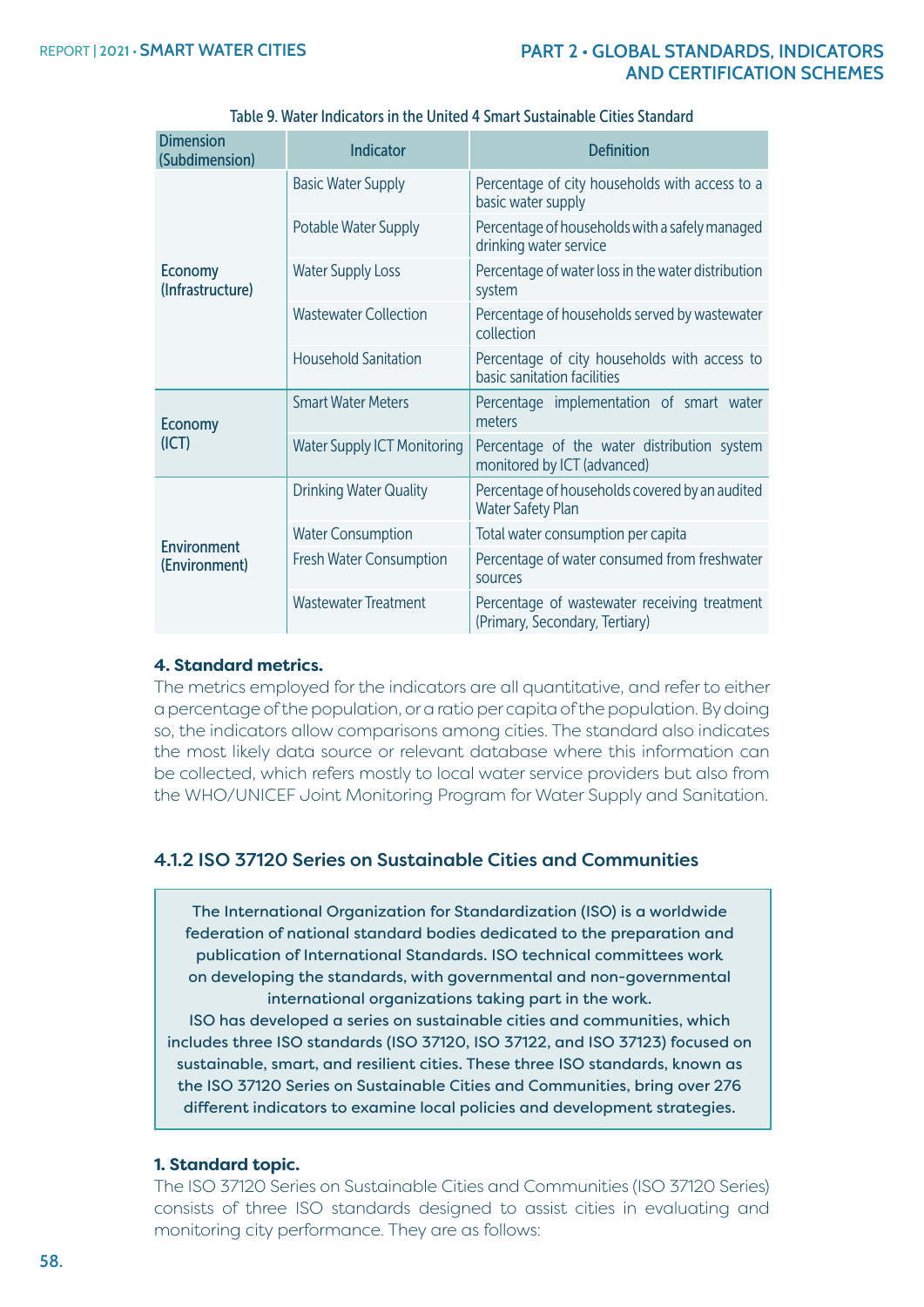• ISO 37120 standard for city services and quality of life examines the degree of sustainability in the provision of urban services, as well as citizen's health and wellbeing.

Once a city has been awarded an ISO 37120, it can opt for ISO 37122 and ISO 37123.

• ISO 37122 standard for smart cities analyses the presence of ICTs in urban life and local services.

• ISO 37123 standard for resilient cities measures examines the extent to which cities can prepare for, recover from, and adapt to various shocks and stresses.

The standards consider sustainability as a general and guiding principle in the development of cities. Therefore, being awarded ISO 37120 standard is a prerequisite for applying to the other two standards, ISO 37122 and ISO 37123. "Smart city" and "resilient city" are considered subsidiary to adhering to the principles of economic efficiency, environmental sustainability, and social equity that ISO 37120 standard measures.

#### **2. Standards categories.**

The ISO 37120 Series identifies 19 different categories–referred in the ISO publications as themes–which correspond to services provided and activities organized at the local level (Table 10). Urban water services are present in two different categories: wastewater and water.

|                | <b>Categories</b>                         |
|----------------|-------------------------------------------|
| $\mathbf{1}$   | Economy                                   |
| $\overline{2}$ | Education                                 |
| 3              | Energy                                    |
| 4              | Environment and climate change            |
| 5              | Finance                                   |
| 6              | Governance                                |
| 7              | Health                                    |
| 8              | Housing                                   |
| 9              | Population and social conditions          |
| 10             | Recreation                                |
| 11             | Safety                                    |
| 12             | Solid waste                               |
| 13             | Sport and culture                         |
| 14             | Telecommunication                         |
| 15             | Transportation                            |
| 16             | Urban/local agriculture and food security |
| 17             | Urban planning                            |
| 18             | <b>Wastewater</b>                         |
| 19             | <b>Water</b>                              |

Table 10. Categories of ISO 37120 Series on Sustainable Cities and Communities

Source: ISO 2018; 2019a; 2019b *Water-related categories are shown in bold.*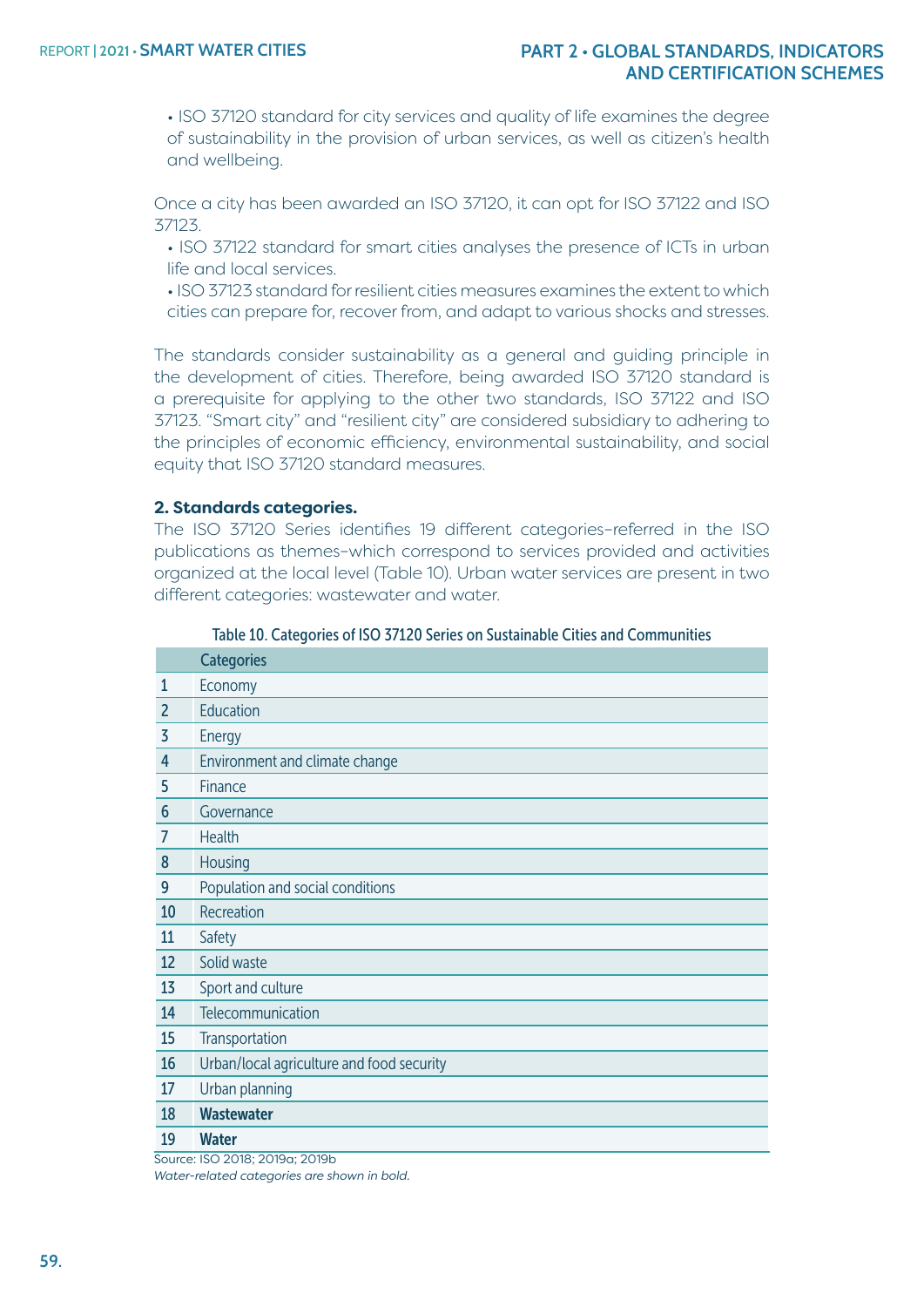

#### **3. Standards indicators**

The ISO 37120 Series has developed different sets of indicators depending on the topic that they refer to:

• ISO 37120 standard consists of 104 indicators in 19 categories. Not all indicators are the same: of the 104, 45 are "core" or more relevant indicators, while 59 are "supporting" or recommended indicators; 4 core/supporting indicators belong to the wastewater category, 7 to the water category. They are mainly concerned with coverage of urban water services to the population, volume of water consumed, and supply services (e.g. leakages and interruptions).

• In addition, ISO 37120 standard has developed 24 "profile indicators" which are used for providing information to help compare certified cities. These profile indicators provide basic background information on the cities, such as population, urban density, household income, education, budget, etc., that provide context for assessing urban sustainability.

• ISO 37122 standard has 80 indicators in the 19 categories and is focused on the digitalization of the different local sectors. 4 of those indicators concern the water category and look at the use of digital water quality, water network monitoring, and the use of smart water meters. 5 indicators belong to the wastewater category and examine elements such as percentage of water reused and digital measurements.

• ISO 37123 standard consists of 68 indicators in 19 categories that examine to what extent a city is ready to adjust to multi-hazards and different stressors. The water category includes two indicators: the first concerns the number of different water sources providing at least 5% of the city's total water supply; and second concerns the percentage of city population that can be supplied with drinking water by alternative methods for 72 hours. No indicators have been developed for the wastewater category.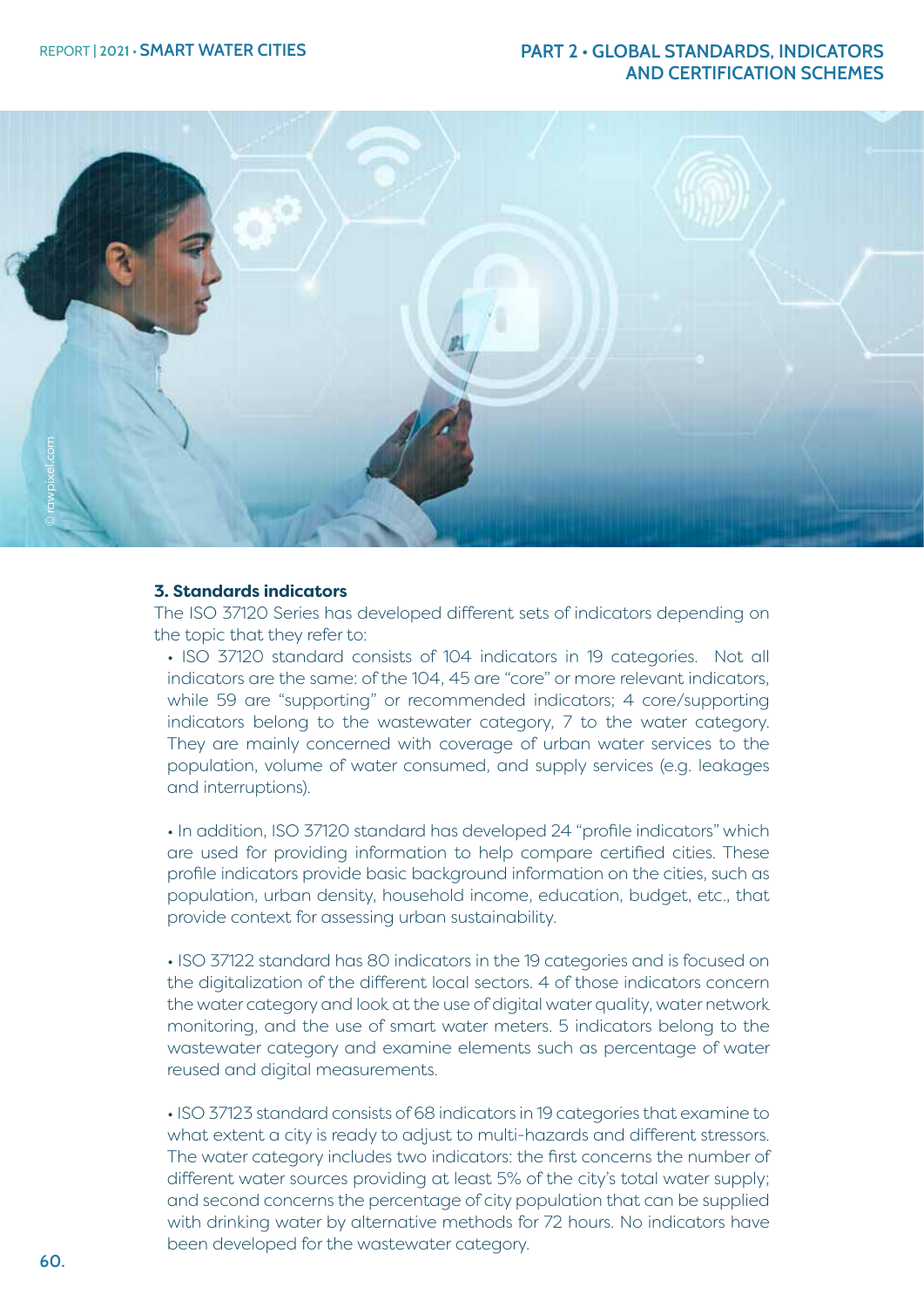|                 | <b>Standard and Indicator</b>                                                                        |                                                                                                                |                                                                                                                        |
|-----------------|------------------------------------------------------------------------------------------------------|----------------------------------------------------------------------------------------------------------------|------------------------------------------------------------------------------------------------------------------------|
| <b>Category</b> | <b>ISO 37120</b>                                                                                     | <b>ISO 37122</b><br><b>ISO 37123</b>                                                                           |                                                                                                                        |
|                 | Percentage of city<br>population served by<br>wastewater collection<br>(core)                        | Percentage of treated<br>wastewater being reused                                                               |                                                                                                                        |
| Wastewater      | Percentage of city's<br>wastewater receiving<br>centralized treatment<br>(core)                      | Percentage of biosolids<br>that are reused (dry matter<br>mass)                                                |                                                                                                                        |
|                 | Percentage of population<br>with access to improved<br>sanitation (core)                             | Energy derived from<br>wastewater as a<br>percentage of total energy<br>consumption of the city                |                                                                                                                        |
|                 | Compliance rate of<br>wastewater treatment<br>(supporting)                                           | Percentage of total amount<br>of wastewater in the city<br>that is used to generate<br>energy                  |                                                                                                                        |
|                 |                                                                                                      | Percentage of the<br>wastewater pipeline<br>network monitored by a<br>real-time data-tracking<br>sensor system |                                                                                                                        |
|                 | Percentage of city<br>population with potable<br>water supply service (core)                         | Percentage of drinking<br>water tracked by real-time,<br>water quality monitoring<br>station                   | Number of different<br>sources providing at least<br>5% of total water supply<br>capacity                              |
| <b>Water</b>    | Percentage of city<br>population with<br>sustainable access to an<br>improved water source<br>(core) | Number of real-time<br>environmental water<br>quality monitoring stations<br>per 100,000 population            | Percentage of city<br>population that can be<br>supplied with drinking<br>water by alternative<br>methods for 72 hours |
|                 | Total domestic water<br>consumption per capita<br>(litres/day) (core)                                | Percentage of the city's<br>water distribution network<br>monitored by a smart<br>water system                 |                                                                                                                        |
|                 | Compliance rate of<br>drinking water quality (core<br>indicator)                                     | Percentage of buildings in<br>the city with smart water<br>meters                                              |                                                                                                                        |
|                 | Total water consumption<br>per capita (litres/day)<br>(supporting)                                   |                                                                                                                |                                                                                                                        |
|                 | Average annual hours of<br>water service interruptions<br>per household (supporting)                 |                                                                                                                |                                                                                                                        |
|                 | Percentage of water loss<br>(unaccounted for water)<br>(supporting)                                  |                                                                                                                |                                                                                                                        |

#### Table 11. Water Categories and Indicators of the ISO 37120 Series on Sustainable Cities and Communities

# **4. Standard metrics**

All indicators in the series use quantitative metrics. Ratios and percentages of population, labour force, customers, city areas, revenue, utility uses, budget, etc., are often employed.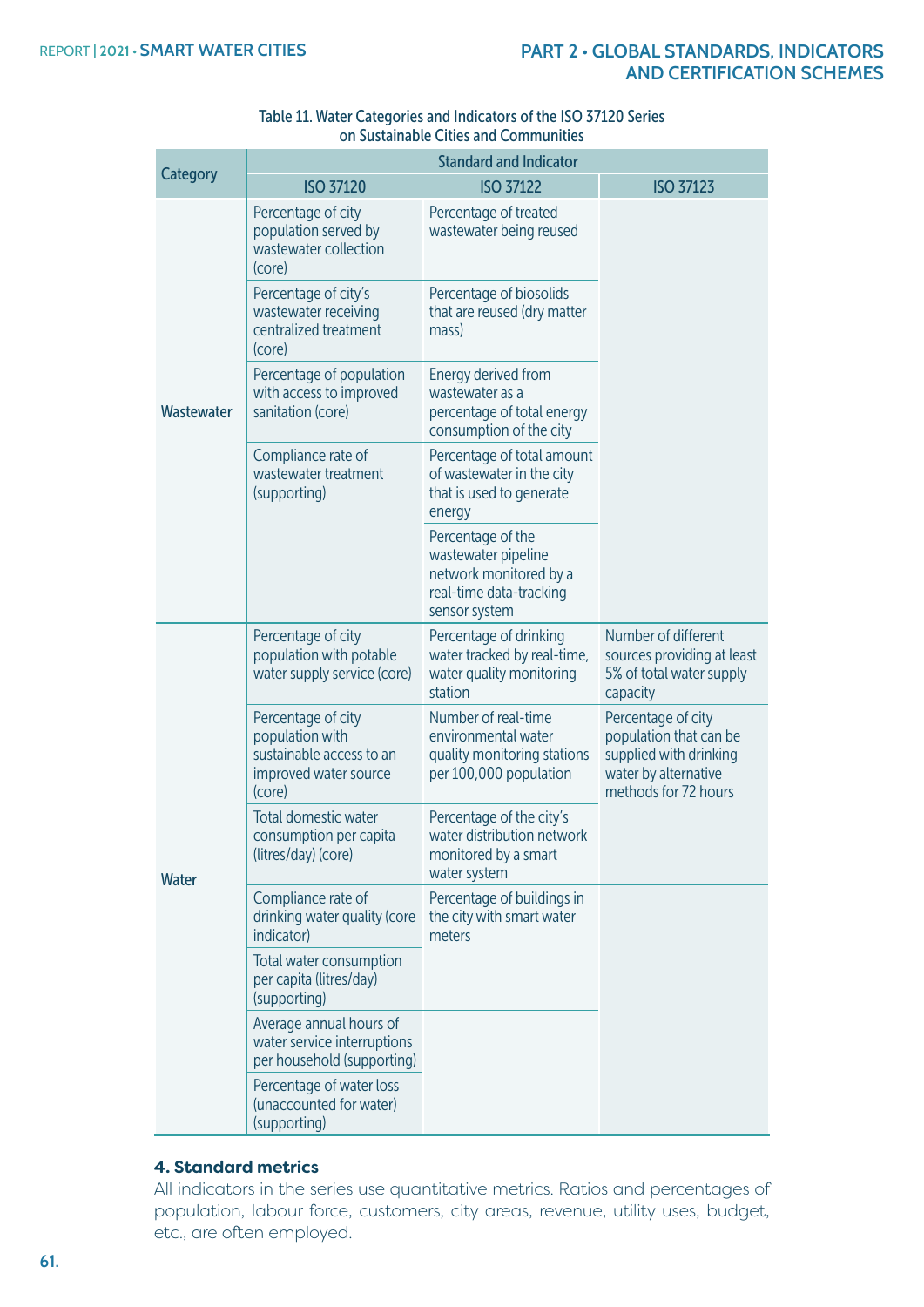#### **Certification Scheme**

#### **1. Certification organization**

ISO did not develop the ISO 37120 Series itself. The World Council on City Data (WCCD), based in Canada, led the development of these three series as well as their audit protocol, including a third-party verification and certification scheme. Moreover, ISO does not provide certification for any of its standards. Certification is performed by external accreditation bodies authorized to issue ISO standard certification. Nonetheless, ISO has produced standards related to the certification process, and so it recommends certification applicants to choose certification bodies that follow these standards to ensure that they comply with the necessary quality requirements. There are many different certification organizations: the British Standards Institution (BSI) (UK), the Organisme Français de Certification (OFC) (France), and the ANSI National Accreditation Board (ANAB) (USA) are among the most well-known accreditation bodies worldwide.

#### **2. Certification applicant**

ISO 37120 Series targets urban communities, which are defined as cities, municipalities, or local governments defined by a specific administrative district, regardless of their size and location.

#### **3. Certification process**

Cities wishing to evaluate their performance with the ISO 37120 Series on Sustainable Cities and Communities need to receive the ISO 37120 standard certification first.

Applicants to this ISO 37120 standard certification can receive five different certification stages:

• Aspiration: a verified score between 30 and 45 core standard indicators.

• Bronze: a verified score between 46 to 59 indicators, including 46 core indicators plus 0 to 13 supporting indicators.

• Silver: a verified score of 60 to 75 indicators, including 46 core indicators plus 14 to 29 supporting indicators.

- Gold: a verified score of 76 to 90 indicators, including 46 core indicators plus 30 to 44 supporting indicators.
- Platinum: a verified score of 91 to 100 indicators, including 46 core indicators plus 45 to 54 supporting indicators.

Unlike other standards, ISO does not request that cities report on all indicators. Instead, depending on their objectives, cities can choose the appropriate set of indicators to examine and report on. Thus, the standard aims to operate as an instrument for local authorities and policy makers to evaluate their performance; they can ultimately decide what aspects to examine.

Certified cities must undergo an annual recertification process. As of July 2021, 92 cities in 28 countries have received ISO 37120 certification.

Once cities have received an ISO 37120 certification, they are then eligible for ISO 37122 and ISO 37123 certifications.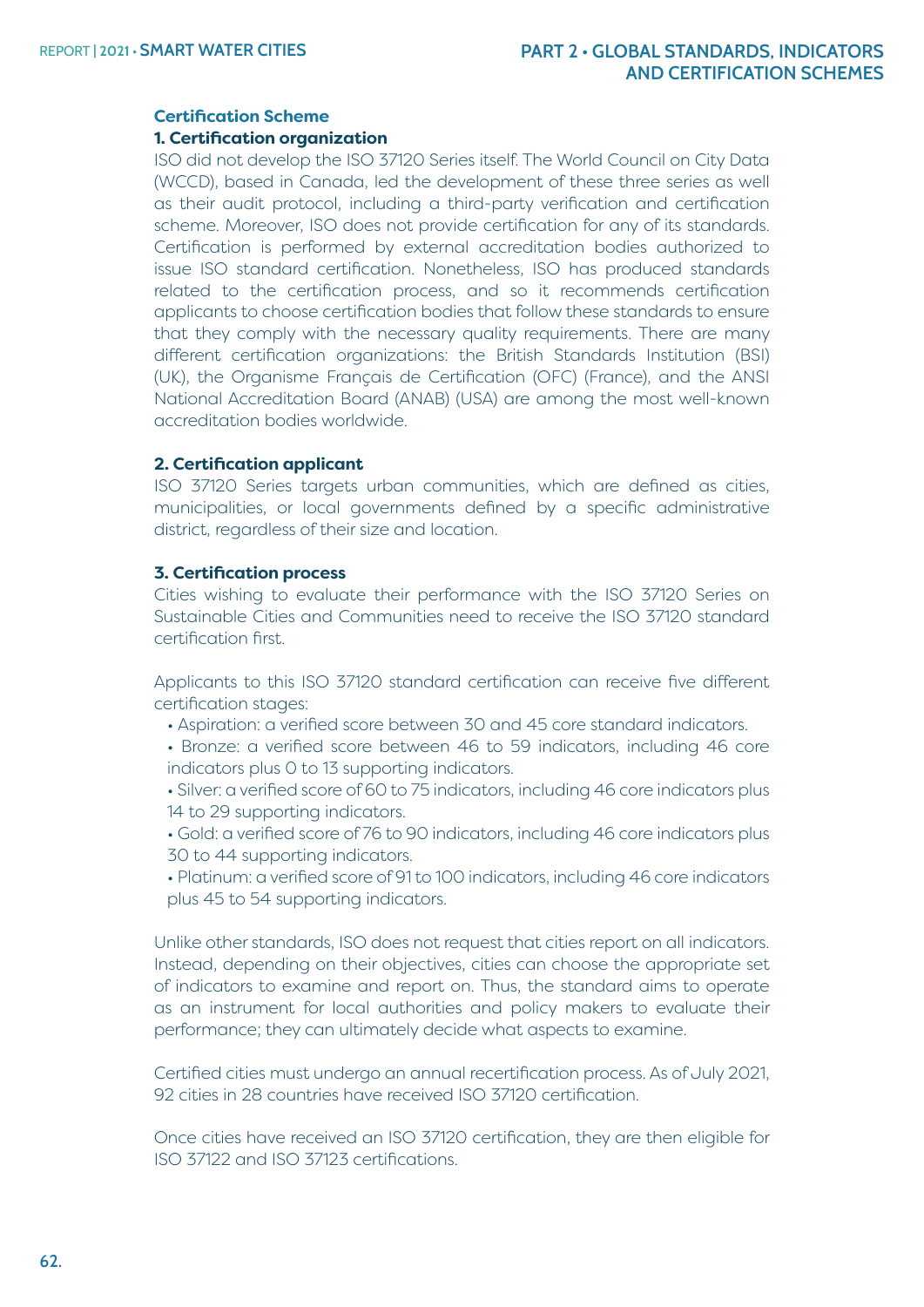

#### 4.1.3 OECD Smart City Measurement Framework

OECD Smart City Measurement Framework assesses the performance of smart cities. This framework seeks to evaluate both the degree and impact of digitalization in cities around the world, as well as the engagement and participation of city actors in developing smart cities.

#### **1. Standard topic**

OECD Smart Cities Measurement Framework evaluates and compares cities' policies to introduce digitalization in local services and stakeholders' engagement in developing inclusive, sustainable, and resilient societies.

#### **2. Standards categories.**

The framework has three categories, referred to as pillars in the OECD publication:

A. Digitalization, which measures digital innovation at the city level by the use of ICTs;

B. Engagement, which measures the involvement of city stakeholders in building the smart city;

C. Smart city performance, which measures four main elements of urban life: well-being, inclusion, sustainability, and resilience.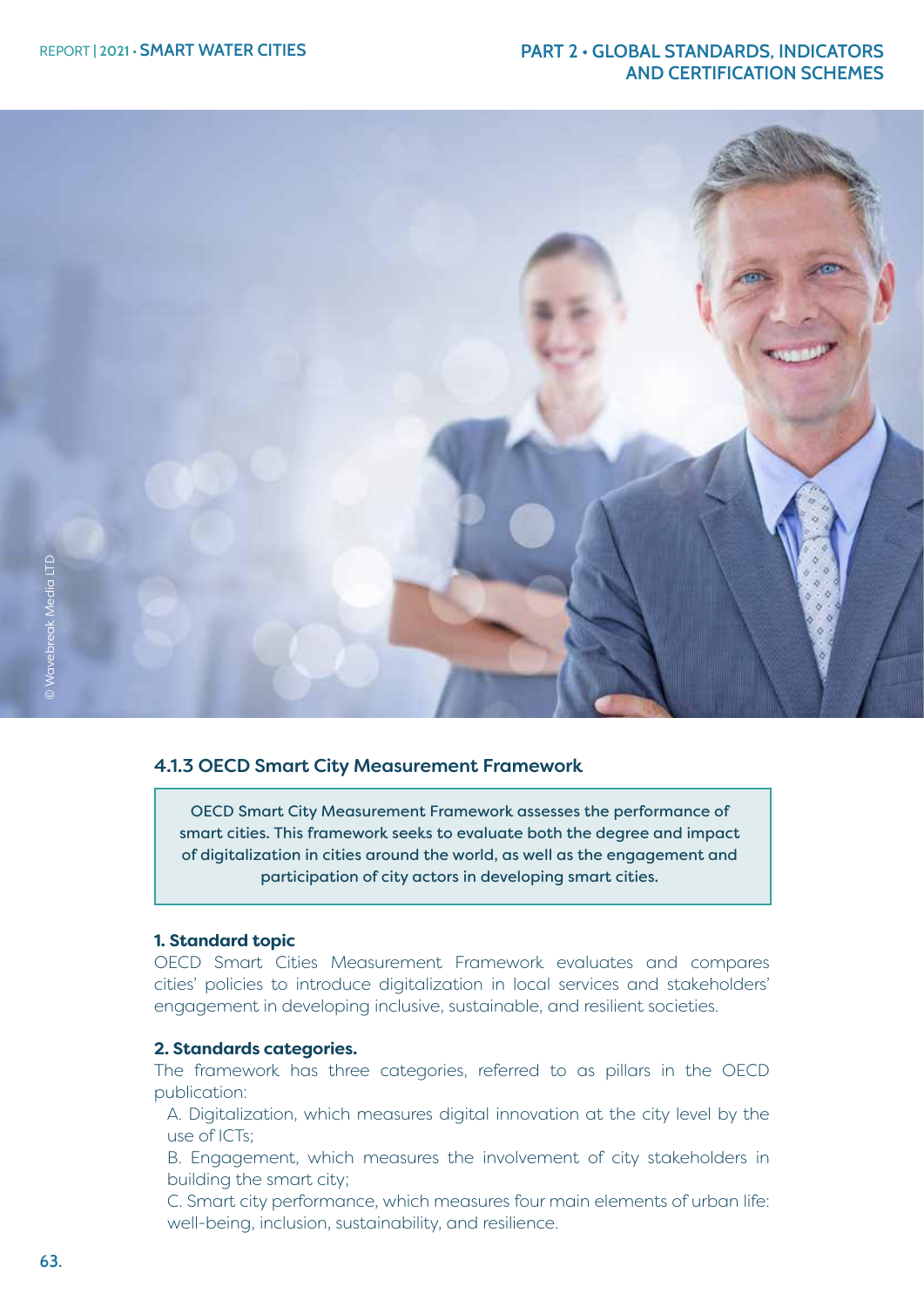| <b>Category</b>                                | Subcategory                         |
|------------------------------------------------|-------------------------------------|
|                                                | Connectivity                        |
|                                                | Mobility                            |
|                                                | Jobs and firms                      |
|                                                | Housing and built environment       |
| <b>Digitalization</b>                          | Health and safety                   |
|                                                | <b>Education and skills</b>         |
|                                                | E-government                        |
|                                                | <b>Energy, water, and waste</b>     |
|                                                | Inclusiveness and equity            |
|                                                | Capacity and information            |
| <b>Engagement</b>                              | <b>Efficiency and effectiveness</b> |
|                                                | Adaptiveness                        |
|                                                | Jobs                                |
|                                                | Income                              |
|                                                | Housing                             |
|                                                | Access to services                  |
|                                                | Education                           |
| <b>Smart city performance (Well-being)</b>     | Political participation             |
|                                                | <b>Health</b>                       |
|                                                | Environmental quality               |
|                                                | Personal safety                     |
|                                                | Community                           |
|                                                | Life satisfaction                   |
|                                                | Economic                            |
| <b>Smart City performance (Inclusion)</b>      | Gender and LGBT+                    |
|                                                | Migrant and ethnic                  |
|                                                | Inter-generational                  |
|                                                | Energy                              |
| <b>Smart City performance (Sustainability)</b> | Climate                             |
|                                                | Biodiversity                        |
|                                                | Material footprint                  |
| <b>Smart City performance (Resilience)</b>     | Health and social                   |
|                                                | Institutions                        |

Table 12. Categories and Subcategories of the OECD Smart City Measurement Framework

*Water-related categories are shown in bold.*

#### **3. Standards indicators**

The three categories of the OECD Smart City Measurement Framework break down into 32 sub-categories and 93 indicators. These indicators measure input, output, and outcomes. Output indicators are more widely used, which allows evidence of what the city produces in terms of digital services and facilities. These indicators provide information of ICTs equipment in the city, including in the case of water services, the percentage use of water meters. In addition, the framework also measures the expenditure employed in research and development in the city which tells us the financial and capacity building resources that the city allocates for digitalization. Several indicators are also designed to measure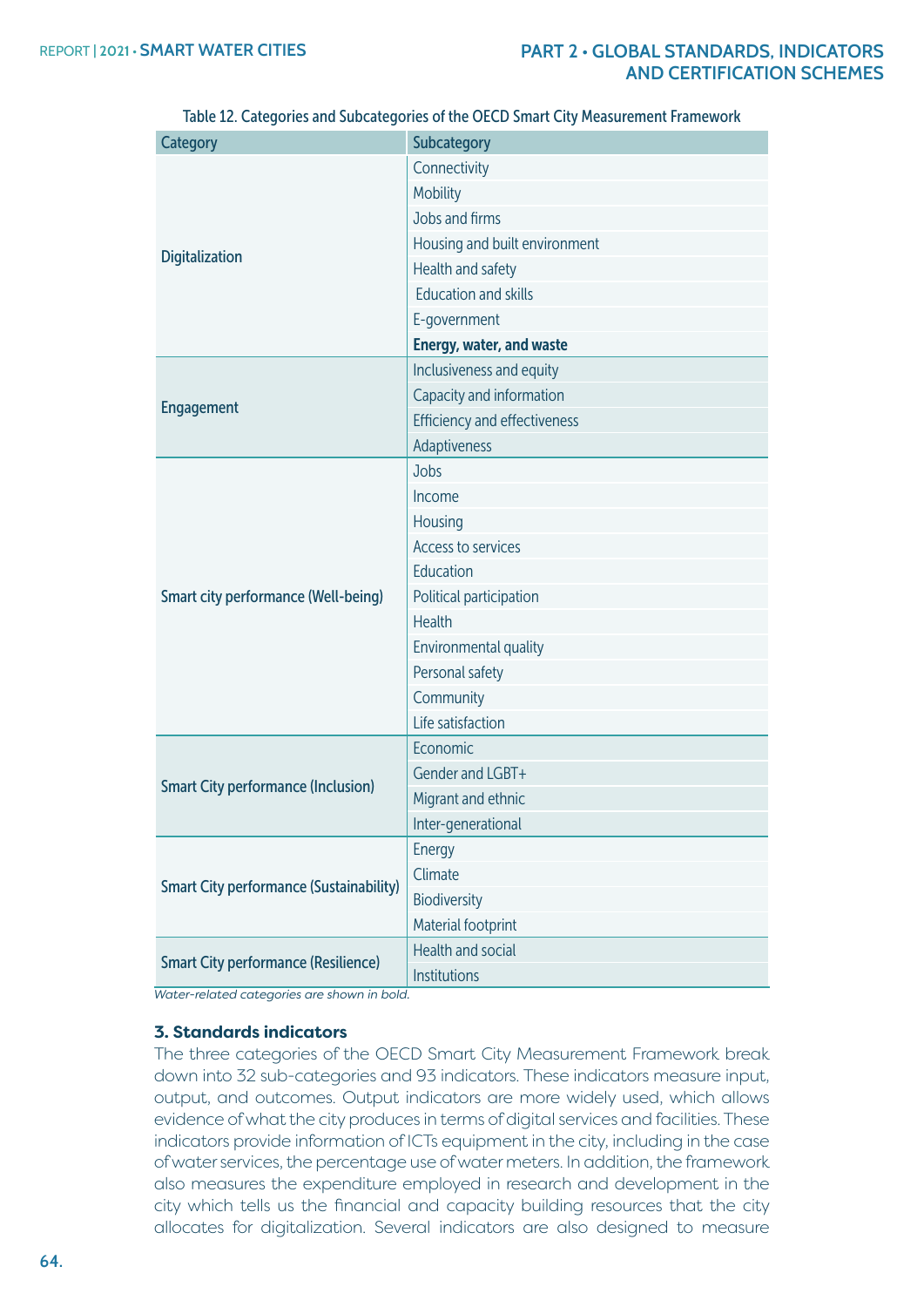outcomes, and in that, we find several instances where life or city satisfaction and feelings of safety are measured elements. There are two indicators on urban water services.

| Category       | Subcategory              | <b>Indicator</b>                                                                                              |
|----------------|--------------------------|---------------------------------------------------------------------------------------------------------------|
| Digitalisation | Energy, water, and waste | Percentage of households equipped with smart water<br>meters                                                  |
|                |                          | Percentage drinking water under water quality<br>monitoring by real-time water quality monitoring<br>stations |

#### Table 13. Water Indicators in the OECD Smart City Measurement Framework

#### **4. Standard metrics**

To allow for comparison, indicators frequently use percentages and fractions as metrics. Such is the case for all the indicators concerning water resources management and services in the digitalization category. For certain indicators, such as life satisfaction and those in the engagement category, the standard employs the Linkert scale, by which the evaluator evaluates the performance of the city by giving it a value between two values (commonly, between 0 and 10, where 0 corresponds to a bad performance and 10 a good performance). In doing so, the Linkert scale transforms qualitative characteristics into quantitative values, which facilitates cross-city comparisons.

# **4.2. Non-governmental organizations and the private sector**

#### 4.2.1 CITYKeys Smart City Index

CITYKeys was a research project undertaken by a consortium of universities and research centers under the direction of Research Professor, Airaksinen Miimu, at the Technical Research Centre in Finland. As part of this project, the CITYKeys researchers developed the Smart City Index, composed of 76 city indicators measuring technological, economic, and social aspects of cities.

#### **1. Standard topic**

The CITYKeys project defined indicators to measure "smart cities", cities that mobilize and use available resources for improving the quality of life for its inhabitants and visitors. These indicators constitute the "Smart City Index" and measure quality of life, resource efficiency, innovation and green economy, and local democracy.

#### **2. Standards categories**

The standard has four categories which correspond to the four key areas of smart cities: People, Planet, Prosperity, and Governance. The categories break down into 19 subcategories, as indicated in Table 14. Water is included in the Planet category, in two subcategories (Materials, Water and Land; Ecosystem). The first subcategory examines the uses and the status of urban water, as well as materials and land. The second subcategory looks at the share of green and water spaces in the city.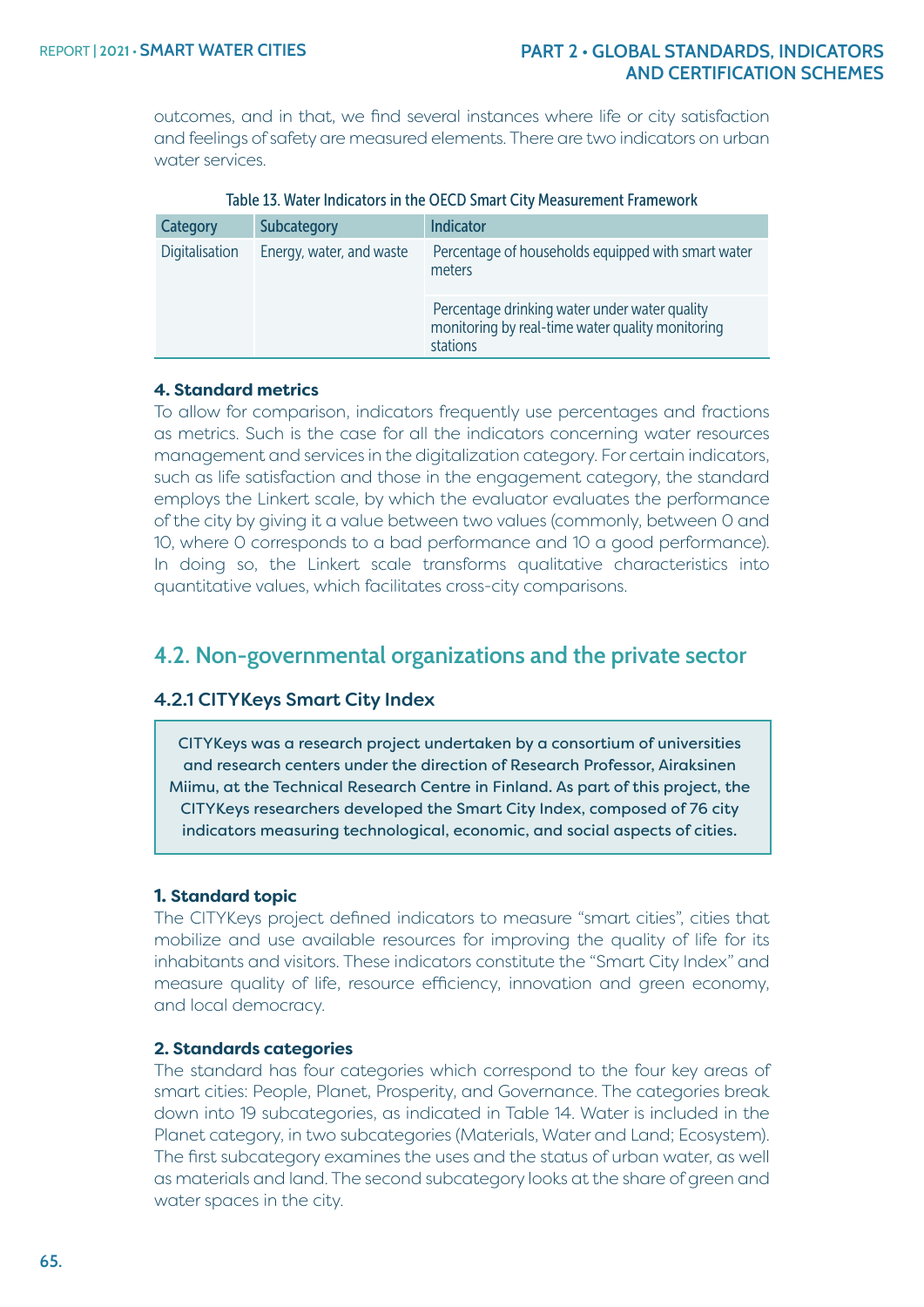| <b>Category</b>   | Subcategory                                  |  |  |
|-------------------|----------------------------------------------|--|--|
|                   | <b>Health</b>                                |  |  |
|                   | Safety                                       |  |  |
| People            | Access to (other) services                   |  |  |
|                   | Education                                    |  |  |
|                   | Quality of housing and the built environment |  |  |
|                   | Energy & mitigation                          |  |  |
|                   | <b>Materials, water, and land</b>            |  |  |
| <b>Planet</b>     | Climate resilience                           |  |  |
|                   | Pollution and waste                          |  |  |
|                   |                                              |  |  |
|                   | <b>Ecosystem</b>                             |  |  |
|                   | Employment                                   |  |  |
|                   | Equity                                       |  |  |
|                   | Green economy                                |  |  |
| <b>Prosperity</b> | Economic performance                         |  |  |
|                   | Innovation                                   |  |  |
|                   | Attractiveness and competitiveness           |  |  |
|                   | Organization                                 |  |  |
| Governance        | Community involvement                        |  |  |

Table 14. Categories and Subcategories of CITYKeys Smart City Index

*Water-related categories are shown in bold.*

#### **3. Standards indicators**

76 indicators have been established to examine and compare smart cities. 22 indicators are employed in each of the Planet, People, and Prosperity categories, plus 10 indicators serve as measures in the Governance category. They are mostly output indicators, although one input indicator is also included in the multilevel subcategory–expenditure by the local authority for a smart city transition. There are 5 indicators concerning water and they are all output indicators.

| Category      | Subcategory                | <b>Indicator</b>                |
|---------------|----------------------------|---------------------------------|
|               | Materials, water, and land | Water consumption               |
|               |                            | Grey and rainwater use          |
| <b>Planet</b> |                            | <b>Water Exploitation Index</b> |
|               |                            | Water losses                    |
|               | Ecosystem                  | Share of green and water spaces |

Table 15. Water Indicators in CITYKeys Smart City Index

#### **4. Standard metrics**

The quantitative metrics of the indicators facilitate comparison between cases. Percentages and ratios are widely employed in the Prosperity and Planet categories. The standard has also established Linkert scales to measure qualitative variables. The Likert scale evaluates based on a value scale between 0 (not at all) and 5 (excellent). A Likert scale requires some understanding of the city context for an accurate assessment to take place.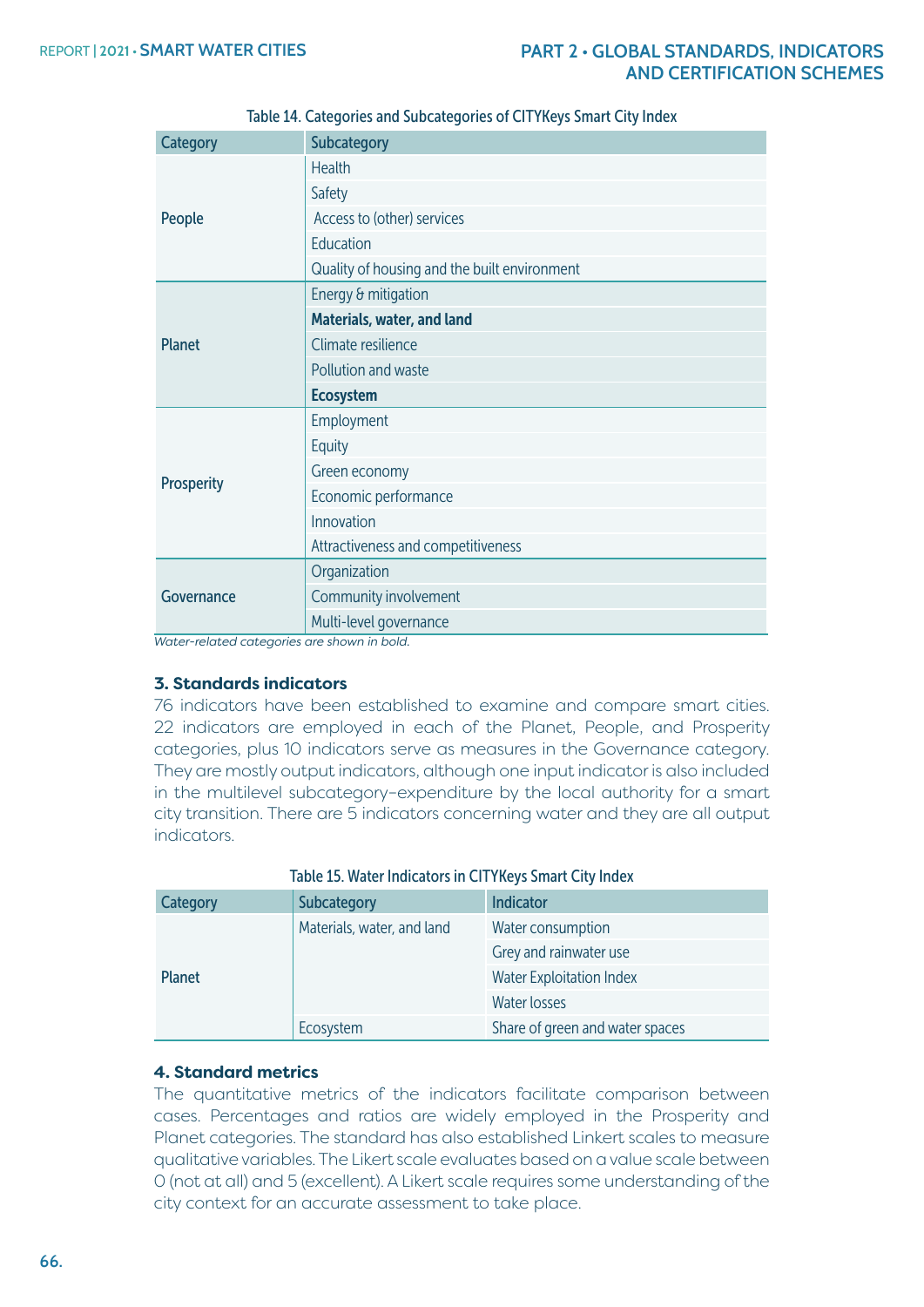

#### 4.2.2 Leed for Cities and Communities

The Leadership in Energy and Environmental Design (LEED) for Cities and Communities is a global standard and certification scheme that measures and certifies cities' sustainability performance and quality of life. The standard has been developed by two American organizations, the U.S. Green Building Council (USGBC) and the Green Business Certification Inc. (GBSI). USGBC has developed the LEED standard, while the GBCI issues the LEED certification to third party applicants.

#### **1. Standard topic**

The LEED for Cities and Communities standard seeks to evaluate urban sustainability. It looks at cities, understood as places with a governing body (i.e. cities, towns, counties, and other local government jurisdictions), and communities, which refer to "non-city places", including regions, districts, business improvement districts (BIDs), economic development zones, neighborhoods, campuses, and military installations–places that have responsibilities over services provision but no government jurisdiction.

#### **2. Standard categories**

The standard is divided into 9 categories and 40 subcategories considered central elements for a sustainable city. One of the categories concerns water access and quality. This category breaks down into 5 subcategories, as presented in Table 16.

Not all subcategories are the same. Amongst all the subcategories, the LEED for Cities and Communities identifies some elements that are more important for a city than others. For instance, in the Water category, guaranteeing adequate access to safe drinking water is considered a fundamental element for a city. In the energy category, having access to a reliable and resilient source of energy is also considered a requirement for a sustainable city.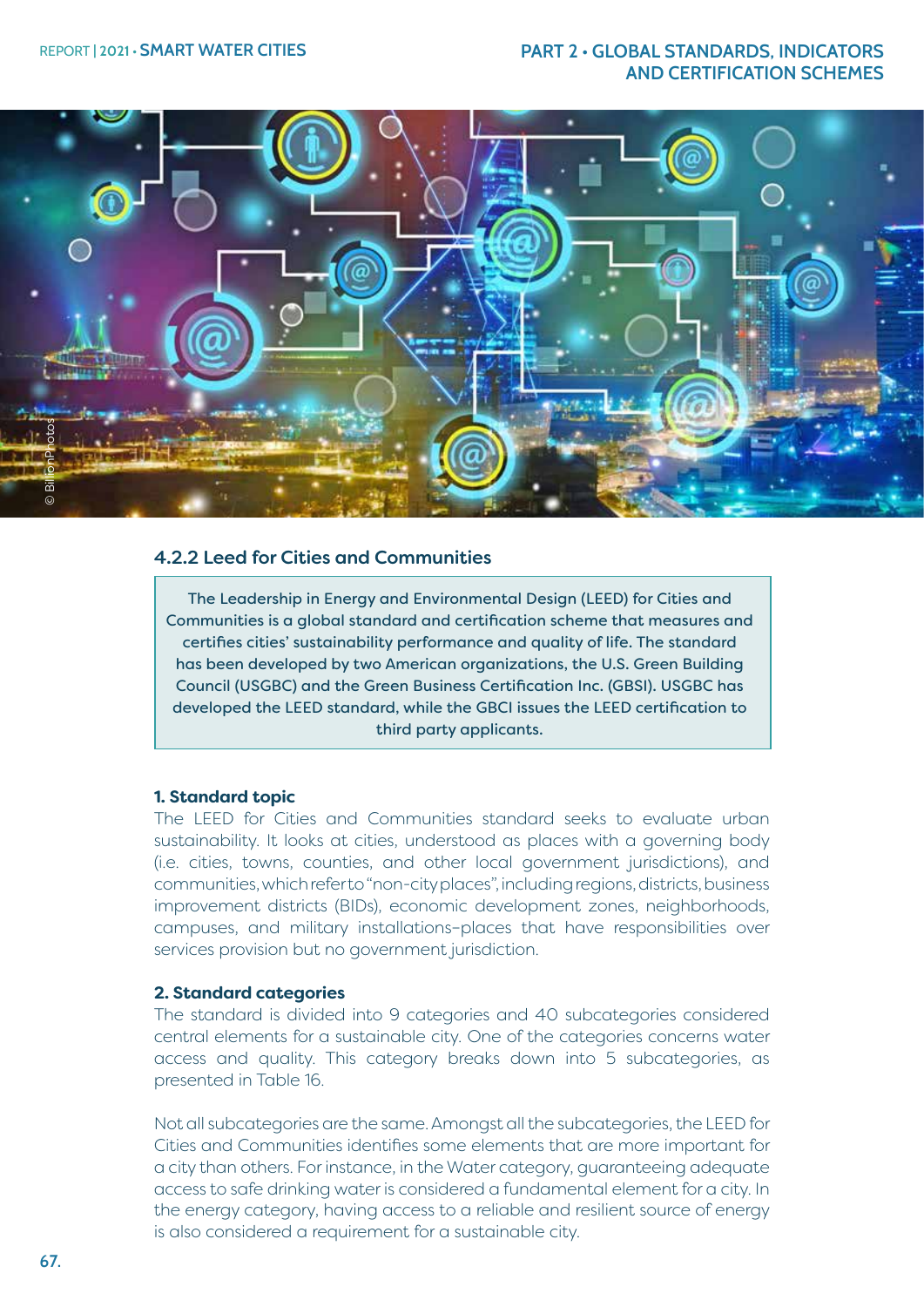| <b>Category</b>                  | Subcategory                                          |
|----------------------------------|------------------------------------------------------|
|                                  | Integrative planning and leadership                  |
| Integrative process              | Green building policy and incentives                 |
|                                  | Ecosystem assessment (required)                      |
|                                  | Green spaces                                         |
| Natural systems and ecology      | Natural resources conservation and restoration       |
|                                  | Light pollution deduction                            |
|                                  | Resilience planning                                  |
|                                  | Transportation performance                           |
|                                  | Compact, mixes use and transit-oriented development  |
|                                  | Access to quality transit                            |
| <b>Transport and land use</b>    | Alternative fuel vehicles                            |
|                                  | Smart mobility and transportation policy             |
|                                  | High-priority site                                   |
|                                  | <b>Water access and quality (required)</b>           |
|                                  | <b>Water performance</b>                             |
| <b>Water access and quality</b>  | <b>Integrated water management</b>                   |
|                                  | <b>Storm water management</b>                        |
|                                  | <b>Smart water systems</b>                           |
|                                  | Power access, reliability, and resilience (required) |
|                                  | Energy and Greenhouse Gas Emissions Performance      |
| <b>Energy and greenhouse gas</b> | <b>Energy Efficiency</b>                             |
| emissions                        | Renewable Energy                                     |
|                                  | Low Carbon Economy                                   |
|                                  | <b>Grid Harmonization</b>                            |
|                                  | Solid Waste Management (required)                    |
|                                  | <b>Waste Performance</b>                             |
|                                  | Special Waste Streams Management                     |
| <b>Material and resources</b>    | Responsible Sourcing for Infrastructure              |
|                                  | <b>Material Recovery</b>                             |
|                                  | <b>Smart Waste Management Systems</b>                |
|                                  | Demographic Assessment (required)                    |
|                                  | Quality of Life Performance                          |
|                                  | <b>Trend Improvements</b>                            |
|                                  | <b>Distributional Equity</b>                         |
| <b>Quality of life</b>           | <b>Environmental Justice</b>                         |
|                                  | Housing and Transportation Affordability             |
|                                  | Civic and Community Engagement                       |
|                                  | Civil and Human Rights                               |
| <b>Innovation</b>                | Innovation                                           |
| <b>Regional priority</b>         | <b>Regional Priority</b>                             |

Table 16. Categories and Subcategories of LEED for Cities and Community Standard

*Water-related categories are shown in bold.*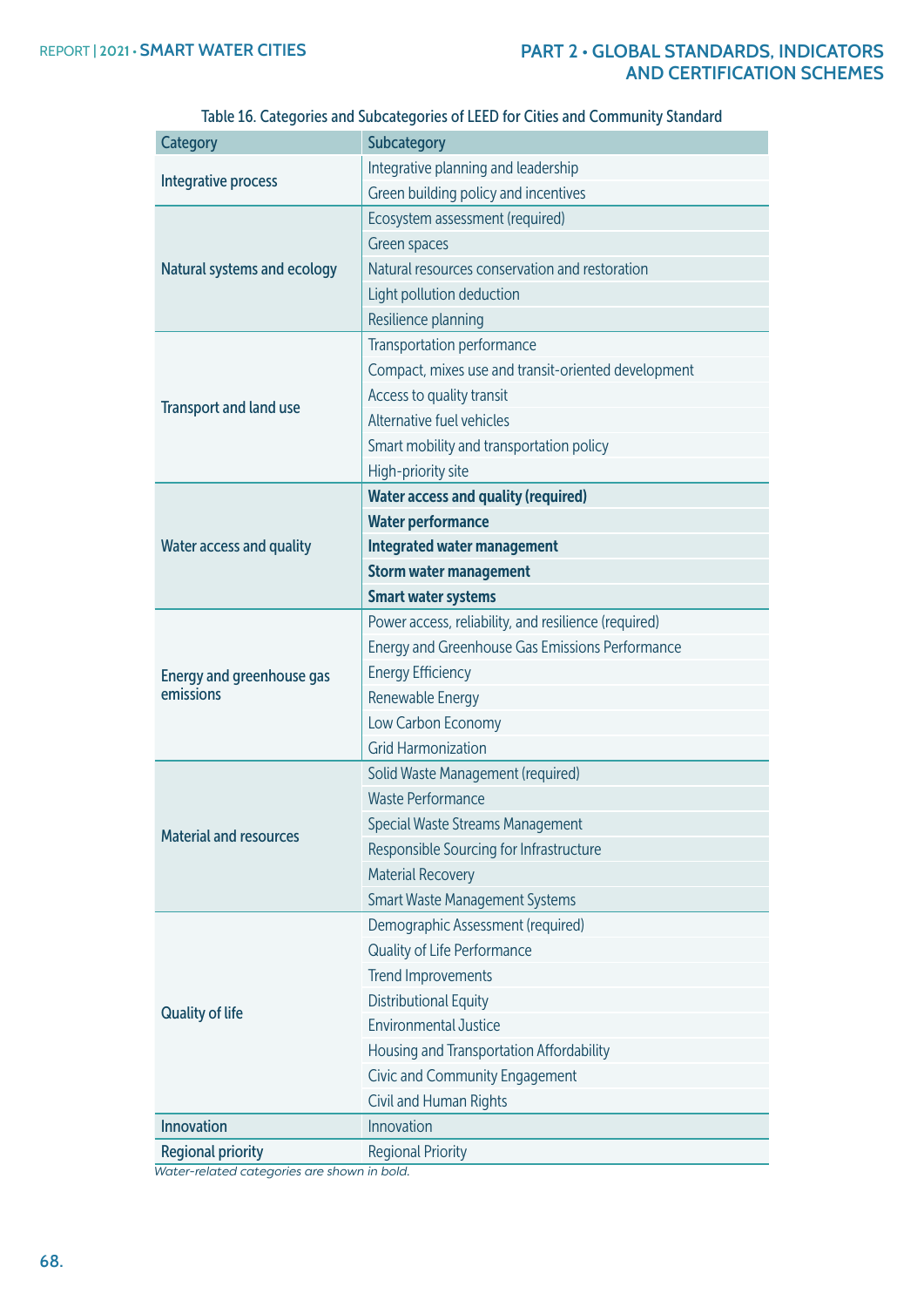#### **3. Standard indicators**

The LEED for Cities and Communities standard has developed indicators for each subcategory. For the Water Access and Quality category, 8 indicators have been adopted, as indicated in Table 17 below. A combination of quantitative and qualitative indicators is employed to measure outcome, processes, and inputs. Outcome indicators measure cities' results, such as access to water and sanitation and quality of infrastructure. Process and input indicators are also employed, such as the adoption of water balance statement or water audits. They are mostly qualitative and measure the actions and resources in place in a city or community.

| Category            | Subcategory                 | Indicator                                    |
|---------------------|-----------------------------|----------------------------------------------|
| Water access        | Water access and quality    | Access to water and sanitation               |
| and quality         |                             | Quality of drinking water                    |
|                     |                             | Quality of treated wastewater                |
|                     | Water performance           | Quality of stormwater<br>infrastructure      |
|                     |                             | <b>Water Performance Score</b>               |
|                     | Integrated water management | Adoption of a water balance statement        |
|                     | Storm water management      | Number of flooding incidents in past 5 years |
| Smart water systems |                             | Existence of water audit                     |

| Table 17. Subcategories and Indicators of the Water Access and Quality Category- |  |
|----------------------------------------------------------------------------------|--|
| <b>LEED for Cities and Community Standard</b>                                    |  |

#### **4. Standard metrics**

The standard uses quantitative metrics–percentages and rates. In the case of water performance, the necessary information can be generally obtained directly from the urban water providers–access to water, water quality, and infrastructure. The standard has also established performance scores. In the case of water, a Water Performance Score has been defined, which is computed by considering the volume of water used.

#### **Certification Scheme**

#### **1. Certification organisation**

The Green Business Certification Inc. (GBCI) and the U.S. Green Building Council (USGBC) provide the independent oversight and the certification of the LEED standard.

#### **2. Certification applicant**

Cities and communities can apply to the LEED for Cities and Communities certification. Examples of actors able to apply for a LEED certification include:

- A city or county manager representing a jurisdiction
- A private sector planner developing a new city or community
- A local developer working on a district or collection of buildings on an urban site/block within a mature city
- A housing authority or local group measuring the sustainability of a neighborhood

In this sense, the LEED certification is not restricted to public or private organizations or areas of a particular size or population; a wider definition of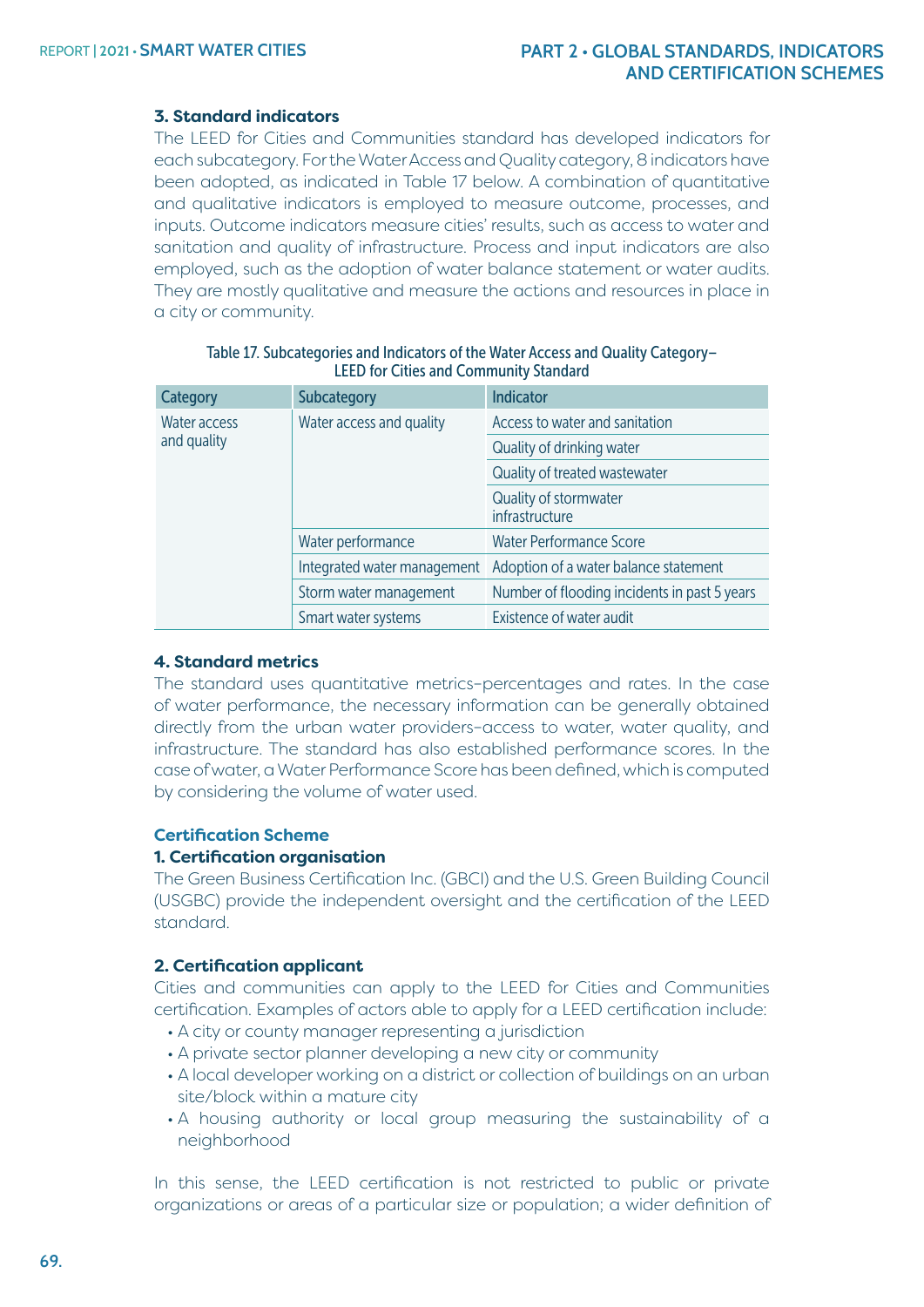applicant is provided. In addition, the certification distinguishes between new cities and existing cities. Existing cities can submit to receive a certification resulting from measuring the performance of their present social, economic, and environmental conditions at a citywide scale or at a community level, whereas new cities and communities can apply to obtain a "Plan + Design" certification which estimates their performance in the planning, design, and development stages.

#### **3. Certification process**

The process to receive the certification is divided into three stages:

**• Precertification** is an optional stage, whereby the applicant submits an initial document stating the overview, goals, strategies, and roadmap for the sustainability activities by city, with the purpose of having an initial examination of its status before submitting all the certification requirements. The precertification helps the applicant better understand the strength and weaknesses of project circumstances, which might help to put in place remediation measures.

**• Certification** is the main step in the certification process. It consists of the city or community documenting sustainable strategies it has undertaken, according to requirements, and receiving its first certification if it meets the standards.

**• Recertification.** After having received a certification, cities and communities are invited to resubmit performance data in the future to receive an updated score, thus renewing their certification.

In addition, the LEED standard employs an online scoring and benchmarking platform where cities can include their metrics across an array of performance indicators and share the results. The objective of this voluntary measure is to inform others about success stories and promote "healthy competition".

#### **4. Type of certification**

The GBCI examines and reviews the submitted data and gives a score to the cities and communities according to the standards established. After successful review, the submissions that meet the minimum requirements receive a minimum score of 40 points and can receive the LEED certification. In addition, cities can also be given one of four levels of certification, which reflects different degrees of achievement. Depending on the value of the indicators, the city or community gets a score. The higher the score, the better the city or community's performance is considered to be. The score that the applicant earns determines the level of LEED certification that cities and communities receive:

- LEED Certified: a verified score of 40-49
- LEED Silver: a verified score of 50-59
- LEED Gold: a verified score of 60-79
- LEED Platinum: a verified score of 80+

By means of recertification, an applicant can improve their score, or equally, lose points if their performance has worsened. The objective of these different scores is to encourage cities and communities to identify ways of improving their scores and performance and for them to understand the reasons why they may have deteriorated. Cities and communities that have received the certification frequently display this achievement in their websites and publications.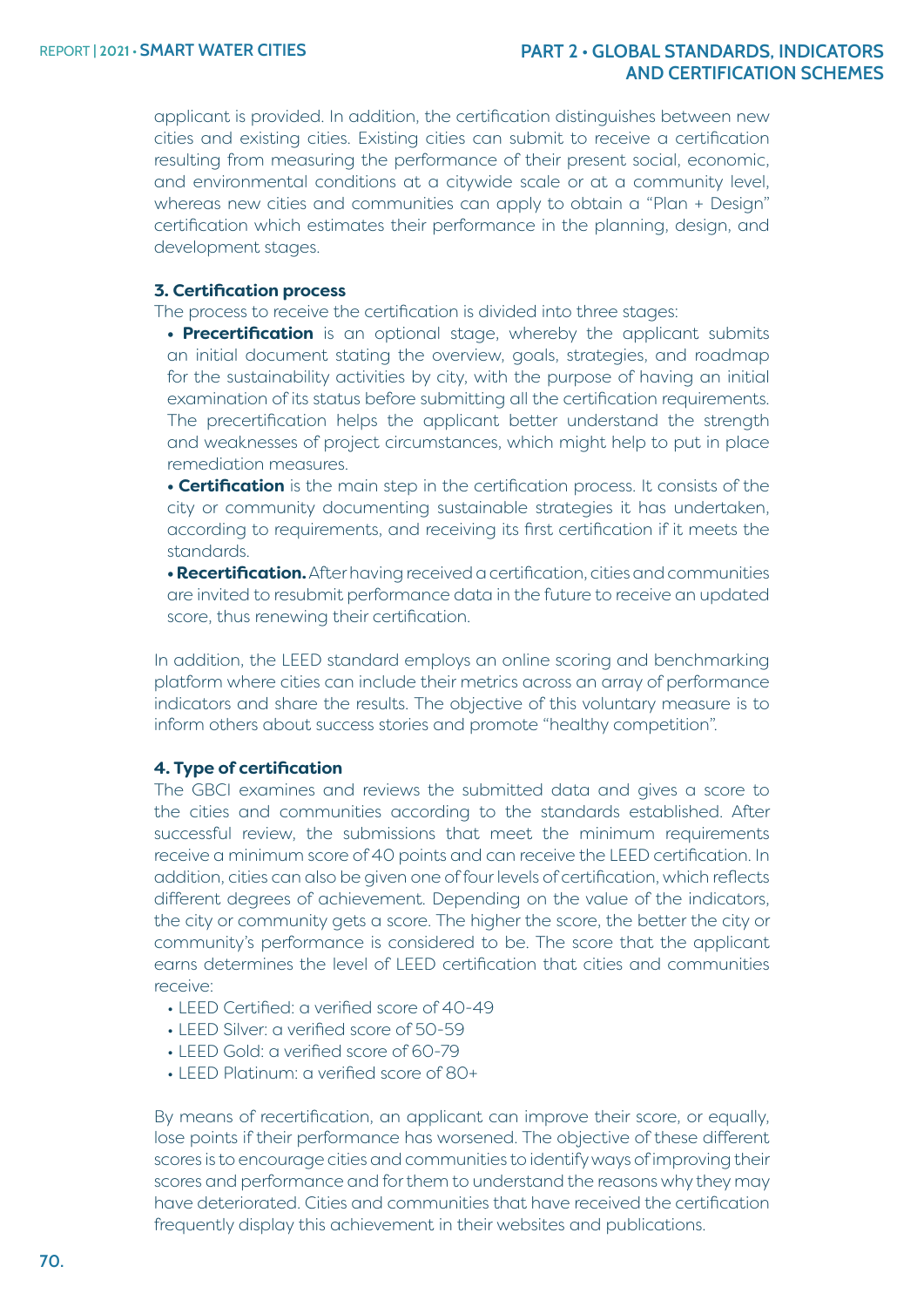# 4.2.3 Arcadis Sustainable Cities Water Index

This index has been prepared two private organizations: Arcadis, a consultancy firm specialized in natural and built assets, and the Centre for Economics and Business Research (CEBR), an economic consultancy firm. This standard builds on the earlier Arcadis Sustainable Cities Index, which addressed various aspects of urban sustainability, and focuses solely on the water sector. The index has 17 indicators which measure three elements of water resources management in cities: resilience, quality, and efficiency. Within these categories, the indicators create an overall ranking for cities around the world.

#### **1. Standard topic**

The Arcadis Sustainable Cities Water Index examines the urban water sustainability. Water sustainability regards three main areas: water resiliency, efficiency, and quality. Cities are ranked according to how sustainably they manage and maintain water, as well as how exposed and vulnerable to natural risks they are.

#### **2. Standard categories**

This standard is divided into three categories: water resilience, water efficiency and water quality:

• Water resilience relates to the capacity of adaptation of the city in the face of water challenges, such as too much water (floods) and too little water (droughts).

• Water efficiency deals with how effectively and cost-efficient a city can provide water services.

• Water quality is a category to measure how clean and healthy water supply is in a city.

#### **3. Standard indicators**

To measure water resilience, this standard looks at six different indicators: water-related disaster risk, flood risk, water stress, water balance, reserve water, and green space.

To measure water efficiency, the standard looks at the presence of nonrevenue water (leakage), water charges, metered water, reused wastewater, service continuity, sanitation, and drinking water.

To measure water quality, the standard looks at sanitation, characteristics of drinking water coverage, extent of water treatment, presence of water-related diseases, protection of threatened species dependent of water resources, and the presence of water pollution.

In total, 19 input indicators enter the water index: 6 in the Resilience category, 7 in the Efficiency category, and 6 in the Quality category. Two of them (drinking water and sanitation) appear in Efficiency and Quality categories, as they define both services.

Not all the indicators are the same; however, they are weighted according to their relative importance to water sustainability and quality of life. Having access to drinking water and to sanitation, two essential elements for public health and life, rank the highest. At the bottom of the table is Reused Wastewater, which helps to put less strain on existing water supplies and can create positive returns on investment. However, it is considered less important to ensure water sustainability and well-being. Information on the rank of each indicator is presented in Table 18.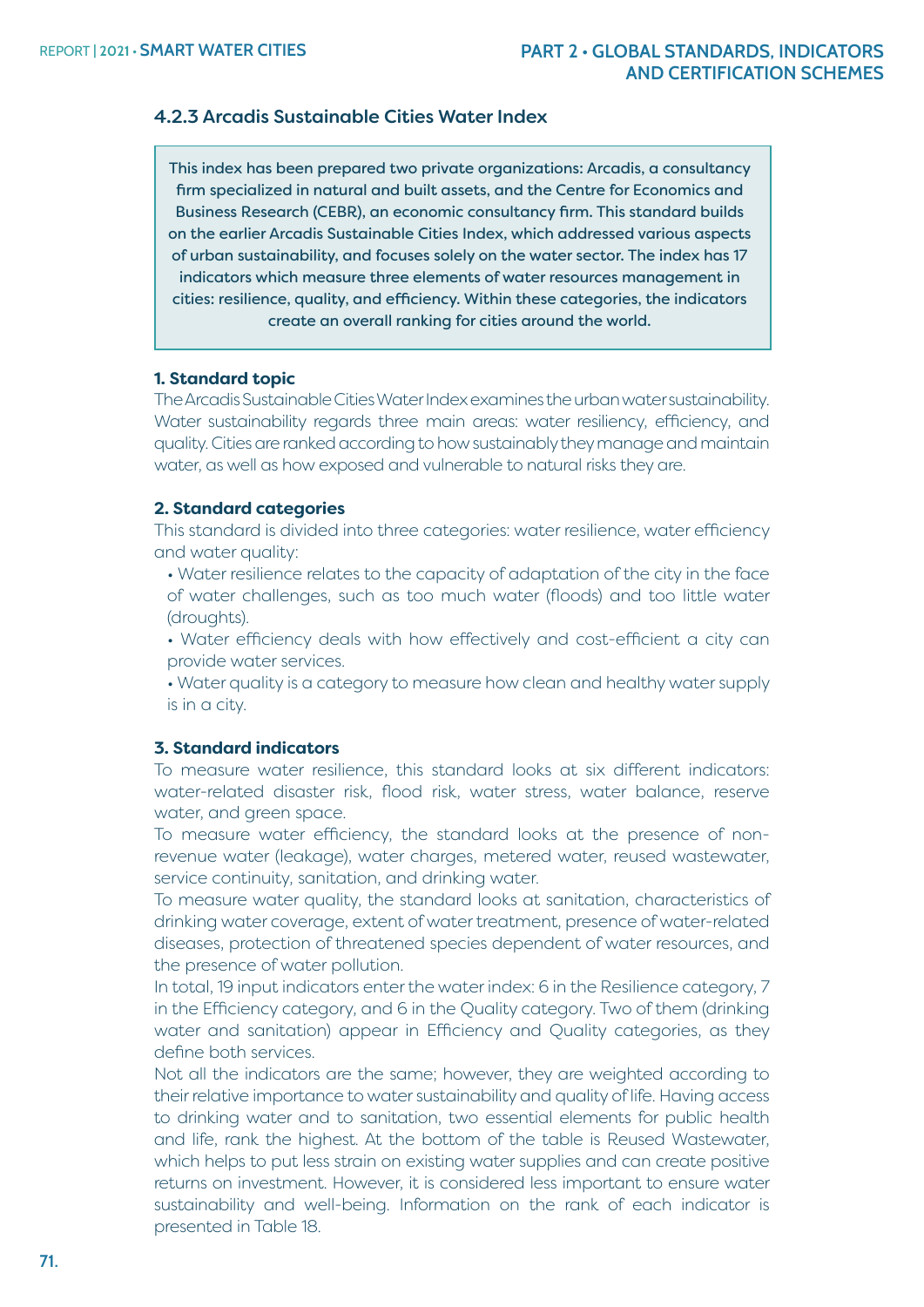#### **4. Standard metrics**

This standard employs quantitative metrics–percentages, number per capita, average costs, etc. The standard developers have indicated for each indicator where the information can be found which helps to identify adequate, comparable, and reliable sources for the information requested. For instance, it suggests using data made available by WHO/UNICEF Joint Monitoring Program for Water Supply and Sanitation when information on drinking water supply and sanitation is necessary. Data by the World Bank and from the municipal service providers can provide the necessary evidence to measure performance on metered water and leakage.

| <b>Category</b>   | Indicator                                     | Rank           | <b>Metrics</b>                                                                                                                              |
|-------------------|-----------------------------------------------|----------------|---------------------------------------------------------------------------------------------------------------------------------------------|
| <b>Resilience</b> | Water-related<br>disaster risk                | 3              | Number of different types of water-related natural<br>disasters a city is exposed to, including floods, storms,<br>droughts and mud flows.  |
|                   | <b>Flood risk</b>                             | 3              | Number of floods experienced between 1985-2011                                                                                              |
|                   | <b>Water stress</b>                           | 5              | Percentage of freshwater withdrawn/total available locally                                                                                  |
|                   | Water balance                                 | 6              | Monthly deficits and surpluses of rainfall                                                                                                  |
|                   | Reserve water                                 | 8              | Reservoir capacity within 100km of city, relative to total<br>city water supply                                                             |
|                   | Green space                                   | 14             | Percentage of city area covered with green space                                                                                            |
|                   | Drinking water*                               | $\mathbf{1}$   | Percentage of households with safe and secure drinking<br>water.                                                                            |
|                   | Sanitation**                                  | $\overline{c}$ | Percentage of households with access to improved<br>sanitation.                                                                             |
| <b>Efficiency</b> | Service continuity                            | 9              | Continuity of service, average hours per day over the<br>whole network.                                                                     |
|                   | Leakage                                       | 10             | The proportion of water lost in transit. Includes unbilled<br>consumption, apparent losses, and physical leakage.                           |
|                   | Metered water                                 | 12             | Percentage of households whose water consumption is<br>metered.                                                                             |
|                   | Water charges                                 | 13             | Average cost per cubic meter of water to consumers,<br>relative to average income in city.                                                  |
|                   | Reused wastewater                             | 16             | Wastewater reuse compared to total wastewater<br>produced.                                                                                  |
| Quality           | Drinking water*                               | $\overline{1}$ | Percentage of households using an improved drinking-<br>water source.                                                                       |
|                   | Sanitation**                                  | $\overline{2}$ | Percentage of households with access to improved<br>sanitation.                                                                             |
|                   | Water-related<br>disease                      | 4              | Incidence of water/sanitation related disease per capita.                                                                                   |
|                   | Raw water<br>pollution                        | 7              | Concentration of phosphorus and sediment yields from<br>source                                                                              |
|                   | <b>Treated wastewater</b>                     | 11             | Percentage of wastewater treated.                                                                                                           |
|                   | Threatened<br>freshwater<br>amphibian species | 15             | Percentage of freshwater amphibian species classified by<br>the International Union for Conservation of Nature as<br>threatened in an area. |

#### Table 18. The Arcadis Sustainable Cities Water Index Categories, Indicators and Metrics

Same indicators on \*Drinking water and \*\*Sanitation in Efficiency and Quality categories.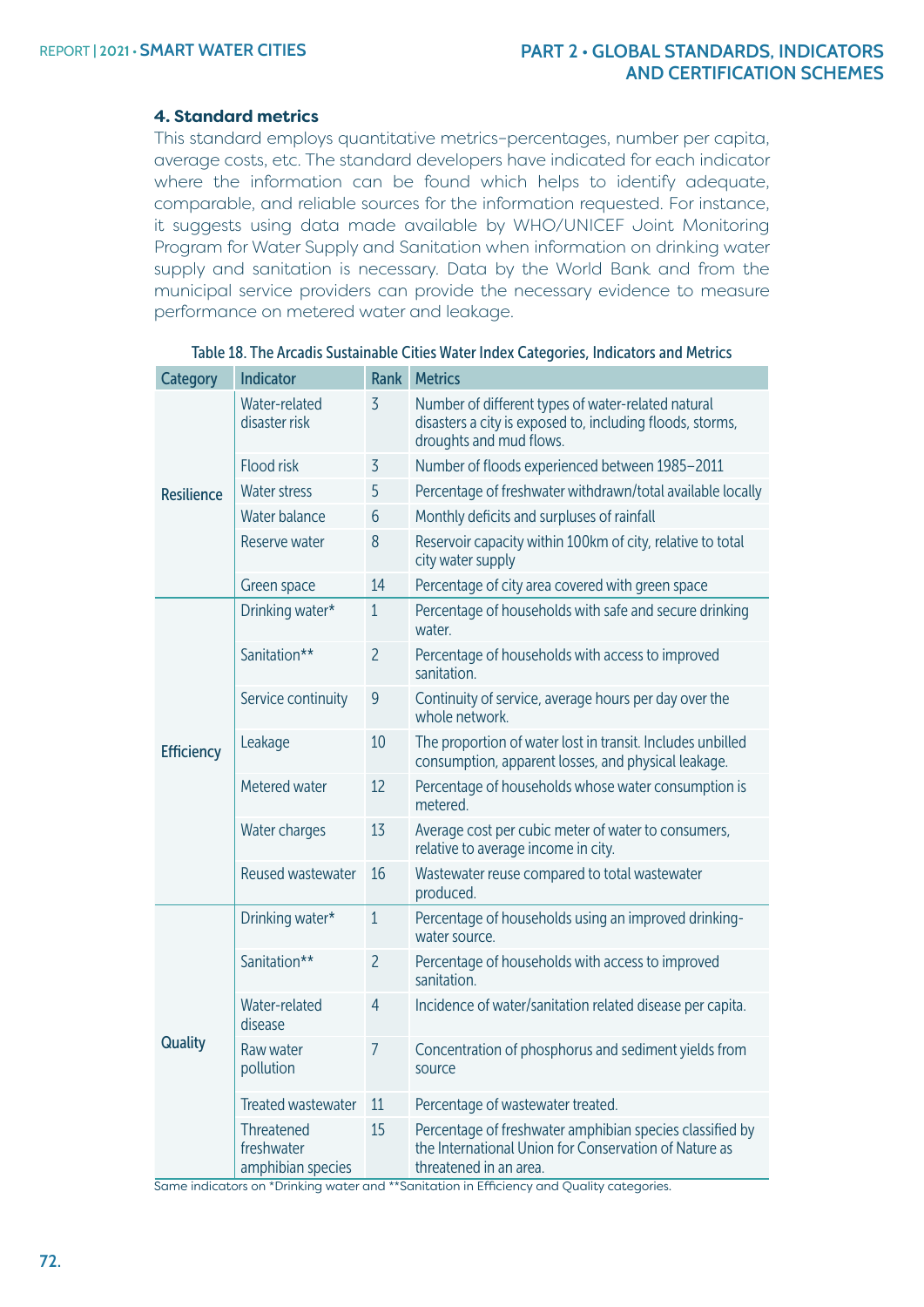#### 4.2.4 KWR City Blueprint Approach

The City Blueprint Approach is an assessment tool to measure Integrated Water Resources Management (IWRM) in cities. It has been developed by KWR Water Research Institute, a research centre based in the Netherlands. The City Blueprint Approach helps cities identify local strategies towards sustainability.

#### **1. Standard topic**

City Blueprint Approach is an assessment tool developed to evaluate the sustainability of urban water resources. It has been established as a response to extreme weather events such as floods and drought to help cities to improve their water resources management and water services performance.

#### **2. Standard categories**

The City Blueprint Approach examines three complementary categories:

- 1. The Trends and Pressures Framework (TPF) examines what urban water challenges cities face and it has three subcategories: social pressures, environmental pressures, and financial pressures.
- 2. City Blueprint Framework (CBF) assesses how effectively cities manage their urban water cycle from water provision to climate change and governance.
- 3. Governance Capacity Framework (GCF) examines how cities manage their water resources.

#### **3. Standard indicators**

In total, the City Blueprint Approach has 63 indicators in the three framework categories. The TPF and CBF categories tend to measure outputs, as they provide a diagnosis of the current circumstances in the city. The GCF category gathers information on inputs, such as resources, capacities, staff, and expertise, that the cities have put in place to bring about a sustainable and integrated management of water resources in cities.

#### **• Trends and Pressures Framework (TPF)**

12 indicators measure the social, environmental, and financial trends and pressures faced by the local city. Indicators such as urbanization rate, water scarcity, flood risks, unemployment, etc. provide information on the background and the context of the cities. Each indicator receives a number according to the following scale from 0 to 4 points: 0-0.5 points (no concern), 0.5-1.5 points (little concern), 1.5-2.5 points (medium concern), 2.5-3.5 points (concern), and 3.5-4.0 points (great concern).

#### **• City Blueprint Framework (CBF)**

24 indicators constitute the CBF category which examines how successfully cities manage different urban service provision and undertake sustainability plans. They measure aspects such as water quality, solid waste treatment, basic water services, wastewater treatment, infrastructure, and more. With the information collected for each indicator, a score is given from 0 (bad performance) to 10 (excellent performance). The values of each indicator are plotted in a spider diagram which reflects the strengths and weaknesses of their performance. Then, following existing indicator scores, cities are classified into five categories (1) cities lacking basic water services, (2) wasteful cities, (3) water efficient cities, (4) resource efficient and adaptive cities, and (5) water wise cities (Koop & Van Leeuwen, 2015).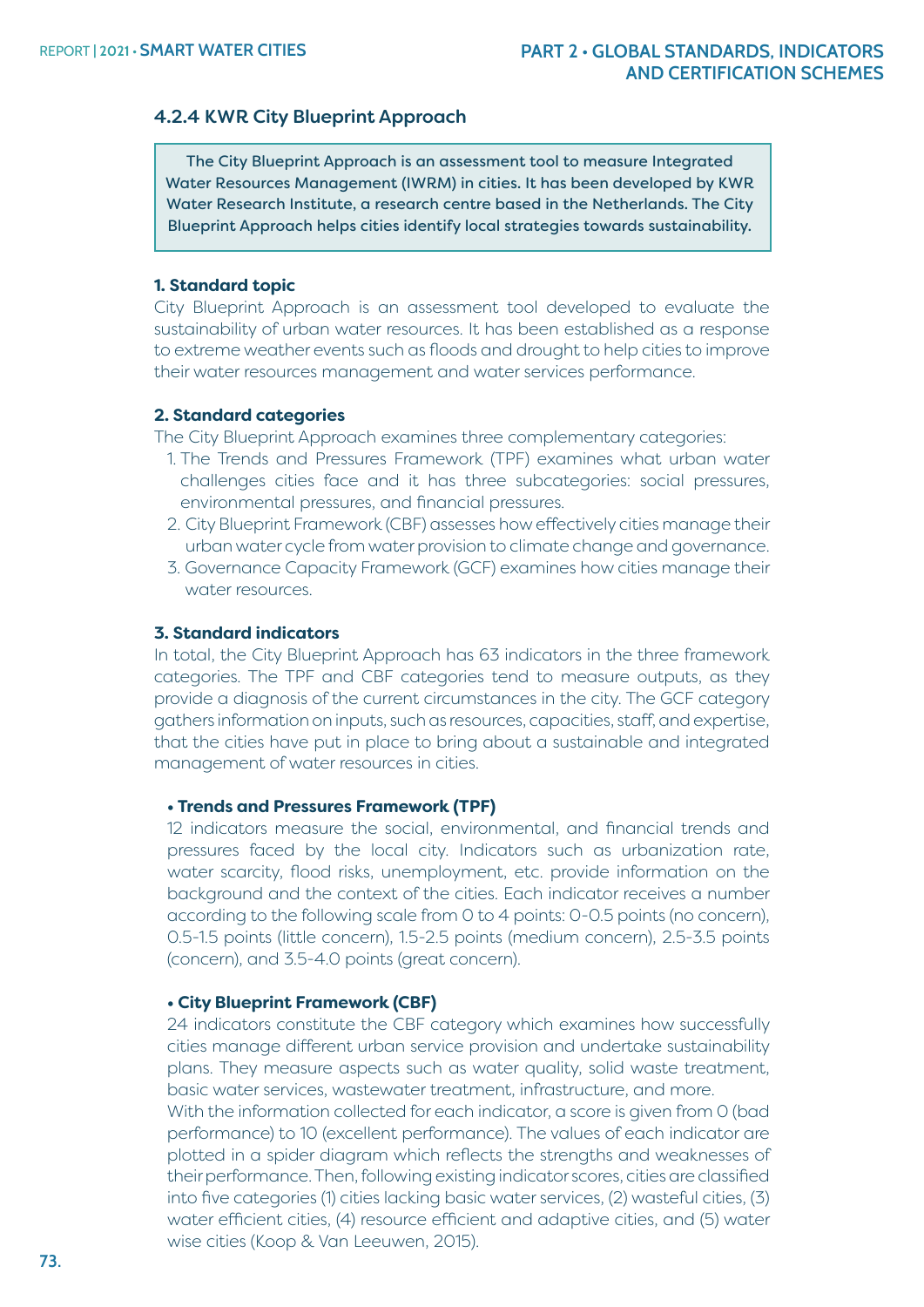# **• Governance Capacity Framework (GCF)**

The GCF category includes 27 indicators in three subcategories: Knowing, Wanting, and Enabling. In the subcategory, Knowing, the indicators assess whether the local government has the appropriate understanding of the urban water challenges of a given city. In the subcategory, Wanting, the indicators measure whether the local level has an adequate mindset to confront these challenges as well as responsible actors with a willingness to do it. In subcategory, Enabling, the indicators examine whether the local government has the financial, administrative, and organizational capacities to adopt the measures needed.

| <b>Category</b>                                | Subcategory                    | <b>Dimension</b> | <b>Indicator</b>                  |
|------------------------------------------------|--------------------------------|------------------|-----------------------------------|
|                                                | <b>Social Pressures</b>        |                  | Urbanization rate                 |
|                                                |                                |                  | <b>Burden of disease</b>          |
|                                                |                                |                  | <b>Education rate</b>             |
|                                                |                                |                  | Political instability             |
|                                                | <b>Environmental Pressures</b> |                  | Flooding                          |
| <b>Trend and Pressures</b><br><b>Framework</b> |                                |                  | Water scarcity                    |
|                                                |                                |                  | <b>Heat Risk</b>                  |
|                                                | <b>Financial Pressures</b>     |                  | Economic pressure                 |
|                                                |                                |                  | Unemployment rate                 |
|                                                |                                |                  | Poverty rate                      |
|                                                |                                |                  | Inflation rate                    |
| <b>City Blueprint</b>                          | ÷                              | Ë                | Water footprint                   |
| <b>Framework</b>                               |                                |                  | <b>Water scarcity</b>             |
|                                                |                                |                  | Water self-sufficiency            |
|                                                |                                |                  | Surface water quality             |
|                                                |                                |                  | Groundwater quality               |
|                                                |                                |                  | Sufficient to drink               |
|                                                |                                |                  | Water system leakages             |
|                                                |                                |                  | Water efficiency                  |
|                                                |                                |                  | <b>Drinking water Consumption</b> |
|                                                |                                |                  | Drinking water quality            |
|                                                |                                |                  | Safe sanitation                   |
|                                                |                                |                  | Sewage sludge recycling           |
|                                                |                                |                  | Energy efficiency                 |
|                                                |                                |                  | Energy recovery                   |
|                                                |                                |                  | Nutrient recovery                 |
|                                                |                                |                  | Average age sewer system          |
|                                                |                                |                  | Infrastructure separation         |
|                                                |                                |                  | Climate commitments               |
|                                                |                                |                  | <b>Adaptation Strategies</b>      |
|                                                |                                |                  | Climate-robust buildings          |
|                                                |                                |                  | Biodiversity                      |
|                                                |                                |                  | Attractiveness                    |
|                                                |                                |                  | Management and action plans       |
|                                                |                                |                  | Public participation              |

|  | Table 19. Categories, Subcategories, Dimensions, and Indicators of KWR City Blueprint Approach |  |  |  |
|--|------------------------------------------------------------------------------------------------|--|--|--|
|  |                                                                                                |  |  |  |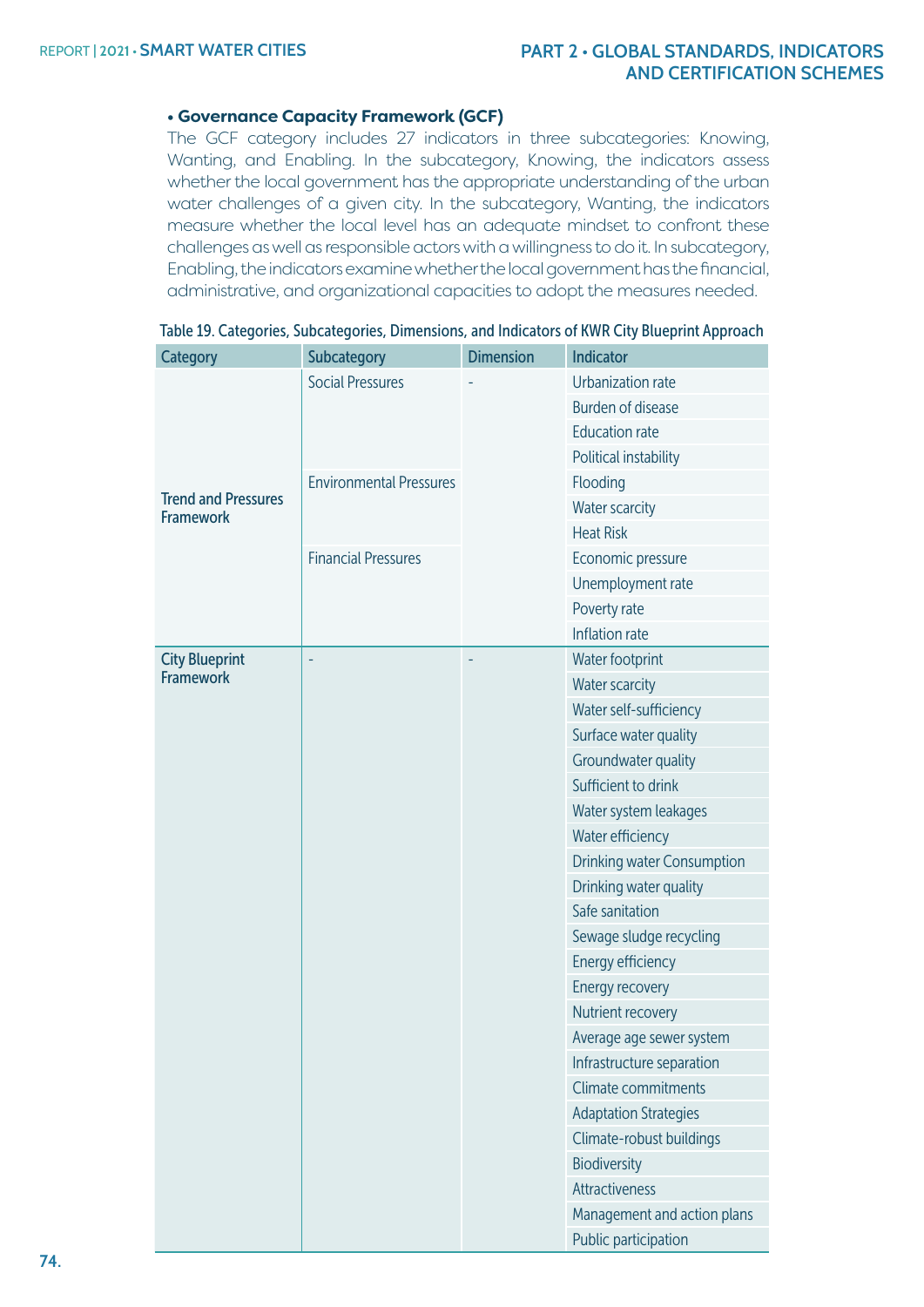| <b>Category</b>                         | <b>Subcategory</b> | <b>Dimension</b>                   | Indicator                          |
|-----------------------------------------|--------------------|------------------------------------|------------------------------------|
|                                         | Knowing            | Awareness                          | Community of knowledge             |
|                                         |                    |                                    | Sense of urgency                   |
|                                         |                    |                                    | <b>Behavioural internalization</b> |
|                                         |                    | <b>Useful</b>                      | Information availability           |
|                                         |                    | knowledge                          | Information transparency           |
|                                         |                    |                                    | Knowledge cohesion                 |
|                                         |                    | Continuous                         | Smart monitoring                   |
|                                         |                    | learning                           | Evaluation                         |
|                                         |                    |                                    | Cross-stakeholder learning         |
|                                         | Wanting            | Stakeholder                        | Stakeholder inclusiveness          |
|                                         |                    | engagement                         | Protection of core values          |
|                                         |                    | process                            | Progress and variety of options    |
|                                         |                    | Management<br>ambition             | Ambitious and realistic goals      |
| <b>Governance Capacity</b><br>framework |                    |                                    | Discourse embedding                |
|                                         |                    |                                    | Management cohesion                |
|                                         |                    | Agents of<br>change                | <b>Entrepreneurial agents</b>      |
|                                         |                    |                                    | Collaborative agents               |
|                                         |                    |                                    | Visionary agents                   |
|                                         | Enabling           | Multilevel<br>network<br>potential | Room to manoeuvre                  |
|                                         |                    |                                    | Clear division of responsibilities |
|                                         |                    |                                    | Authority                          |
|                                         |                    | Financial                          | Affordability                      |
|                                         |                    | viability                          | Consumer willingness to pay        |
|                                         |                    |                                    | <b>Financial continuation</b>      |
|                                         |                    | Implementing                       | Policy instruments                 |
|                                         |                    | capacity                           | Statutory compliance               |
|                                         |                    |                                    | Preparedness                       |

#### **4. Standard metrics**

The City Blueprint Approach employs quantitative data on urban water performance and urban characteristics. One of its main characteristics, however, is that it uses Likert scales extensively by grading TPF in a scale from 0 to 4 for the TPF category) and from 0 to 10 for the CBF category. By doing this, the evaluation allows for a comparison between categories and between cases.

#### **5. Certification Scheme**

The City Blueprint Approach is not a certification, but an assessment method for identifying cities' strong and weak points in its management of water resources. The City Blueprint Approach method has been employed by analysts and scholars interested in comparative urban sustainability to understand and compare the functioning and activities of cities. It is one of the tools made available by Watershare, a network of water research organizations and utilities dedicated to water research with global and local collaboration. The City Blueprint Approach guidelines highlight the need for assessments to be done in collaboration with local stakeholders, as they have access to expert knowledge and will employ the results quickly.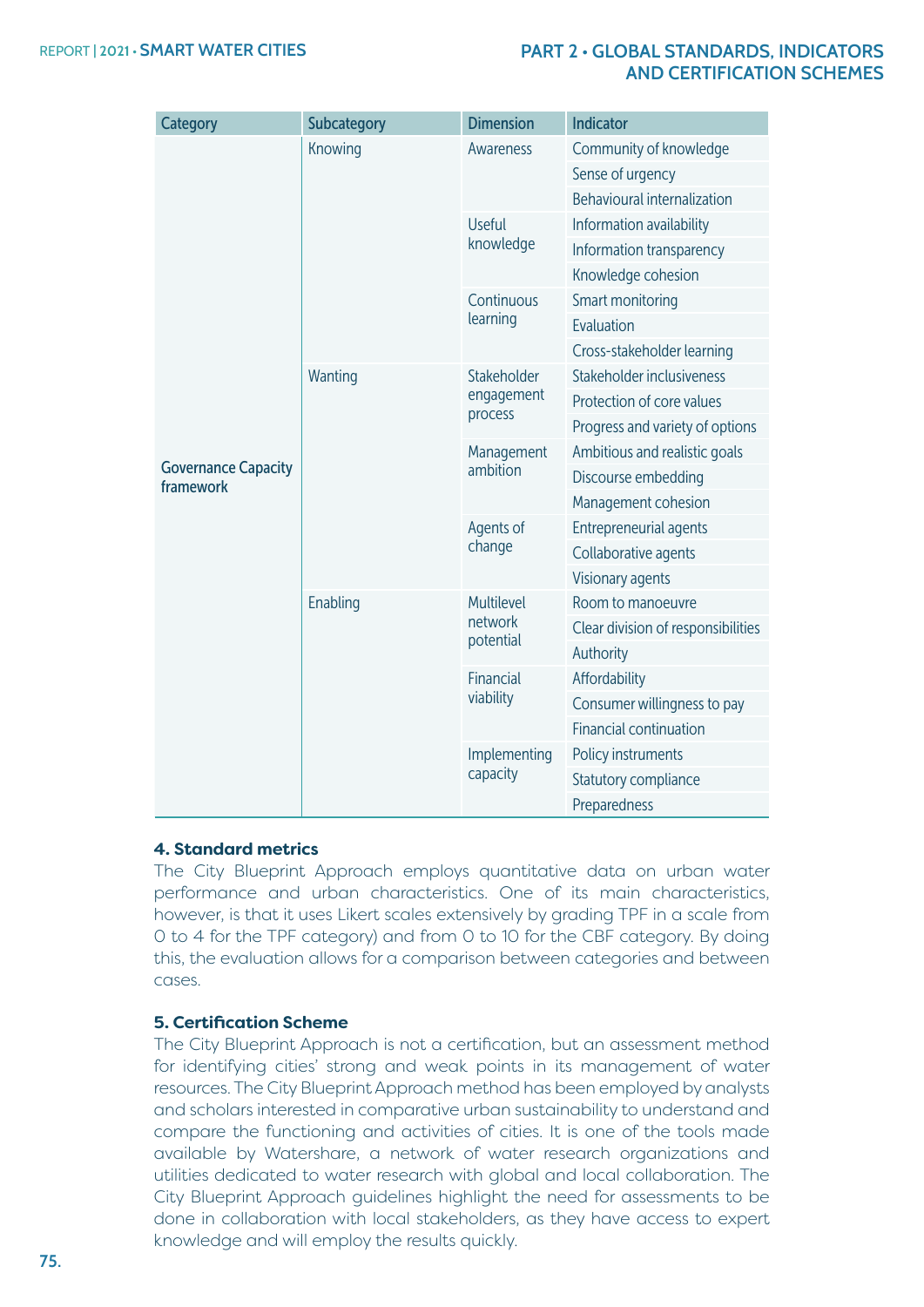To assess city's sustainability with the City Blueprint Approach, three main steps are followed:

1. Information collection, which consists of the gathering of relevant information via a literature review on the circumstances that the city faces, a questionnaire issued to the city authorities, and quality control of the data check, which is then shared with city authorities.

2. Information processing, which consists in calculating the score of the City BluePrint Framework category on a scale of 0 to 10. The score on the Trends and Pressures Framework is also calculated.

3. Contextualization, which consists of providing an account of the local urban water resources management performance by drawing from the information collected with the City Blueprint Approach, as well as with the existing literature and other cities' assessments and explanations.

More than 125 cities and regions in more than 40 countries have been examined following the City Blueprint Approach since 2011, such as Ahmedabad (India), Amsterdam (Netherlands), Bandung (Indonesia), Cape Town (South Africa), Dar es Salaam (Tanzania), Hamburg (Germany), Ho Chi Minh City (Viet Nam), Istanbul (Turkey), Melbourne (Australia), Quito (Ecuador), Rotterdam (Netherlands), and Seoul (Republic of Korea). City Blueprint Approach offers an online platform providing information to cities for knowledge exchange. By using this platform, cities can learn practical lessons from other cities that have already implemented certain measures and learn from their example.

#### 4.2.5 AWS International Water Stewardship Standard

The International Water Stewardship Standard was developed by the Alliance for Water Stewardship (AWS) to examine how water is protected at a site and catchment level according to environmental, social, and economical criteria. It serves as guidance for the adoption of protective measures. The standard has 98 indicators.

#### **1. Standard topic**

The International Water Stewardship Standard seeks to evaluate water resources sustainability in sites and river catchments.

#### **2. Standards categories**

To examine the degree of sustainability of sites and catchments, the standard is divided into five categories of analysis (Gather and understand; Commit and plan; Implement; Evaluate; and Communicate and disclose). Each category corresponds to different steps of the policy-making cycle. Each of the 5 main categories are further divided into subcategories which provide further specification of the areas considered. In total, there are 30 subcategories in the standard. The "Gather and understand" category seeks to provide guidance of the information that policymakers need to collect to ensure that the sustainability standards are met. The "Commit and plan" category is about deciding and planning the measures that are going to be put in place. The "Implement" category is the phase when different measures for protecting water resources of sites and river catchments are established. The "Evaluate" category provides guidance to assess what needs to be made for evaluating the measures implemented to protect water bodies. Finally, the "Communicate and disclose" category establishes the guidance for how best to communicate information to the public about water status in sites and river catchment areas.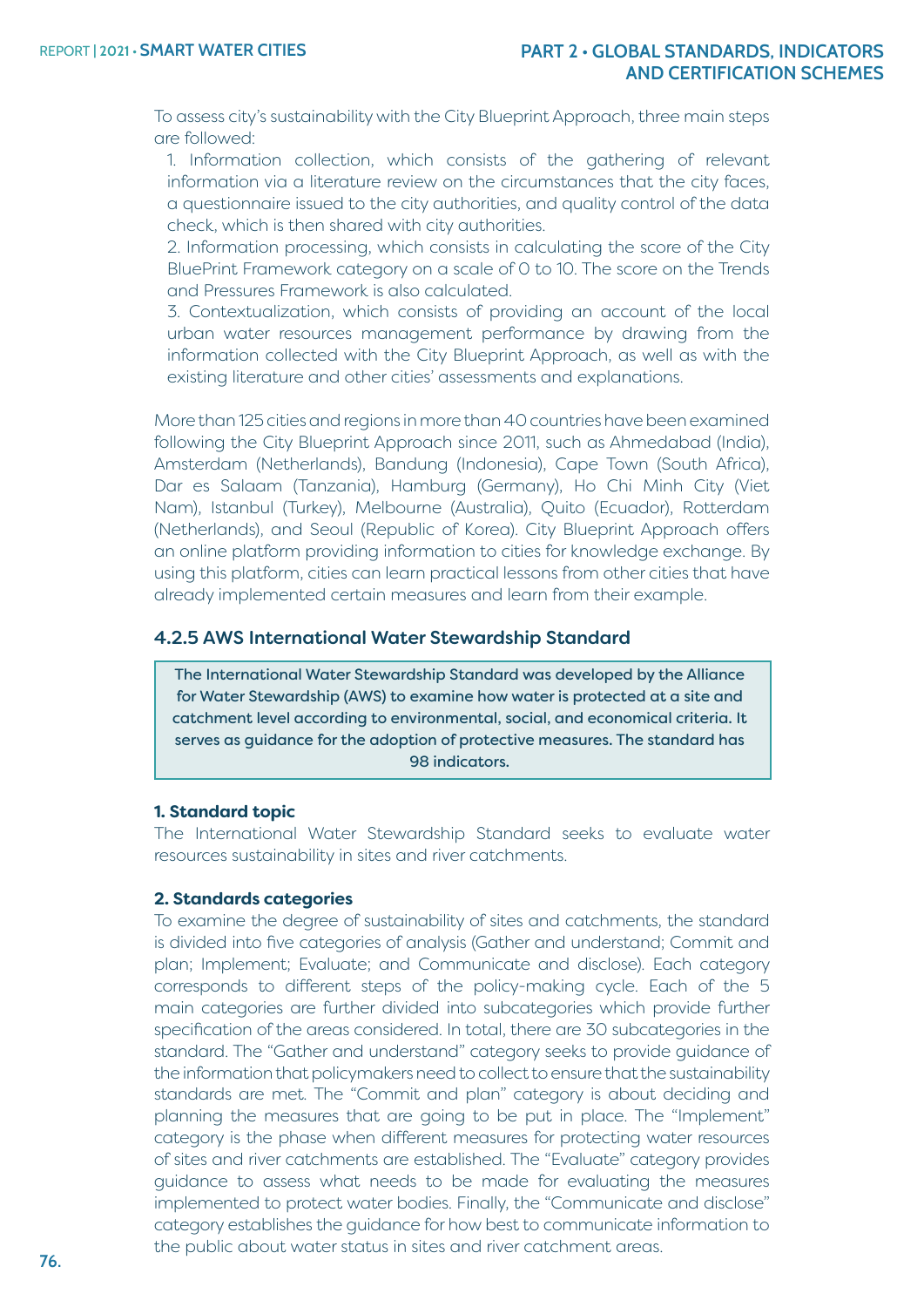| Category                    | <b>Subcategory</b>                                                                                                                                                                                      |
|-----------------------------|---------------------------------------------------------------------------------------------------------------------------------------------------------------------------------------------------------|
|                             | Gather information to define the site's physical scope for water stewardship<br>purposes.                                                                                                               |
|                             | Understand relevant stakeholders, their water related challenges, and the site's<br>ability to influence beyond its boundaries.                                                                         |
| <b>Gather and</b>           | Gather water-related data for the site, including: water balance, water quality,<br>Important Water-Related Areas, water governance, WASH, water-related costs,<br>revenues, and shared value creation. |
| understand                  | Gather data on the site's indirect water use.                                                                                                                                                           |
|                             | Gather water-related data for the catchment.                                                                                                                                                            |
|                             | Understand current and future shared water challenges in the catchment by<br>linking the water challenges identified by stakeholders with the site's water<br>challenges.                               |
|                             | Understand the site's water risks and opportunities.                                                                                                                                                    |
|                             | Understand best practice towards achieving AWS outcomes.                                                                                                                                                |
|                             | Commit to water stewardship by having a senior manager in charge.                                                                                                                                       |
| Commit and plan             | Develop and document a process to achieve and maintain legal and regulatory<br>compliance.                                                                                                              |
|                             | Create a water stewardship strategy.                                                                                                                                                                    |
|                             | Demonstrate the site's responsiveness and resilience to responding to water<br>risks.                                                                                                                   |
|                             | Implement a plan to participate positively in catchment governance.                                                                                                                                     |
|                             | Implement a system to comply with water-related legal and regulatory<br>requirements and respect water rights.                                                                                          |
|                             | Implement a plan to achieve site water quality targets.                                                                                                                                                 |
|                             | Implement a plan to achieve site water balance targets.                                                                                                                                                 |
|                             | Implement a plan to maintain or improve the site's and/or catchment's<br>Important Water-Related Areas.                                                                                                 |
| Implement                   | Implement a plan to provide access to safe drinking water, effective sanitation,<br>and protective hygiene (WASH) for all workers at all premises under the site's<br>control.                          |
|                             | Implement a plan to maintain or improve indirect water use within the<br>catchment.                                                                                                                     |
|                             | Implement a plan to engage with and notify the owners of any shared water-<br>related infrastructure of any concerns the site may have.                                                                 |
|                             | Implement actions to achieve best practice towards AWS outcomes.                                                                                                                                        |
|                             | Evaluate the site's performance, considering its actions and targets from its<br>water stewardship.                                                                                                     |
| <b>Evaluate</b>             | Evaluate the impacts of water-related emergency incidents (including extreme<br>events); if any have occurred, determine the effectiveness of corrective and<br>preventative measures.                  |
|                             | Evaluate stakeholders' consultation feedback regarding the site's water<br>stewardship performance.                                                                                                     |
|                             | Evaluate and update the site's water stewardship plan.                                                                                                                                                  |
|                             | Disclose water-related internal governance of the site's management.                                                                                                                                    |
|                             | Communicate the water stewardship plan with relevant stakeholders.                                                                                                                                      |
| Communicate<br>and disclose | Disclose annual site water stewardship summary.                                                                                                                                                         |
|                             | Disclose efforts to collectively address shared water challenges.                                                                                                                                       |
|                             | Communicate transparency in water-related compliance.                                                                                                                                                   |

Table 20. Categories and Subcategories of AWS International Water Stewardship Standard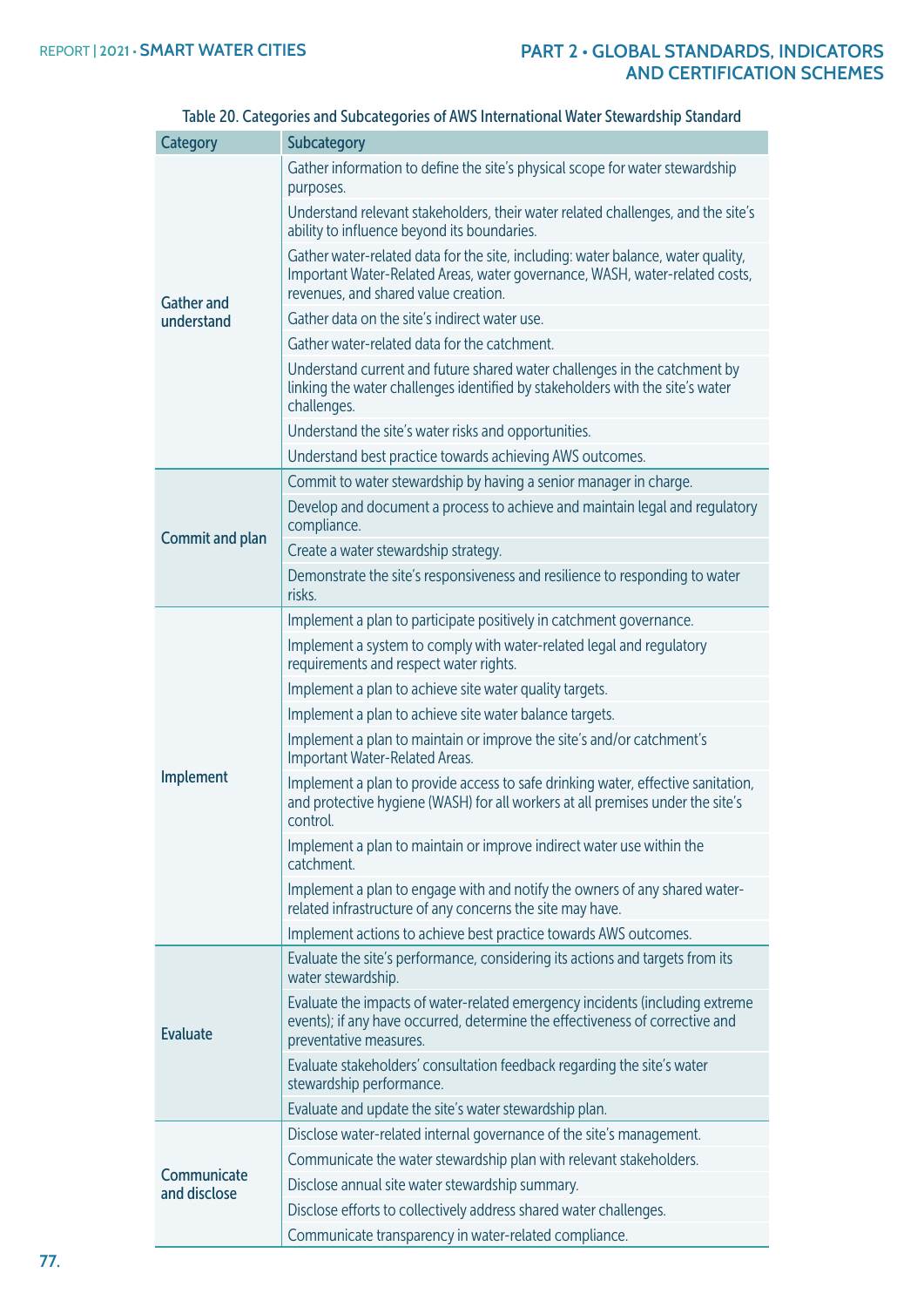

#### **3. Standards indicators.**

98 indicators have been developed for the International Water Stewardship Standard to measure different aspects of the management of water bodies: 34 indicators in the "Gather and understand" category; 10 in the "Commit and plan" category; 36 in the "Implement" category; 8 in the "Evaluate" category; and 10 in the "Communicate and disclose" category (see Table 21).

All indicators are not the same. Out of the 98 indicators, 68 are core indicators, while 30 are advanced indicators. Core indicators concern primary objectives, more relevant and important for the management of water sites. Advanced indicators, while relevant, are secondary.

The indicators are "process indicators," establishing the actions needed to achieve the sustainability of sites and catchments. The indicators are not measured quantitatively, but qualitatively. They have a wide field of application, as they are not dependent on requisites on input or outputs. Not all indicators have the same value: there are core criteria, which must be met as a minimum requirement for certification, and also advanced criteria, which can award additional points.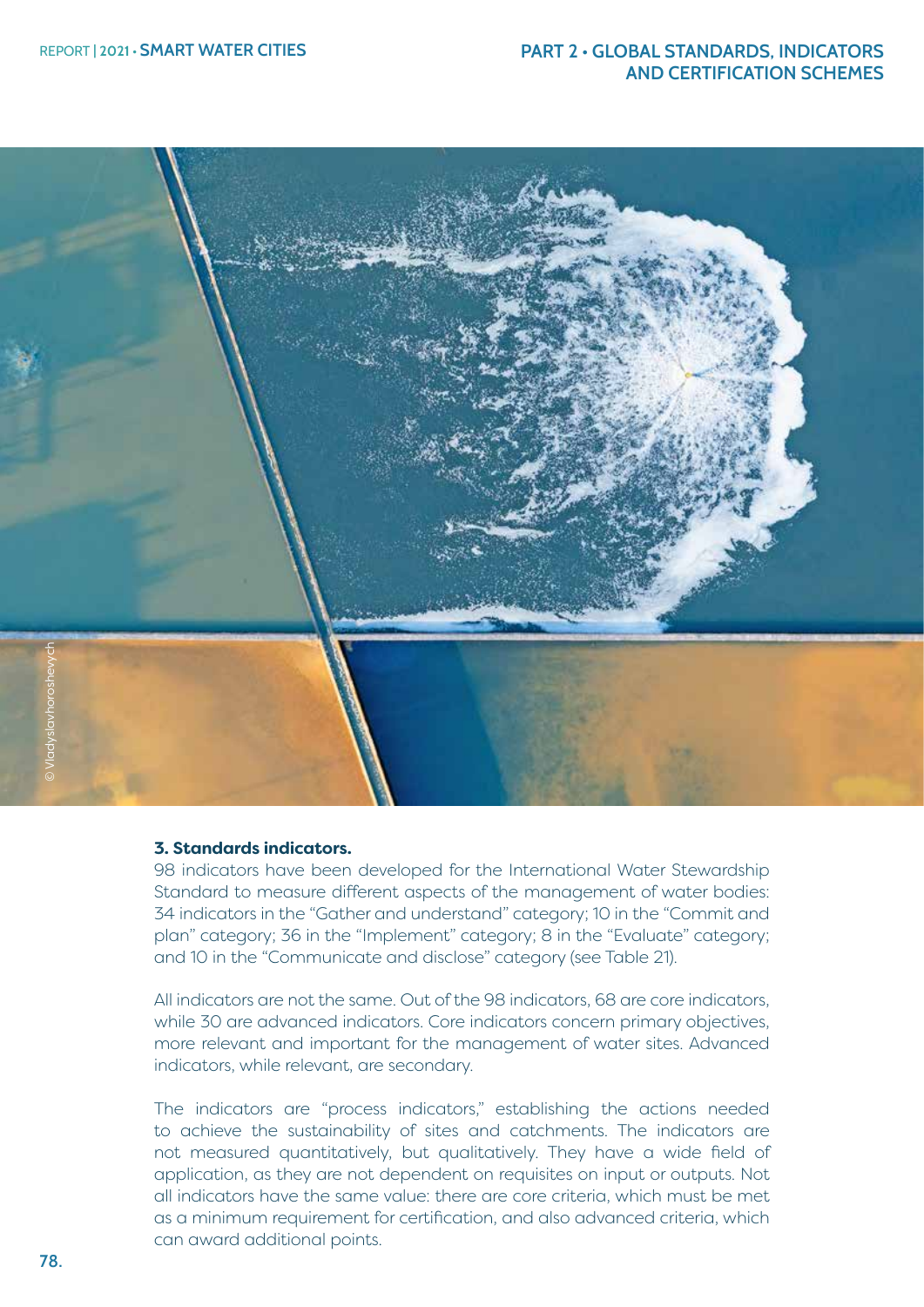| <b>Category</b>             | Subcategory                                                                                                                                                                                                 |
|-----------------------------|-------------------------------------------------------------------------------------------------------------------------------------------------------------------------------------------------------------|
|                             | Gather information to define the site's physical scope for water stewardship pur-<br>poses.                                                                                                                 |
|                             | Understand relevant stakeholders, their water related challenges, and the site's<br>ability to influence beyond its boundaries.                                                                             |
| <b>Gather and</b>           | Gather water-related data for the site, including: water balance, water quality, Im-<br>portant Water-Related Areas, water governance, WASH, water-related costs, reve-<br>nues, and shared value creation. |
| understand                  | Gather data on the site's indirect water use.                                                                                                                                                               |
|                             | Gather water-related data for the catchment.                                                                                                                                                                |
|                             | Understand current and future shared water challenges in the catchment by link-<br>ing the water challenges identified by stakeholders with the site's water challenges.                                    |
|                             | Understand the site's water risks and opportunities.                                                                                                                                                        |
|                             | Understand best practice towards achieving AWS outcomes.                                                                                                                                                    |
|                             | Commit to water stewardship by having a senior manager in charge.                                                                                                                                           |
| Commit                      | Develop and document a process to achieve and maintain legal and regulatory<br>compliance.                                                                                                                  |
| and plan                    | Create a water stewardship strategy.                                                                                                                                                                        |
|                             | Demonstrate the site's responsiveness and resilience to responding to water risks.                                                                                                                          |
|                             | Implement a plan to participate positively in catchment governance.                                                                                                                                         |
|                             | Implement a system to comply with water-related legal and regulatory requirements<br>and respect water rights.                                                                                              |
|                             | Implement a plan to achieve site water quality targets.                                                                                                                                                     |
|                             | Implement a plan to achieve site water balance targets.                                                                                                                                                     |
| Implement                   | Implement a plan to maintain or improve the site's and/or catchment's Important<br><b>Water-Related Areas.</b>                                                                                              |
|                             | Implement a plan to provide access to safe drinking water, effective sanitation, and<br>protective hygiene (WASH) for all workers at all premises under the site's control.                                 |
|                             | Implement a plan to maintain or improve indirect water use within the catchment.                                                                                                                            |
|                             | Implement a plan to engage with and notify the owners of any shared water-<br>related infrastructure of any concerns the site may have.                                                                     |
|                             | Implement actions to achieve best practice towards AWS outcomes.                                                                                                                                            |
|                             | Evaluate the site's performance, considering its actions and targets from its water<br>stewardship.                                                                                                         |
| <b>Evaluate</b>             | Evaluate the impacts of water-related emergency incidents (including extreme<br>events); if any have occurred, determine the effectiveness of corrective and pre-<br>ventative measures.                    |
|                             | Evaluate stakeholders' consultation feedback regarding the site's water steward-<br>ship performance.                                                                                                       |
|                             | Evaluate and update the site's water stewardship plan.                                                                                                                                                      |
|                             | Disclose water-related internal governance of the site's management.                                                                                                                                        |
|                             | Communicate the water stewardship plan with relevant stakeholders.                                                                                                                                          |
| Communicate<br>and disclose | Disclose annual site water stewardship summary.                                                                                                                                                             |
|                             | Disclose efforts to collectively address shared water challenges.                                                                                                                                           |
|                             | Communicate transparency in water-related compliance.                                                                                                                                                       |

# Table 21. Categories and Indicators of AWS International Water Stewardship Standard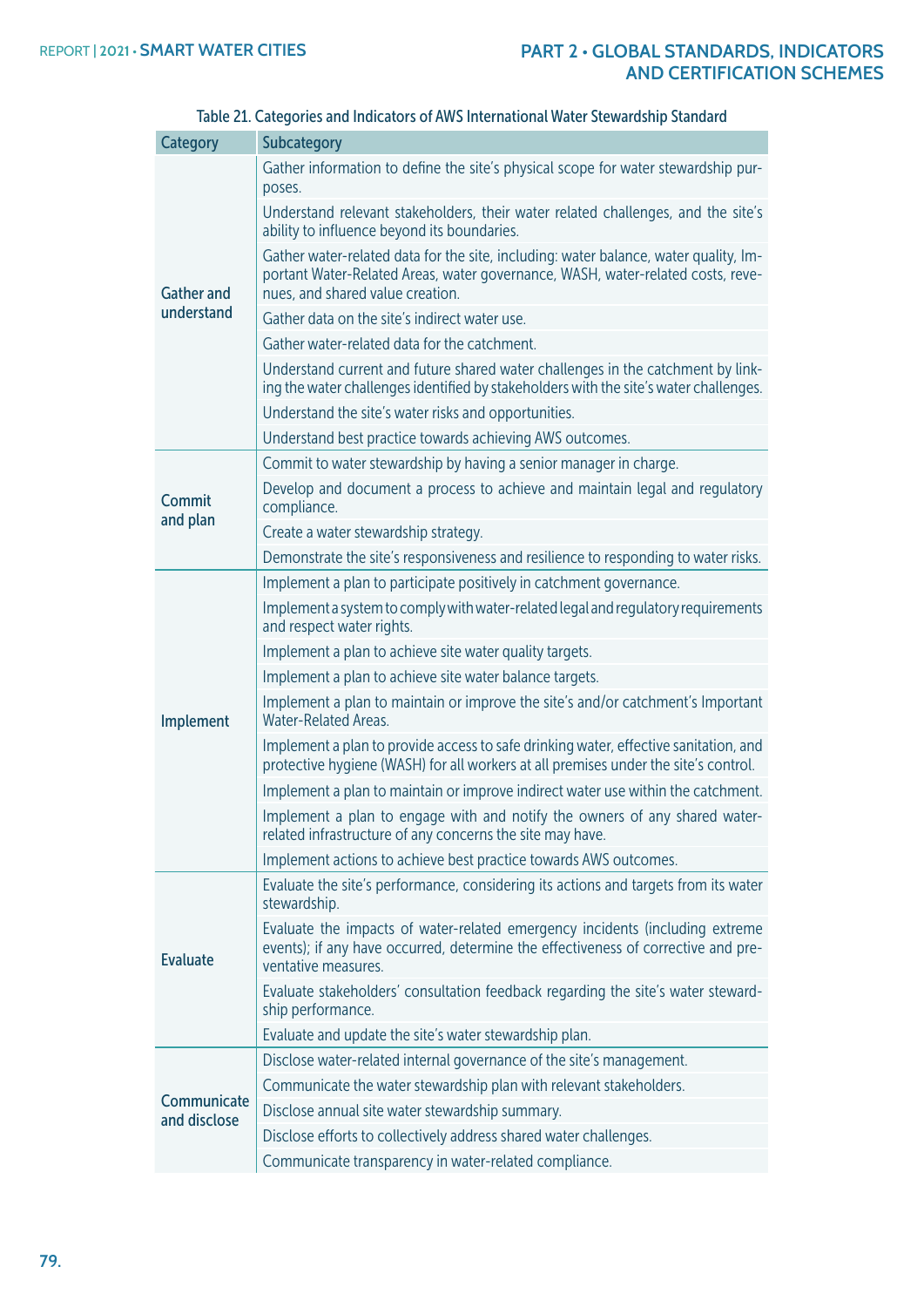#### **4. Standard metrics.**

The measurement in this standard is not quantitative, but qualitative. The standard's applicants and auditors must assess the situation, grading it according to their observations.

#### **Certification Scheme 1. Certification organisation**

The AWS does not provide a certification to the applicants, but accredits three types of service providers: Consultancies, Conformity Assessment Bodies (CABs), and individuals that have received training to become certification suppliers. AWS publishes organizations that can deliver accreditation. The AWS strongly recommends that implementers of the AWS Standard work with the AWS accredited service providers and professionally credentialed organizations to receive certification.

#### **2. Certification applicant**

The certification scheme is applicable globally to all organizations and industrial sectors, independently of their size and operational complexity. This includes including agriculture, and non-profit sectors.

#### **3. Certification process**

The AWS has established a five-step procedure for applicants to get certifications:

**• Phase 1: Familiarization:** applicants are asked to find about the AWS Standard and reflect on how their site or catchment area meets the indicators.

**• Phase 2: [AWS Standard System Training:](https://a4ws.org/training/aws-standard-system-training/)** applicants participate in a training session that provides key information on the standard, the indicators, and the certification process.

**• Phase 3: Completion and Submission of Certification Applications:**  applicants submit their online request to receive a certification for their sites or catchment area.

**• Phase 4: Implementation:** once the information for the AWS Standard is collected, all actions necessary for the certification are adopted.

**• Phase 5: Audit:** the site is audited and any gaps with meeting the standards are highlighted. Once audited and found to be in compliance with the AWS Standard, the sites are awarded AWS Certification.

#### **4. Type of certification**

There are three levels of AWS Standard certification that a site may achieve: Core, gold and platinum. All core criteria must be met as a minimum requirement for certification. Additional points are awarded for performance against the advanced criteria. The points required for each certification level are as follows:

- Core: all core standards, plus 0 to 39 points in advanced indicators.
- Gold: all core standards, plus 40 to 79 points in advanced indicators.
- Platinum: all core standards, plus 80 or more points in advanced indicators.

The greater the number of points achieved the higher the level of water stewardship performance and AWS certification. The maximum value of each advanced indicator is established in the accreditation guidelines.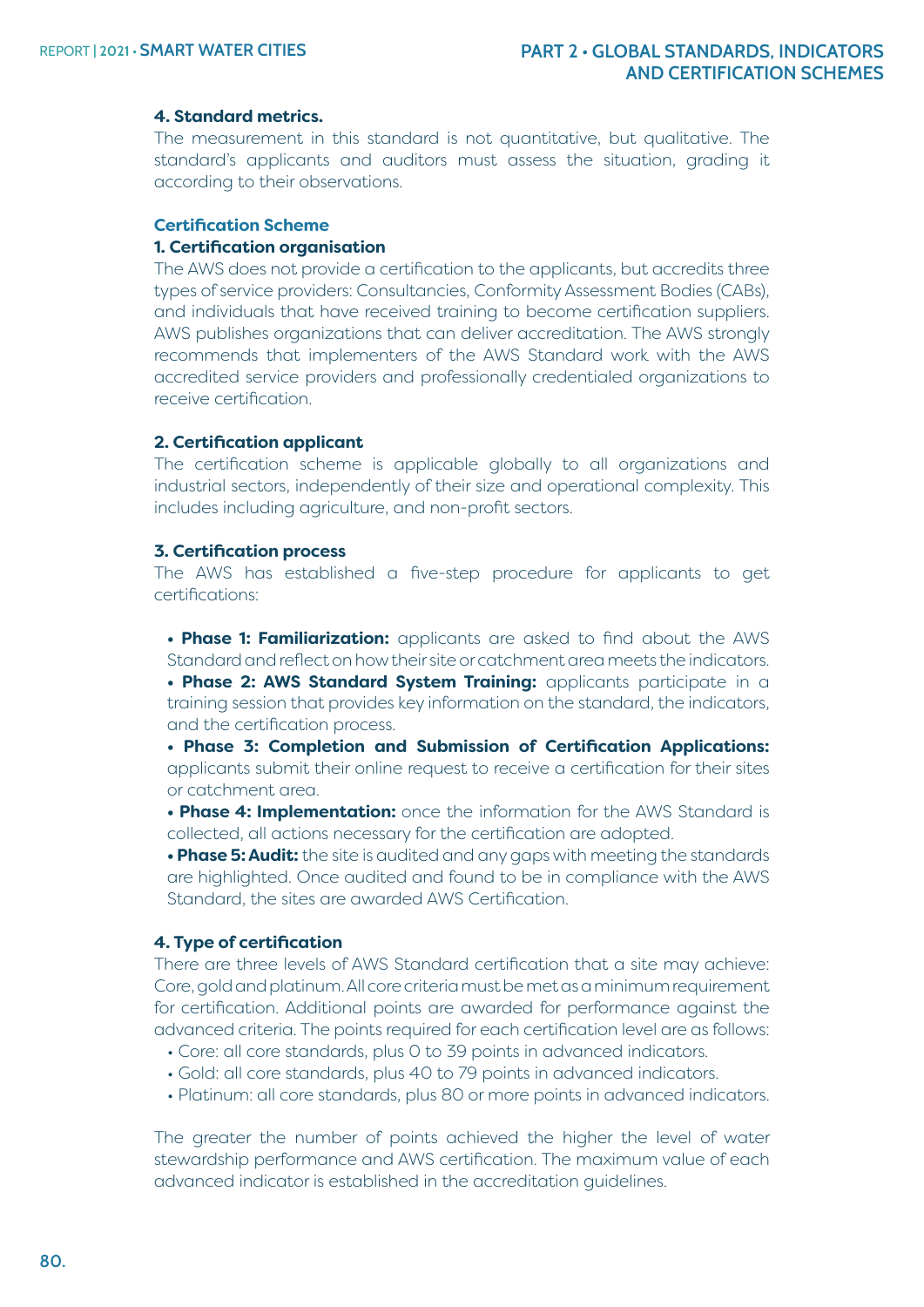A site's certificate is valid for three years, subject to successful annual surveillance audits. It is expected that over time, applicants will search to adopt more advanced actions in the spirit of improving their performance.

# **4.3. Comparison of global standards and certification schemes**

Several aspects stand out from the comparison of these eight well-established instruments to analyze and evaluate cities from around the world:

#### **1. Variation in the standard topic**

The standards vary in their topic subject. Four of the standards analyzed make water sustainability the key topic of the standard (Arcadis Sustainable Cities Water Index, KWR City Blueprint Approach, and AWS International Water Stewardship Standard). Their objective is to measure the environmental protection of water bodies and citizens' access to water resources.

The other four standards make specific references to "smartness" as a central topic (United 4 Smart Sustainable Cities, ISO 37120 series on sustainable cities and communities, OECD Smart City Measurement Framework, and CITYKeys Smart City Index). They are interested in measuring the presence of digital technologies in the provision of urban services. Smart development is, nonetheless, understood as heavily interconnected to sustainability, and so, these standards also refer to the protection of the environment and social inclusion.

In addition, quality of life–understood as citizens' wellbeing–is also an important concern, and thus smart sustainable development is also put in connection to indicators such as access to health and education, safety, food security, etc., in several cases, such as LEED for Cities and Communities, CITYKeys Smart City Index, OECD Smart City Measurement Framework, ISO 37120 Series, etc.

#### **2. Cities as unit of analysis**

The city–taken to be the space inhabited by many people living in proximity, and under one administration–is the preferred unit to examine urban sustainable and smart development in most of the examined standards. One standard (AWS International Water Stewardship Standard) uses the term "site" instead, which refers to areas within a river basin. In addition, two standards can be applied to cities and to "communities", understood as smaller urban units such as neighborhoods or city districts. All standards are designed to examine urban areas with different features, irrespective of their size, economic development, governance arrangements, etc.

#### **3. Governance of urban water resources**

Six standards except the Arcadis Sustainable Cities Water Index and the United 4 Smart Sustainable Cities do include some indicators on urban governance. Elements such as the existence of coordination between departments, citizen's participation, or mechanisms for monitoring and evaluation are measured. However, the variation in the indicators on governance is large, so no set of the most crucial elements at the city level has been established.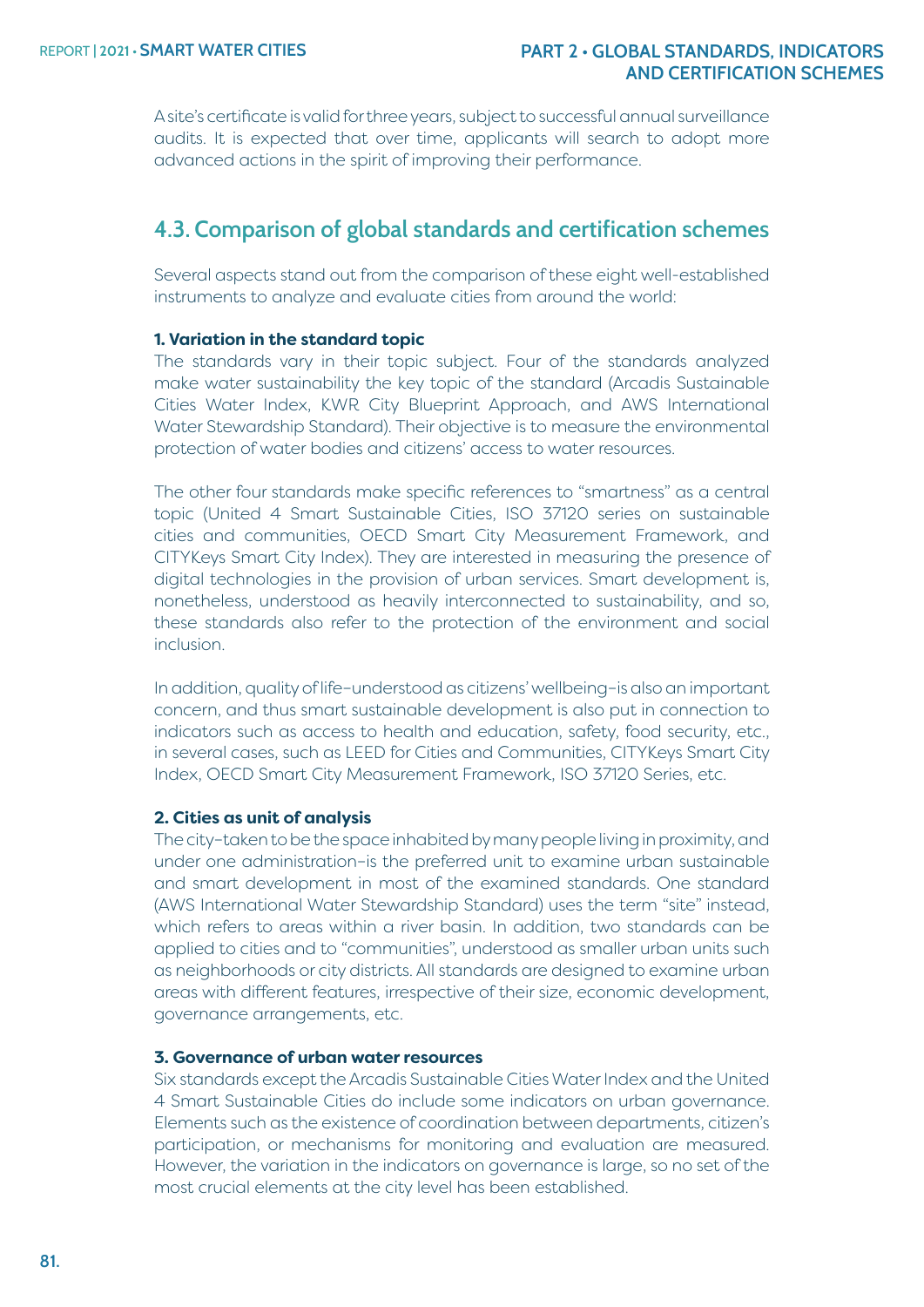#### **4. Water has a key role in smart sustainable cities**

Water plays a key role in all the standards dealing with smart, urban sustainability. Water is key for socio-economic development and life, and thus all standards seek to grasp the extent to which cities provide for a safe and secure access to this finite resource.

However, several of the examined standards only take a partial view of the different functions of water in cities. The United 4 Smart Sustainable Cities, ISO 37120 Series, OECD Smart City Measurement Framework, CITYKeys Smart City Index, and LEED for Cities and Communities standard have a larger scope of analysis than water and include other sectoral policies and dimensions. Thus, the functions of water as a resource and an urban service are only considered with a reduced number of indicators (see [Table](#page-36-0) 22).

Arcadis Sustainable Cities Water Index, KWR City Blueprint Approach, and AWS International Water Stewardship Standard are much more comprehensive in the analysis of the water sector and can be of great help in the design of a future Smart Water City standard scheme. Yet, some limitations concur:

- Arcadis Sustainable Cities Water Index includes 17 indicators to measure and evaluate the functioning of urban water services provision. Some gaps are still present regarding water quality and wastewater collection. Aspects concerning urban governance are not taken into consideration.
- KWR City Blueprint Approach successfully measures characteristics of the city and also pays dedicated attention to the governance of the water sector. However, the standard is concerned with measuring the existing urban water status and not the functioning of water services provision in the city.

• AWS International Water Stewardship Standard takes the river basin and water sites as units of analysis. Therefore, the focus is not on the functions of water in the city, which have particularities that need to be specifically examined (such as, the operation of water services infrastructures, for instance).

#### **5. Characteristics of the indicators: number, hierarchized, quantitative and output measures**

With regards to the characteristics of the indicators of the standards examined, various elements need to be highlighted:

• The range of indicators from 19 of Arcadis Sustainable Cities Water Index to 276 of ISO 37120 Series that the standards propose is large. The other six standards have more than 40 indicators. Decisions on the number of indicators have large implications: the more data that the standard collects, the fuller their diagnosis. However, greater data requirements may also make it difficult to collect information in certain city cases and lead to incomplete data gathering exercises. A trade-off between data comparability and exhaustiveness exists.

• Some standards have established a hierarchy of indicators. This means that the collection of certain information is deemed essential, whereas other indicators may help to complement the data gathering exercise.

• Most standards indicators collect quantitative data, gathered in percentages and rates. Doing so facilitates comparisons across city and country cases. In some cases, such as KWR City Blueprint Approach and the CITYKeys Smart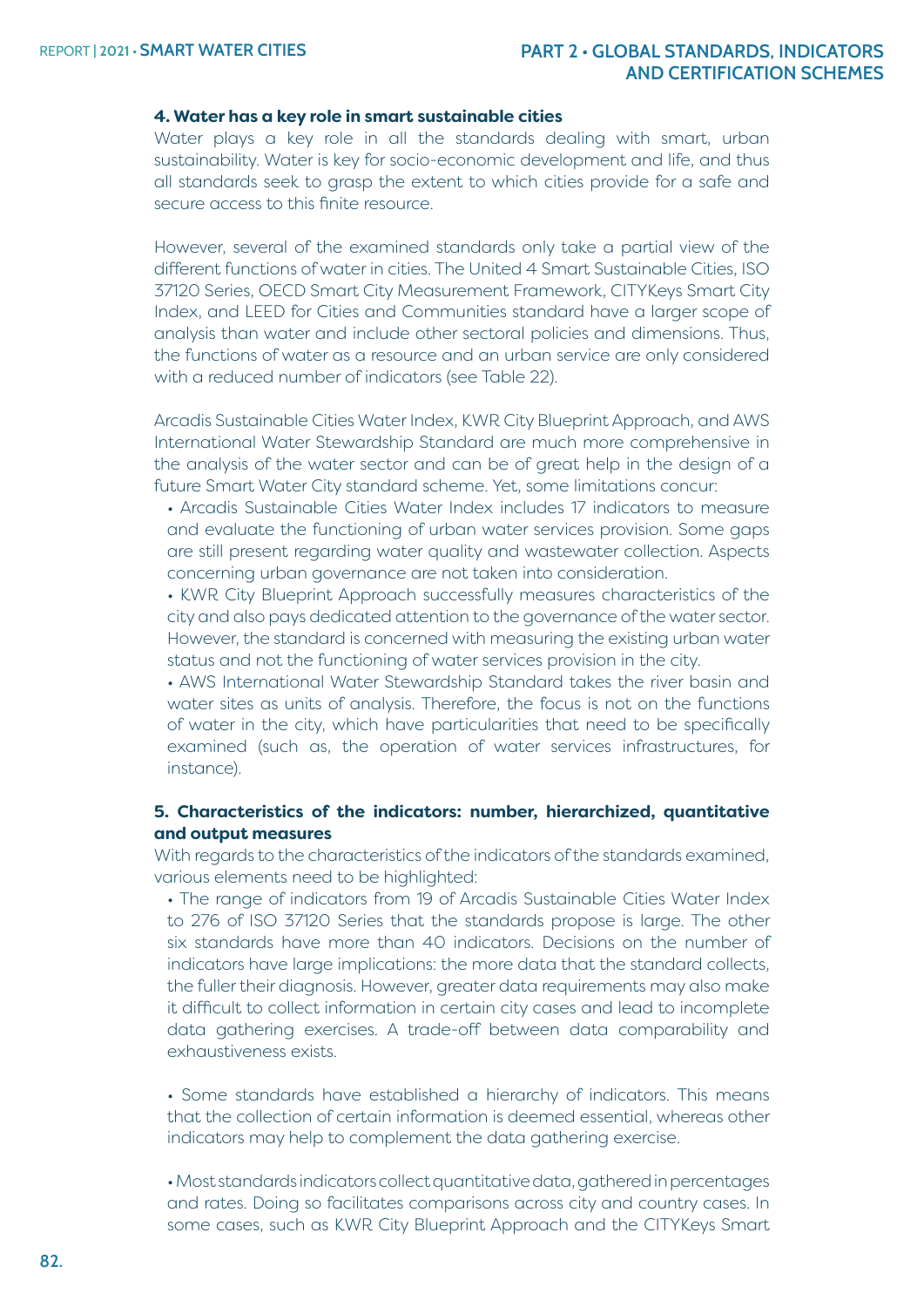

City Index, the information requested is of a qualitative nature and requires an evaluation. In these cases, the information is collected with a Linkert scale where the evaluator grades the circumstances and the status of water in the city. The LEED for Cites and Communities standard employs a scoreboard. In these cases, it necessary to establish a set of guidelines to ensure the information collected by different researchers/evaluators is reliable and comparable.

• Most of the standards have preferred indicators that account for city outputs, that is, the measure of sustainability or smartness that the city displays. Indicators on the resources employed to achieve such smart and sustainable results (input indicators) are employed less. Process indicators are heavily employed only in the AWS International Water Stewardship Standard, as it accounts in detail the mechanisms and the measures put in place, irrespective of their results or the resources employed.

#### **6. Certification types**

In three out of the eight examined standards, a certification can be granted to accredit that a city authority or local organization meets a standard's requirements. This is the case of the ISO 37120 standard as well as the LEED and AWS standards. The three certifications propose different levels of certification depending on what degree of requirement the standard has met:

- Five levels in the case of the ISO 37120 standard;
- Four levels in the case of the LEED standard; and
- Three levels in the case of the AWS standard.

The different types of certifications are used as evidence for grading the performance of cities.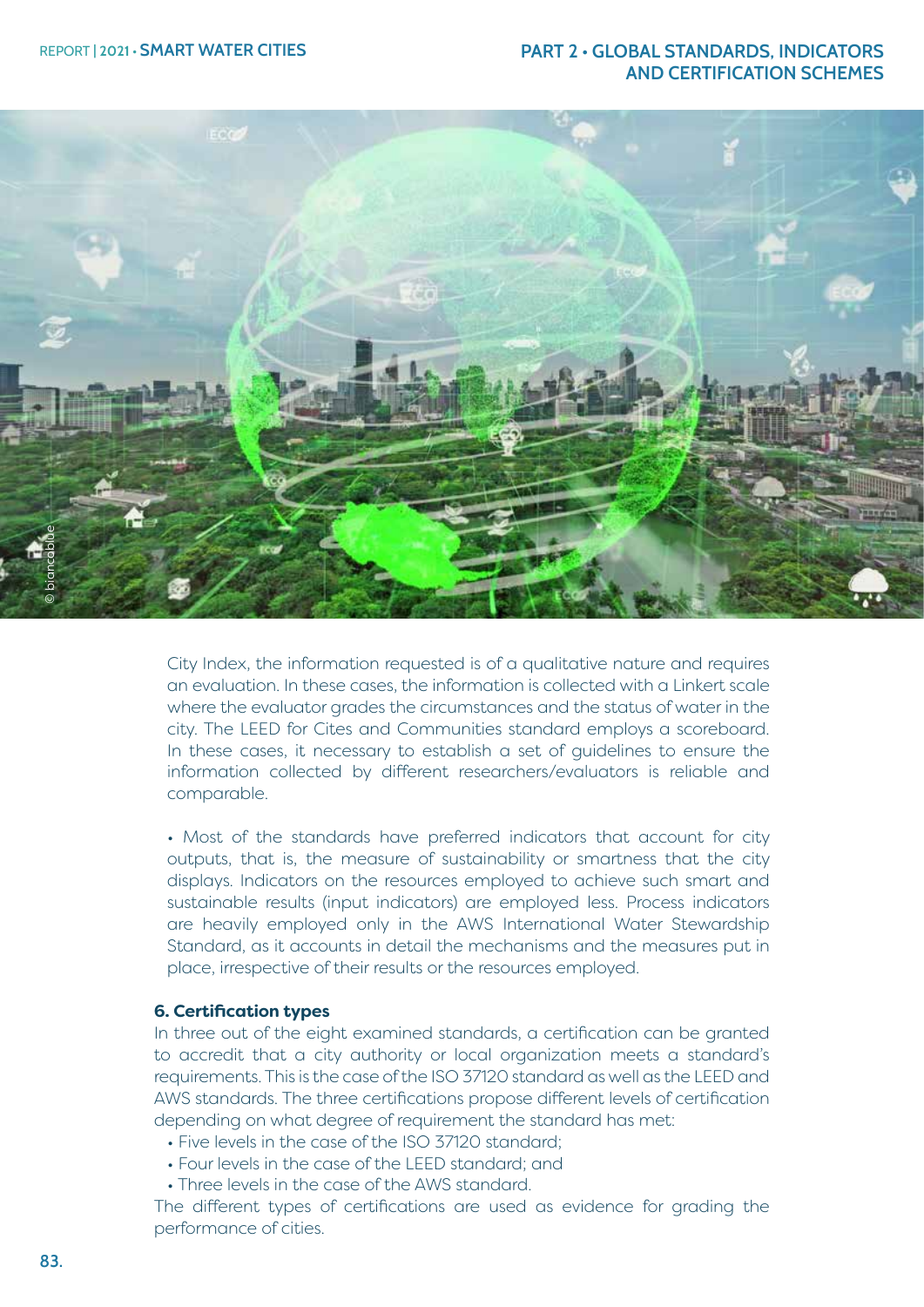| <b>Standard</b>                                                                            | <b>Subject</b>                                        | <b>Structure</b>                                                                                                                                                                                                                                                                                            | <b>Water-related indicator</b>                                                                                                                                                                                                                                                                                                                                                                                                                                            |
|--------------------------------------------------------------------------------------------|-------------------------------------------------------|-------------------------------------------------------------------------------------------------------------------------------------------------------------------------------------------------------------------------------------------------------------------------------------------------------------|---------------------------------------------------------------------------------------------------------------------------------------------------------------------------------------------------------------------------------------------------------------------------------------------------------------------------------------------------------------------------------------------------------------------------------------------------------------------------|
| <b>United 4 Smart</b><br>Sustainable<br><b>Cities</b>                                      | Smart<br>Sustainable<br><b>Cities</b>                 | • 3 dimensions<br>(Economy;<br><b>Environment; Society</b><br>and Culture)<br>• 7 sub-dimensions<br>(ICT; Productivity;<br>Infrastructure;<br>Environment;<br>Energy; Education,<br>Health and Culture;<br>Safety, Housing and<br>Social Inclusion)<br>• 28 categories<br>• 91 indicators<br>(quantitative) | 11 indicators<br>• 2 in water distribution (supply)<br>1 measuring smart technology<br>• 1 in water distribution (loss)<br>• 2 in consumption<br>• 1 in drinking water (supply)<br>• 1 in drinking water (quality)<br>• 1 in wastewater (collection)<br>• 1 in wastewater (treatment)<br>$\cdot$ 1 in sanitation<br>• 1 in water source (quantity)                                                                                                                        |
| <b>ISO 37120</b><br><b>Series</b><br>(Sustainable<br>Cities and<br>Communities)<br>$\star$ | Smart and<br>sustainable<br>cities and<br>communities | • 19 themes<br>• 104 indicators (ISO<br>37120 standard);<br>80 indicators (ISO<br>37122 standard);<br>68 indicators (ISO<br>37123 standard), all<br>quantitative                                                                                                                                            | 11 indicators (ISO 37120 standard)<br>• 1 in water distribution (supply)<br>• 1 in water distribution (loss)<br>• 2 in consumption<br>• 1 in drinking water (supply)<br>• 1 in drinking water (quality)<br>• 1 in wastewater (collection)<br>• 2 in wastewater (treatment)<br>• 1 in sanitation<br>• 1 in water source (quantity)                                                                                                                                         |
|                                                                                            |                                                       |                                                                                                                                                                                                                                                                                                             | 9 indicators (ISO 37122 standard)<br>• 1 in water distribution (supply),<br>measuring smart technology<br>• 1 in consumption, measuring smart<br>technology<br>• 1 in drinking water (quality), measuring<br>smart technology<br>• 1 in wastewater (collection),<br>measuring smart technology<br>• 1 in wastewater (reuse)<br>• 3 in wastewater (resource recovery)<br>• 1 in water source (quality), measuring<br>smart technology<br>2 indicators (ISO 37123 standard) |
|                                                                                            |                                                       |                                                                                                                                                                                                                                                                                                             | • 1 in drinking water (supply)<br>• 1 in water source (quantity)                                                                                                                                                                                                                                                                                                                                                                                                          |
| <b>OECD</b><br><b>Smart City</b><br>Measurement<br>Framework                               | <b>Smart cities</b>                                   | • 3 pillars<br>(Digitalization;<br>Engagement; Smart<br>City Performance)<br>• 32 sub-categories<br>• 93 indicators<br>(quantitative)                                                                                                                                                                       | 2 indicators<br>• 1 in consumption, measuring smart<br>technology<br>• 1 in drinking water (quality), measuring<br>smart technology                                                                                                                                                                                                                                                                                                                                       |

#### <span id="page-36-0"></span>Table 22. Comparison of the Subject, Structure, and Indicators of Eight Global Standards on Smart and Sustainable Water Urban Management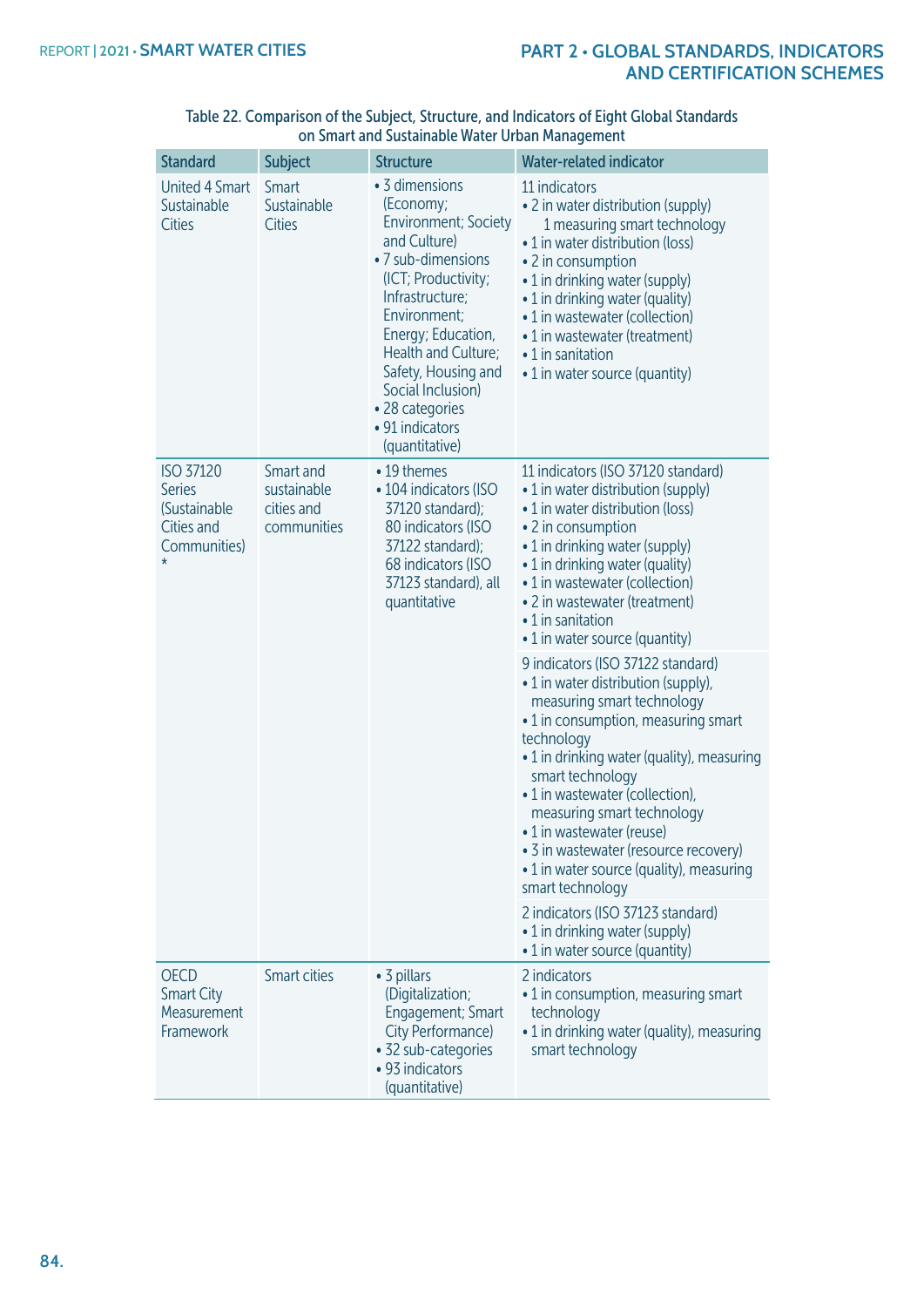| <b>Standard</b>                                                  | <b>Subject</b>                                                        | <b>Structure</b>                                                                                                                                                   | <b>Water-related indicator</b>                                                                                                                                                                                                                                                                                                                                                                                                            |
|------------------------------------------------------------------|-----------------------------------------------------------------------|--------------------------------------------------------------------------------------------------------------------------------------------------------------------|-------------------------------------------------------------------------------------------------------------------------------------------------------------------------------------------------------------------------------------------------------------------------------------------------------------------------------------------------------------------------------------------------------------------------------------------|
| <b>CITYKeys</b><br><b>Smart City</b><br>Index                    | <b>Smart cities</b>                                                   | • 4 categories<br>(People; Planet;<br>Prosperity;<br>Governance)<br>• 19 sub-categories<br>• 76 indicators<br>(quantitative - with<br>Likert scale)                | 5 indicators<br>• 1 in water distribution (loss)<br>• 1 in consumption<br>• 2 in water source (quantity)<br>• 1 in ecosystem                                                                                                                                                                                                                                                                                                              |
| <b>LEED</b> for<br>Cities and<br>Communities*                    | Cities and<br>communities'<br>sustainability                          | • 9 categories<br>(Energy;<br>Water; Waste;<br>Transportation;<br>Quality of Life)<br>• 40 indicators<br>(quantitative<br>and qualitative $-$<br>scoreboard)       | 8 indicators<br>• 1 Access to water and sanitation<br>• 1 Quality of drinking water<br>• 1 Quality of treated wastewater<br>• 1 Quality of stormwater<br>• infrastructure<br>• 1 on Water consumption per capita<br>(water performance)<br>•1 on water balance<br>$\cdot$ 1 on flooding<br>• 1 on Water audit                                                                                                                             |
| <b>Arcadis</b><br>Sustainable<br><b>Cities Water</b><br>Index    | Sustainable<br>water cities                                           | • 3 categories<br>(Resilience;<br>Efficiency; Quality)<br>• 18 indicators<br>(quantitative)                                                                        | All<br>• 1 in water distribution (supply)<br>• 1 in water distribution (loss)<br>• 2 in consumption<br>• 1 in drinking water (supply)<br>• 1 in wastewater (treatment)<br>• 1 in wastewater (reuse)<br>• 2 in sanitation<br>• 3 in water source (quantity)<br>• 1 in water source (quality)<br>• 2 in ecosystem<br>• 2 in disaster risk                                                                                                   |
| <b>KWR City</b><br><b>Blueprint</b><br>Approach                  | Cities'<br>Integrated<br>water resources<br>management                | • 3 frameworks<br>(Trends and<br>Pressures;<br>City Blueprint;<br>Governance<br>Capacity)<br>• 64 indicators<br>(quantitative – with<br>Likert scale)              | All<br>• 1 in water distribution (loss)<br>• 3 in consumption<br>• 2 in drinking water (supply)<br>• 1 in drinking water (quality)<br>• 2 in wastewater (collection)<br>• 4 in wastewater (resource recovery)<br>• 1 in sanitation<br>• 1 in water source (quantity)<br>• 2 in water source (quality)<br>• 1 in ecosystem<br>• 3 in climate change<br>• 3 in social factor<br>• 12 in trends and pressures<br>• 27 in governance capacity |
| <b>AWS</b><br>International<br>Water<br>Stewardship<br>Standard* | Water resources<br>sustainability in<br>sites and river<br>catchments | • 5 categories (Gather<br>and Understand;<br>Commit and<br>Plan; Implement;<br>Evaluate;<br>Communicate and<br>Disclose)<br>• 30 sub-categories<br>• 98 indicators | All<br>• 34 indicators in gather and understand<br>• 10 in commit and plan<br>• 36 in implement<br>• 8 in evaluate<br>• 10 in communicate and disclose                                                                                                                                                                                                                                                                                    |

\* Certification schemes present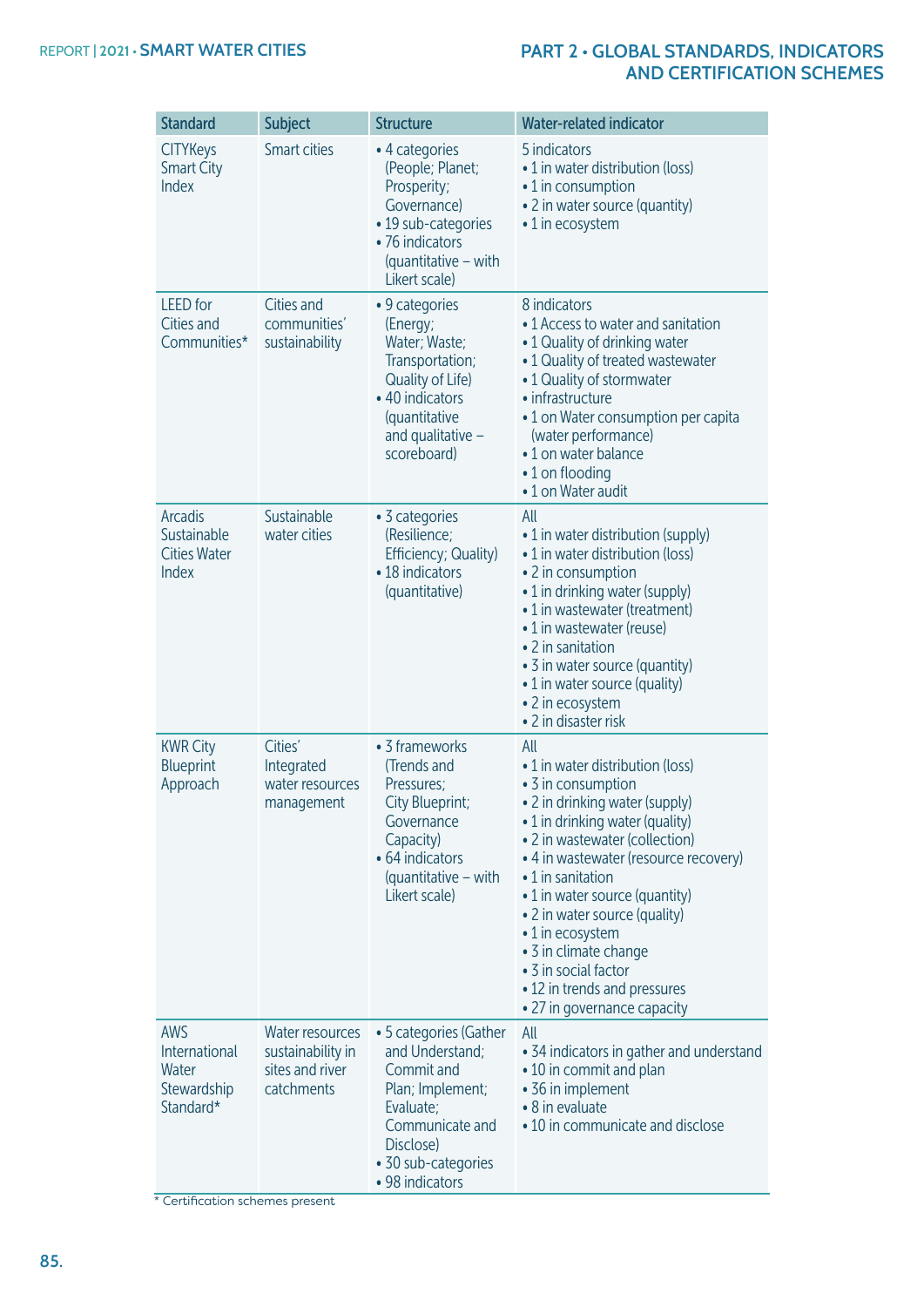

# **4.4. Key findings for the development of a Smart Water Cities global standard and certification scheme**

Above all, from the comparison of eight global standards and certification schemes, a paradox emerges: while water is a key element for urban growth and development, we currently lack an instrument to measure and benchmark Smart Water Cities comprehensively. In particular, the comparison shows the existence of two main gaps:

1. The existing standards focus almost exclusively on conventional urban water management. Thus, while some data is collected on the characteristics of the urban service provision such as drinking water and sanitation, we have scarce measurements of other key functions such as reuse and resource recovery, disaster risks, or ecosystem functions which are central to the sustainability of the water urban system.

2. The existing standards pay only reduced attention to the use of smart water technologies, even when they refer to smart development as a standard topic. Tables 23 to Table 31 divide, for each standard, the indicators that measure conventional technologies from smart technologies. It shows the limited number of water indicators that have examined the presence of smart technologies.

As smart technologies become widespread in the water sector, developing an instrument that allows for the examination and the comparison of the urban water system in a comprehensive manner throughout the urban water cycle is becoming more and more necessary. Such an instrument can be helpful in establishing an initial baseline of key elements that cities need to concentrate and deliver on, which can be helpful for policymakers and water providers in identifying and defining urban water management priorities. In addition, such an instrument can be helpful in examining the evolution of a single city, to track its progress (or lack thereof), and point at future measures that cities can take to continue improving their performance. Finally, such a tool can be also employed to compare and benchmark different cities at a moment in time, to identify with greater clarity what measures operate in a more effective and efficient manner in different contexts, and to learn from these experiences with more comprehensive and precise data.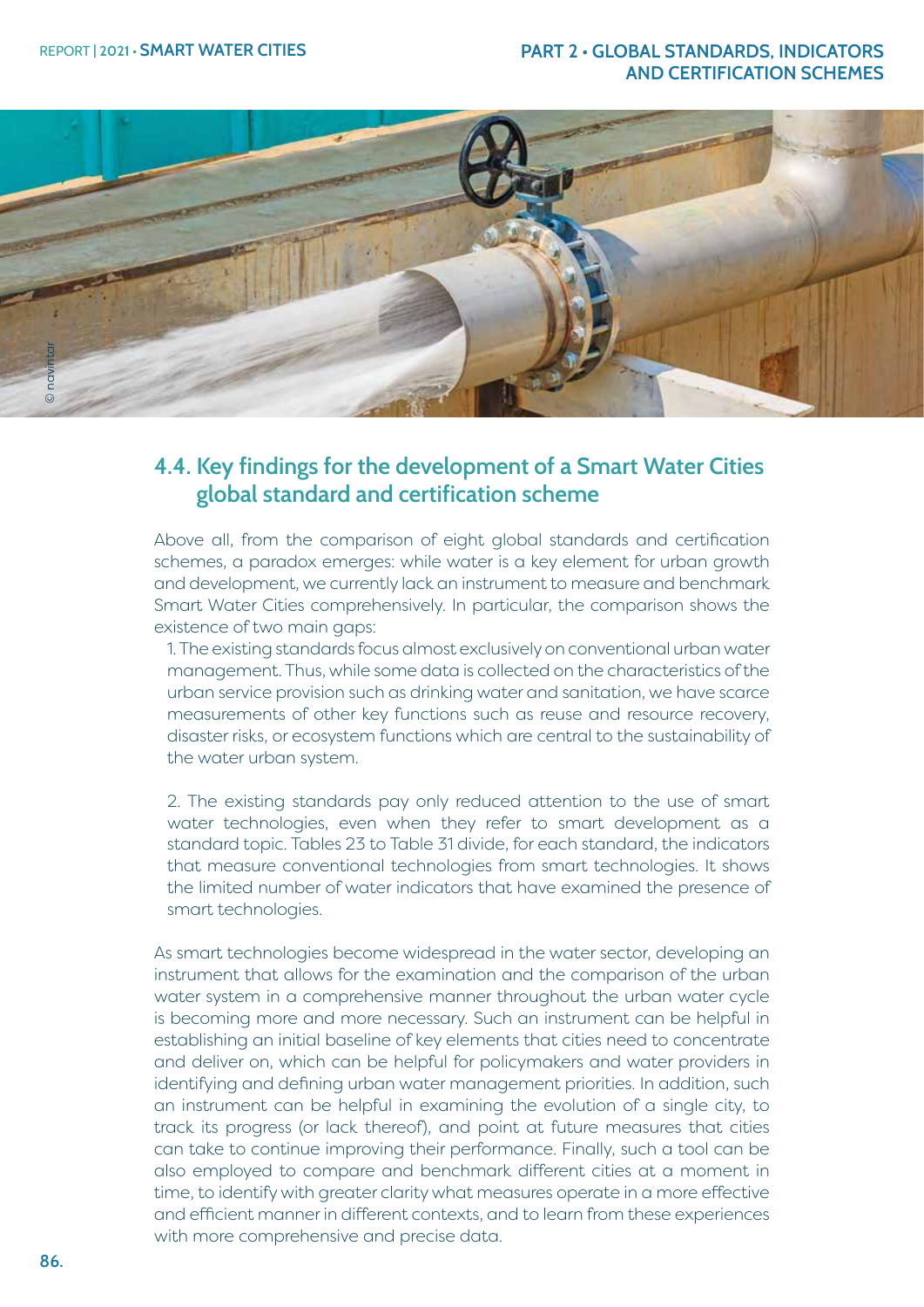| Degree of smartness      |                   | <b>Basic</b>                                                                                              | Smart technology                                                                                           |
|--------------------------|-------------------|-----------------------------------------------------------------------------------------------------------|------------------------------------------------------------------------------------------------------------|
| Water<br>distribution    | <b>Supply</b>     | Basic water supply (Percentage of city<br>households with access to a basic water supply)                 | Water supply ICT monitoring (Percentage of<br>the water distribution system monitored by ICT<br>(advanced) |
|                          | Loss              | Water supply loss (Percentage of water loss in<br>the water distribution system)                          |                                                                                                            |
| Consumption              |                   | Water consumption (Total water consumption<br>per capita)                                                 | Smart water meters (Percentage<br>implementation of smart water meters)                                    |
| <b>Drinking</b><br>water | <b>Supply</b>     | Portable water supply (Percentage of<br>households with a safely managed drinking<br>water service)       |                                                                                                            |
|                          | <b>Quality</b>    | Drinking water quality (Percentage of<br>households covered by an audited Water Safety<br>Plan)           |                                                                                                            |
|                          | Collection        | Wastewater collection (Percentage of<br>households served by wastewater collection)                       |                                                                                                            |
| Wastewater               | <b>Treatment</b>  | Wastewater treatment (Percentage of<br>wastewater receiving treatment (Primary,<br>Secondary, Tertiary))  |                                                                                                            |
|                          | Reuse             |                                                                                                           |                                                                                                            |
|                          | Resource recovery |                                                                                                           |                                                                                                            |
| <b>Sanitation</b>        |                   | Household sanitation (Percentage of the city<br>households with access to basic sanitation<br>facilities) |                                                                                                            |
| <b>Water source</b>      | Quantity          | Fresh water consumption (Percentage of water<br>consumed from freshwater sources)                         |                                                                                                            |
|                          | Quality           |                                                                                                           |                                                                                                            |
| Ecosystem                |                   |                                                                                                           |                                                                                                            |
| Disaster risk            |                   |                                                                                                           |                                                                                                            |
| <b>Climate change</b>    |                   |                                                                                                           |                                                                                                            |
| Social factor            |                   |                                                                                                           |                                                                                                            |

#### Table 23. Water-Related Indicators in the Examined Standards: U4SSC

#### Table 24. Water-Related Indicators in the Examined Standards: ISO 37120 Standard in ISO 37120 Series

| <b>Degree of smartness</b>       |                   | <b>Basic</b>                                                                                                                               | Smart technology |
|----------------------------------|-------------------|--------------------------------------------------------------------------------------------------------------------------------------------|------------------|
| Water<br>distribution            | <b>Supply</b>     | Average annual hours of water service<br>interruptions per household (supporting)                                                          |                  |
|                                  | Loss              | Percentage of water loss (unaccounted for<br>water) (supporting)                                                                           |                  |
| Consumption                      |                   | • Total domestic water consumption per capita<br>(litres/day) (core)<br>· Total water consumption per capita (litres/<br>day) (supporting) |                  |
| <b>Supply</b><br><b>Drinking</b> |                   | Percentage of city population with potable<br>water supply service (core)                                                                  |                  |
| water                            | Quality           | Compliance rate of drinking water quality (core)                                                                                           |                  |
| Wastewater                       | Collection        | Percentage of city population served by<br>wastewater collection (core)                                                                    |                  |
|                                  | <b>Treatment</b>  | • Percentage of city's wastewater receiving<br>centralized treatment (core)<br>• Compliance rate of wastewater treatment<br>(supporting)   |                  |
|                                  | Reuse             |                                                                                                                                            |                  |
|                                  | Resource recovery |                                                                                                                                            |                  |
| <b>Sanitation</b>                |                   | Percentage of population with access to<br>improved sanitation (core)                                                                      |                  |
| <b>Water source</b>              | Quantity          | Percentage of city population with sustainable<br>access to an improved water source (core)                                                |                  |
|                                  | Quality           |                                                                                                                                            |                  |
| Ecosystem                        |                   |                                                                                                                                            |                  |
| Disaster risk                    |                   |                                                                                                                                            |                  |
| Climate change                   |                   |                                                                                                                                            |                  |
| Social factor                    |                   |                                                                                                                                            |                  |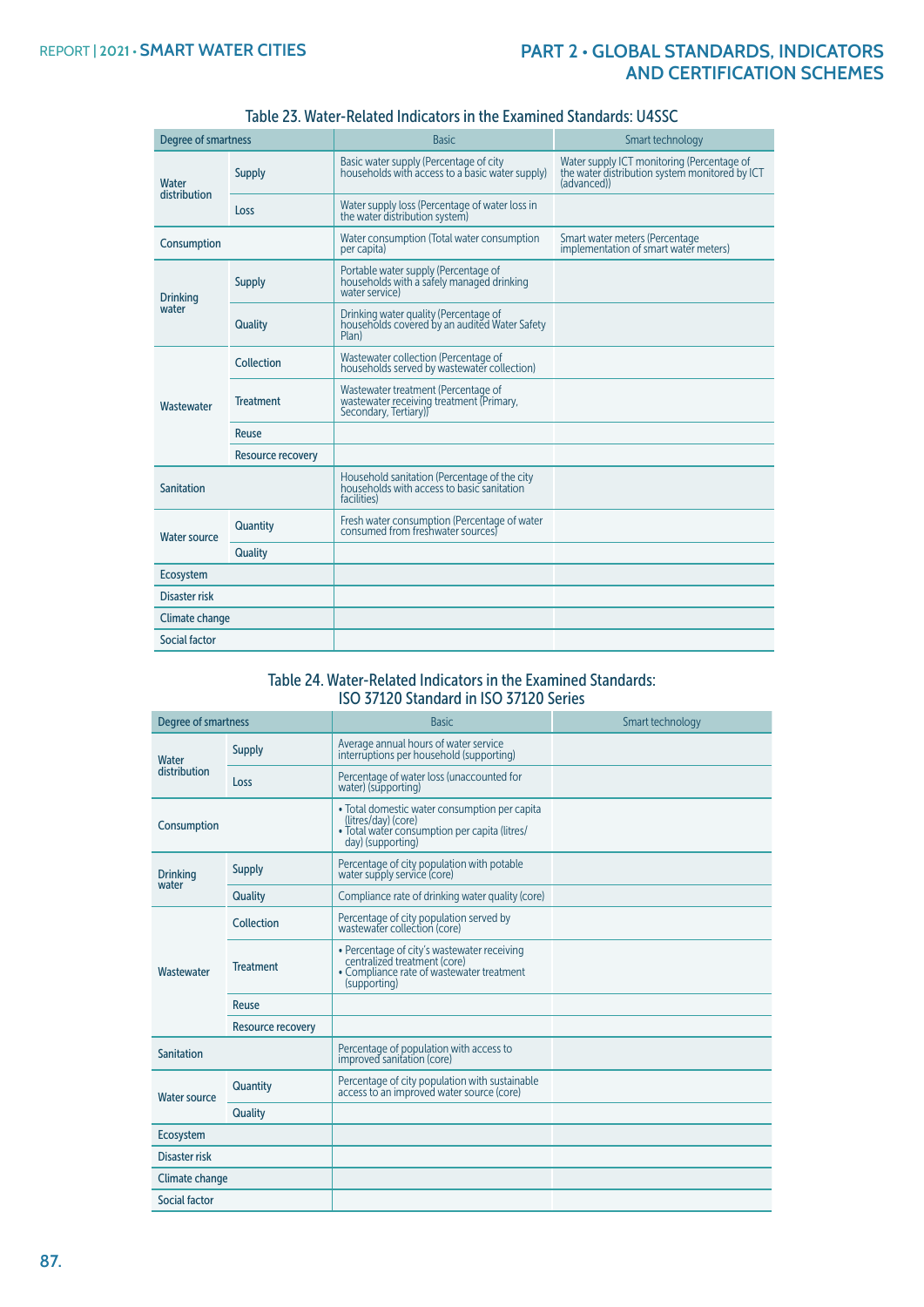| Table 25. Water-Related Indicators in the Examined Standards: |
|---------------------------------------------------------------|
| ISO 37122 Standard in ISO 37120 Series                        |

| <b>Degree of smartness</b> |                          | <b>Basic</b>                                                                                                                                                                                                                                                  | Smart technology                                                                                         |
|----------------------------|--------------------------|---------------------------------------------------------------------------------------------------------------------------------------------------------------------------------------------------------------------------------------------------------------|----------------------------------------------------------------------------------------------------------|
| Water                      | <b>Supply</b>            |                                                                                                                                                                                                                                                               | Percentage of the city's water distribution<br>network monitored by a smart water system                 |
| distribution               | Loss                     |                                                                                                                                                                                                                                                               |                                                                                                          |
| Consumption                |                          |                                                                                                                                                                                                                                                               | Percentage of buildings in the city with smart<br>water meters                                           |
| <b>Drinking</b>            | <b>Supply</b>            |                                                                                                                                                                                                                                                               |                                                                                                          |
| water                      | Quality                  |                                                                                                                                                                                                                                                               | Percentage of drinking water tracked by real-<br>time, water quality monitoring station                  |
|                            | Collection               |                                                                                                                                                                                                                                                               | Percentage of the wastewater pipeline network<br>monitored by a real-time data-tracking sensor<br>system |
|                            | <b>Treatment</b>         |                                                                                                                                                                                                                                                               |                                                                                                          |
|                            | Reuse                    | Percentage of treated wastewater being reused                                                                                                                                                                                                                 |                                                                                                          |
| Wastewater                 | <b>Resource recovery</b> | • Percentage of biosolids that are reused (dry<br>matter mass)<br>• Energy derived from wastewater as a<br>percentage of total energy consumption of<br>the city<br>• Percentage of total amount of wastewater in<br>the city that is used to generate energy |                                                                                                          |
| Sanitation                 |                          |                                                                                                                                                                                                                                                               |                                                                                                          |
|                            | Quantity                 |                                                                                                                                                                                                                                                               |                                                                                                          |
| <b>Water source</b>        | Quality                  |                                                                                                                                                                                                                                                               | Number of real-time environmental water<br>quality monitoring stations per 100,000<br>population         |
| Ecosystem                  |                          |                                                                                                                                                                                                                                                               |                                                                                                          |
| Disaster risk              |                          |                                                                                                                                                                                                                                                               |                                                                                                          |
| Climate change             |                          |                                                                                                                                                                                                                                                               |                                                                                                          |
| Social factor              |                          |                                                                                                                                                                                                                                                               |                                                                                                          |

# Table 26. Water-Related Indicators in the Examined Standards: ISO 37123 Standard in ISO 37120 Series

| Degree of smartness |                   | <b>Basic</b>                                                                                                     | Smart technology |
|---------------------|-------------------|------------------------------------------------------------------------------------------------------------------|------------------|
| Water               | Supply            |                                                                                                                  |                  |
| distribution        | Loss              |                                                                                                                  |                  |
| Consumption         |                   |                                                                                                                  |                  |
| Drinking<br>water   | <b>Supply</b>     | Percentage of city population that can be<br>supplied with drinking water by alternative<br>methods for 72 hours |                  |
|                     | Quality           |                                                                                                                  |                  |
|                     | Collection        |                                                                                                                  |                  |
|                     | <b>Treatment</b>  |                                                                                                                  |                  |
| Wastewater          | Reuse             |                                                                                                                  |                  |
|                     | Resource recovery |                                                                                                                  |                  |
| Sanitation          |                   |                                                                                                                  |                  |
| <b>Water source</b> | Quantity          | Number of different sources providing at least<br>5% of total water supply capacity                              |                  |
|                     | Quality           |                                                                                                                  |                  |
| Ecosystem           |                   |                                                                                                                  |                  |
| Disaster risk       |                   |                                                                                                                  |                  |
| Climate change      |                   |                                                                                                                  |                  |
| Social factor       |                   |                                                                                                                  |                  |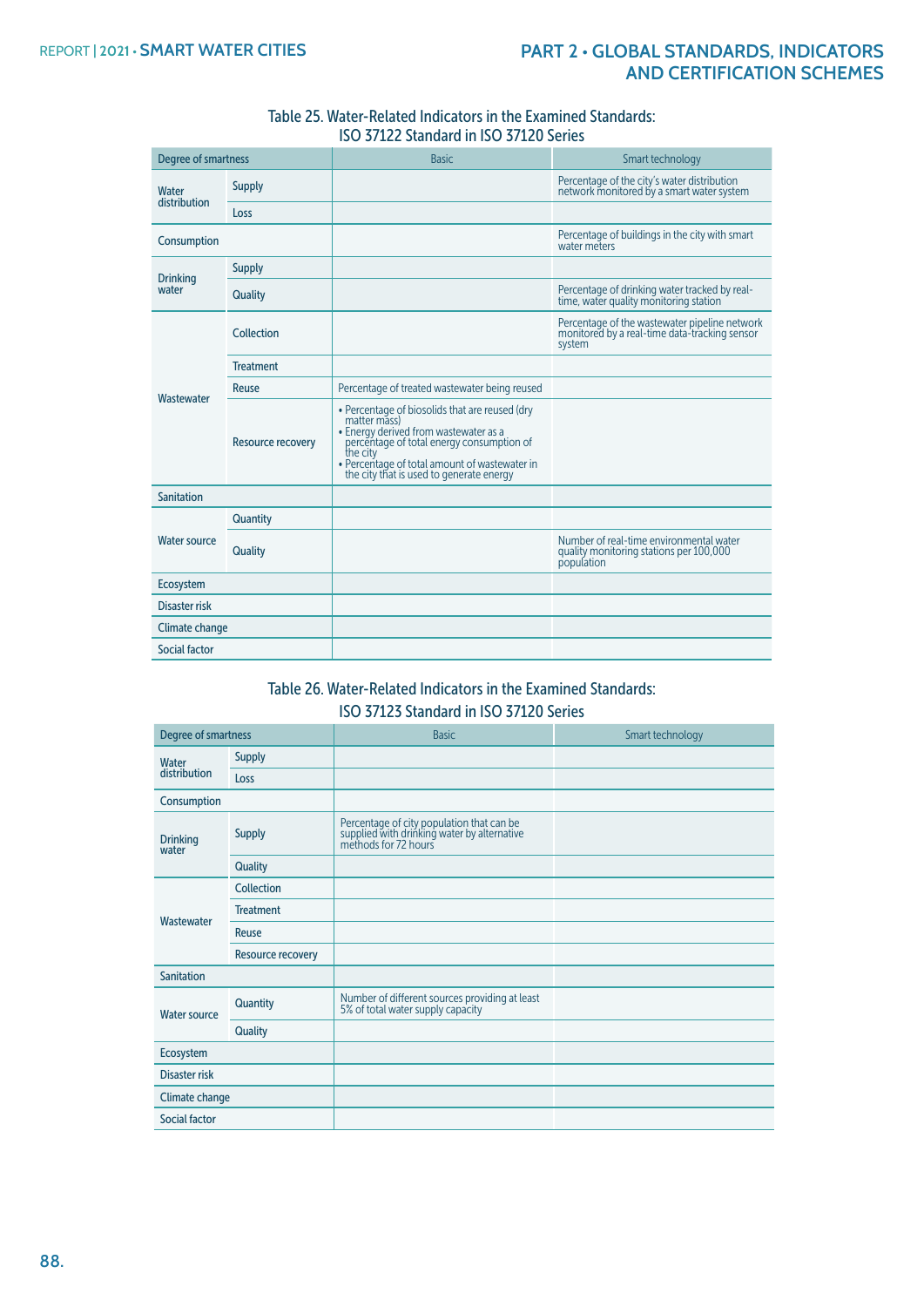#### Table 27. Water-Related Indicators in the Examined Standards: OECD Smart City Measurement Framework

| Degree of smartness   |                   | <b>Basic</b> | Smart technology                                                                                             |
|-----------------------|-------------------|--------------|--------------------------------------------------------------------------------------------------------------|
| Water<br>distribution | <b>Supply</b>     |              |                                                                                                              |
|                       | Loss              |              |                                                                                                              |
| Consumption           |                   |              | Percentage of households equipped with smart<br>water meters                                                 |
| Drinking<br>water     | <b>Supply</b>     |              |                                                                                                              |
|                       | Quality           |              | Percentage drinking water under water<br>quality monitoring by real-time water quality<br>monitoring station |
|                       | Collection        |              |                                                                                                              |
| Wastewater            | <b>Treatment</b>  |              |                                                                                                              |
|                       | Reuse             |              |                                                                                                              |
|                       | Resource recovery |              |                                                                                                              |
| <b>Sanitation</b>     |                   |              |                                                                                                              |
| <b>Water source</b>   | Quantity          |              |                                                                                                              |
|                       | Quality           |              |                                                                                                              |
| Ecosystem             |                   |              |                                                                                                              |
| Disaster risk         |                   |              |                                                                                                              |
| Climate change        |                   |              |                                                                                                              |
| Social factor         |                   |              |                                                                                                              |

Table 28. Water-Related Indicators in the Examined Standards: CITYKeys Smart City Index

| Degree of smartness      |                   | <b>Basic</b>                    | Smart technology                |
|--------------------------|-------------------|---------------------------------|---------------------------------|
| Water<br>distribution    | <b>Supply</b>     |                                 |                                 |
|                          | Loss              |                                 | <b>Water losses</b>             |
| Consumption              |                   | Water consumption               |                                 |
| <b>Drinking</b><br>water | <b>Supply</b>     |                                 |                                 |
|                          | Quality           |                                 |                                 |
|                          | Collection        |                                 |                                 |
|                          | <b>Treatment</b>  |                                 |                                 |
| Wastewater               | Reuse             |                                 |                                 |
|                          | Resource recovery |                                 |                                 |
| <b>Sanitation</b>        |                   |                                 |                                 |
| <b>Water source</b>      | Quantity          | Grey and rainwater use          | <b>Water Exploitation Index</b> |
|                          | Quality           |                                 |                                 |
| Ecosystem                |                   | Share of green and water spaces |                                 |
| Disaster risk            |                   |                                 |                                 |
| Climate change           |                   |                                 |                                 |
| <b>Social factor</b>     |                   |                                 |                                 |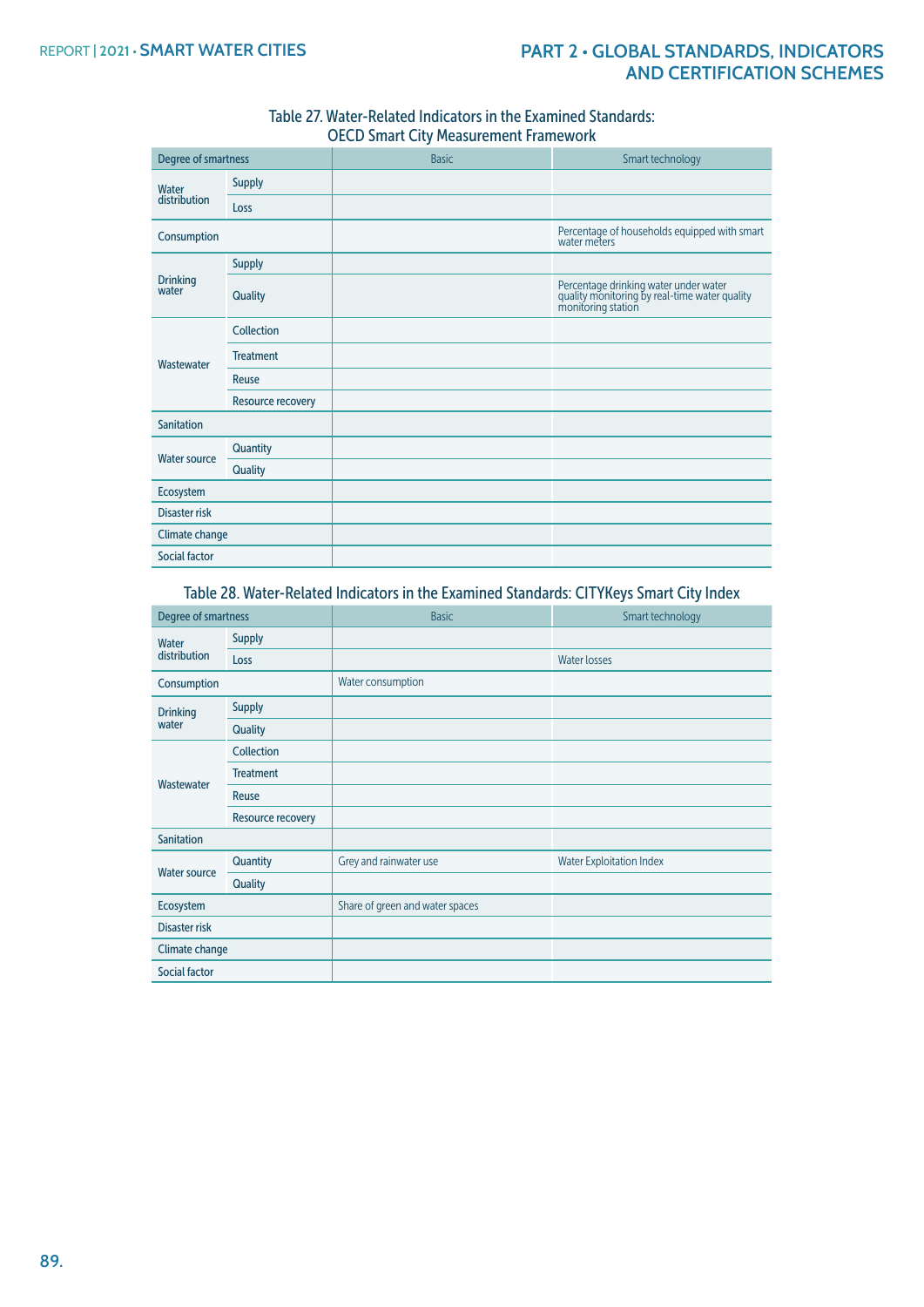# Table 29. Water-Related Indicators in the Examined Standards: LEED for Cities and Communities

| <b>Degree of smartness</b> |                   | <b>Basic</b>                         | Smart technology |
|----------------------------|-------------------|--------------------------------------|------------------|
| Water<br>distribution      | <b>Supply</b>     |                                      |                  |
|                            | Loss              |                                      |                  |
| Consumption                |                   | <b>Water Performance Score</b>       |                  |
| <b>Drinking</b><br>water   | <b>Supply</b>     |                                      |                  |
|                            | Quality           | Quality of drinking water            |                  |
| Wastewater                 | Collection        | Stormwater collection infrastructure |                  |
|                            | <b>Treatment</b>  | Quality of treated wastewater        |                  |
|                            | Reuse             |                                      |                  |
|                            | Resource recovery |                                      |                  |
| <b>Sanitation</b>          |                   |                                      |                  |
| <b>Water source</b>        | Quantity          |                                      |                  |
|                            | Quality           |                                      |                  |
| Ecosystem                  |                   |                                      |                  |
| Disaster risk              |                   | Flooding incidents                   |                  |
| Climate change             |                   |                                      |                  |
| Social factor              |                   | Water Balance and audit              |                  |

#### Table 30. Water-Related Indicators in the Examined Standards: Arcadis Sustainable Cities Water Index

| Degree of smartness      |                   | <b>Basic</b>                                                                                                                                                                                                                                                                          | Smart technology |
|--------------------------|-------------------|---------------------------------------------------------------------------------------------------------------------------------------------------------------------------------------------------------------------------------------------------------------------------------------|------------------|
| Water<br>distribution    | <b>Supply</b>     | Service continuity (Continuity of service,<br>average hours per day over the whole network)                                                                                                                                                                                           |                  |
|                          | Loss              |                                                                                                                                                                                                                                                                                       |                  |
| Consumption              |                   | Leakage (The proportion of water lost in transit.<br>Includes unbilled consumption, apparent<br>losses, and physical leakage)                                                                                                                                                         |                  |
| <b>Drinking</b><br>water | <b>Supply</b>     | • Metered water (Percentage of households<br>whose water consumption is metered)<br>• Water charges (Average cost per cubic meter<br>of water to consumers, relative to average<br>income in city)                                                                                    |                  |
|                          | Quality           | Drinking water (Percentage of households with<br>safe and secure drinking water)                                                                                                                                                                                                      |                  |
|                          | Collection        |                                                                                                                                                                                                                                                                                       |                  |
|                          | <b>Treatment</b>  |                                                                                                                                                                                                                                                                                       |                  |
| Wastewater               | Reuse             | Treated wastewater (Percentage of wastewater<br>treated)                                                                                                                                                                                                                              |                  |
|                          | Resource recovery | Reused wastewater (Wastewater reuse<br>compared to total wastewater produced)                                                                                                                                                                                                         |                  |
| Sanitation               |                   |                                                                                                                                                                                                                                                                                       |                  |
| <b>Water source</b>      | Quantity          | • Sanitation (Percentage of households with<br>access to improved sanitation)<br>• Water-related disease (Incidence of water/<br>sanitation related disease per capita)                                                                                                               |                  |
|                          | Quality           | • Water stress (Percentage of freshwater<br>withdrawn/total available locally)<br>. Water balance (Monthly deficits and surpluses<br>of rainfall)<br>• Reserve water (Reservoir capacity within<br>100km of city, relative to total city water<br>supply)                             |                  |
| Ecosystem                |                   | • Raw water pollution (Concentration of<br>phosphorus and sediment yields from source)<br>• Threatened freshwater amphibian species<br>(Percentage of freshwater amphibian species<br>classified by the International Union for<br>Conservation of Nature as threatened in an<br>area |                  |
| Disaster risk            |                   | • Water-related disaster risk (Number of<br>different types of water-related natural<br>disasters a city is exposed to, including floods,<br>storms, droughts and mud flows.)<br>• Flood risk (Number of floods experienced<br>between 1985-2011)                                     |                  |
| Climate change           |                   |                                                                                                                                                                                                                                                                                       |                  |
| Social factor            |                   |                                                                                                                                                                                                                                                                                       |                  |